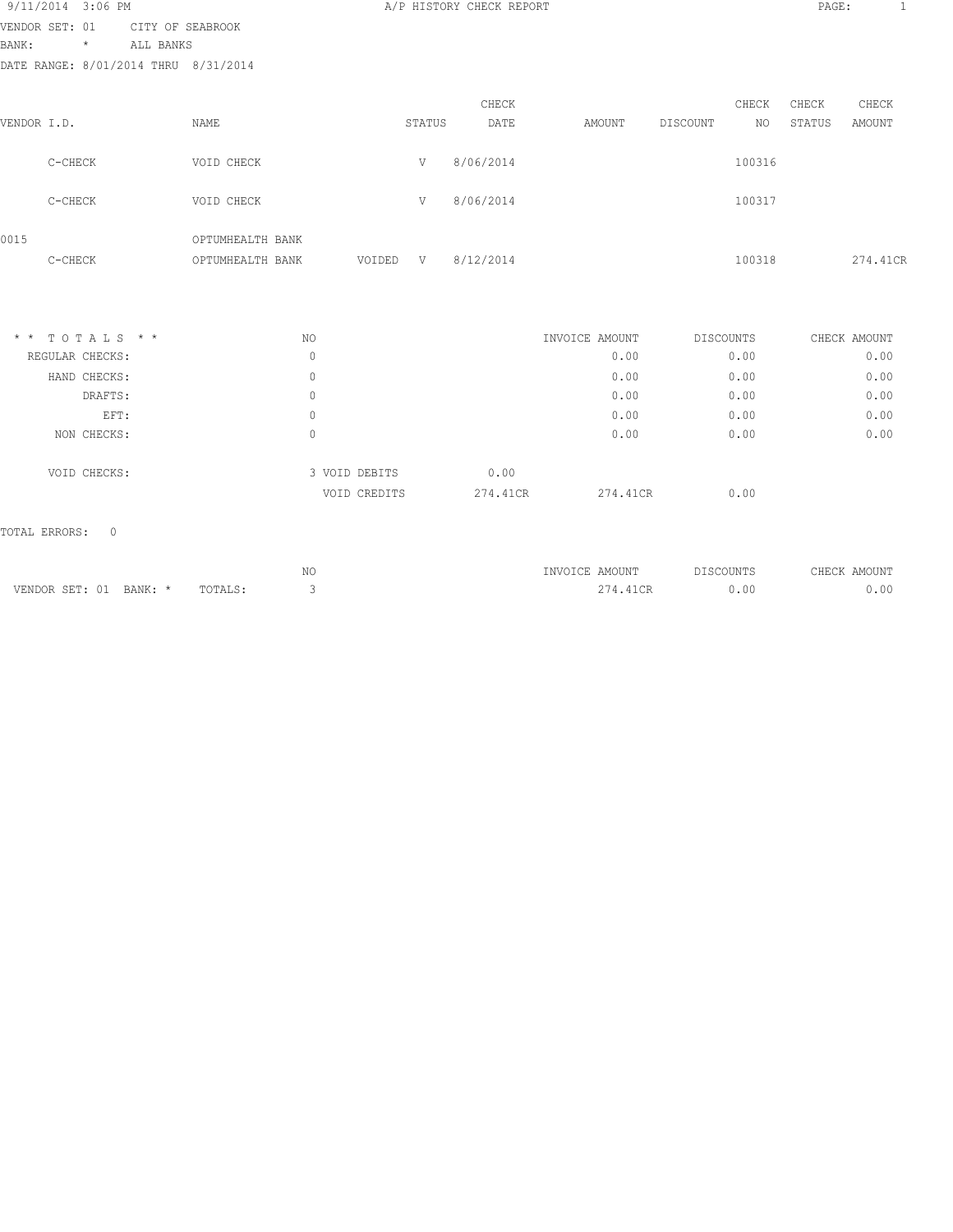| CHECK<br>CHECK<br>STATUS<br>AMOUNT |  |
|------------------------------------|--|
|                                    |  |
|                                    |  |
|                                    |  |
|                                    |  |
|                                    |  |
|                                    |  |
|                                    |  |
| CHECK AMOUNT                       |  |
| 0.00                               |  |
| 0.00                               |  |
| 0.00                               |  |
| 0.00                               |  |
| 0.00                               |  |
|                                    |  |
|                                    |  |
|                                    |  |
|                                    |  |

|                        |         |         | NO | INVOICE AMOUNT | DISCOUNTS | CHECK AMOUNT |
|------------------------|---------|---------|----|----------------|-----------|--------------|
| VENDOR SET: 99 BANK: * |         | TOTALS: |    | 0.00           | 0.00      | 0.00         |
| BANK: *                | TOTALS: |         |    | 274.41CR       | 0.00      | 0.00         |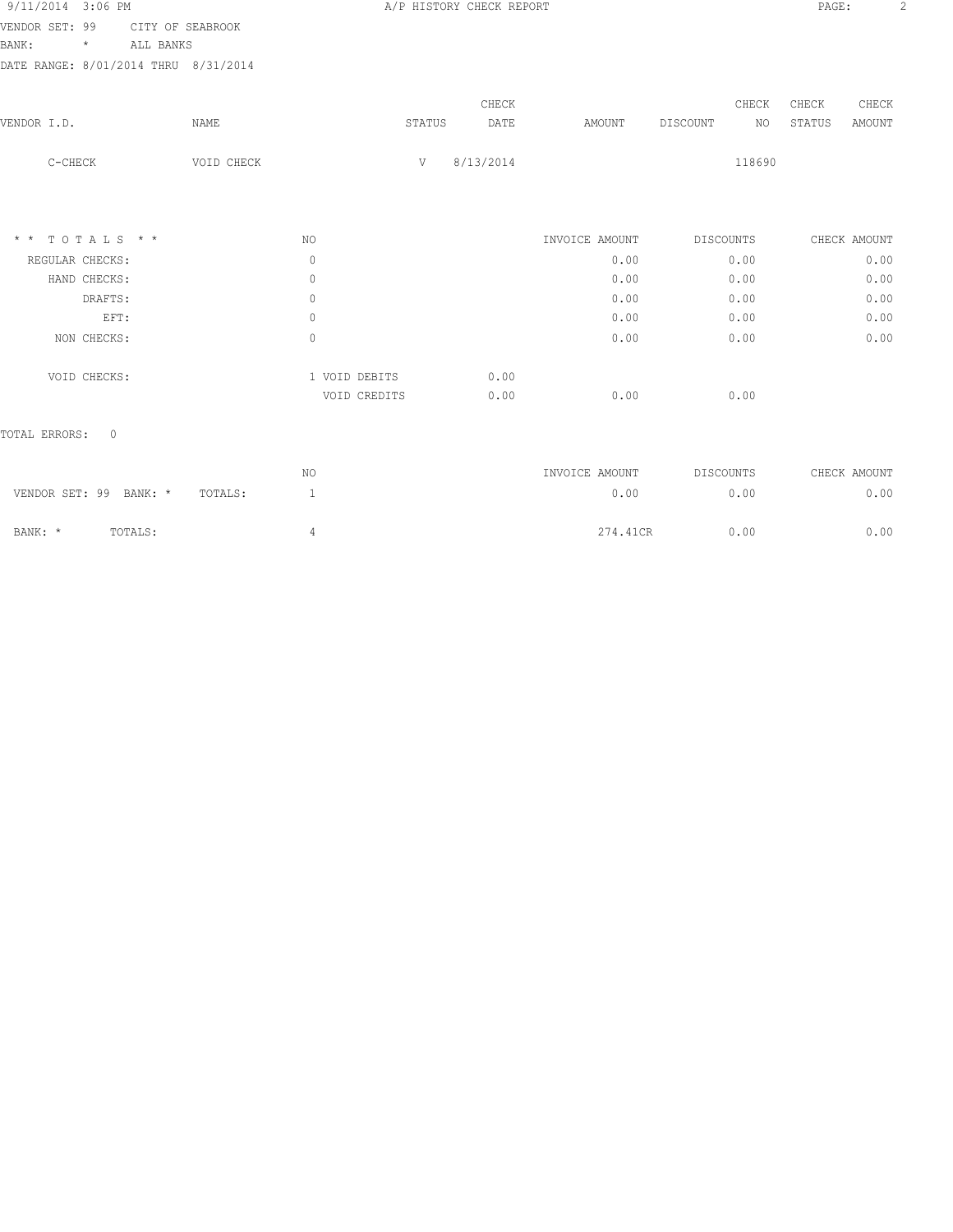| 9/11/2014 3:06 PM |    |                           |
|-------------------|----|---------------------------|
| VENDOR SET: 01    |    | CITY OF SEABROOK          |
| BANK :            | 01 | <b>INS-EMPLOYEE TRUST</b> |

A/P HISTORY CHECK REPORT PAGE: 3

DATE RANGE: 8/01/2014 THRU 8/31/2014

| VENDOR I.D. |                   | NAME                                           | STATUS     | CHECK<br>DATE         | AMOUNT   | DISCOUNT | CHECK<br>NO | CHECK<br>STATUS | CHECK<br>AMOUNT |
|-------------|-------------------|------------------------------------------------|------------|-----------------------|----------|----------|-------------|-----------------|-----------------|
| 0015        |                   | OPTUMHEALTH BANK                               |            |                       |          |          |             |                 |                 |
|             | C-201408139027    | CORRECTION                                     |            | N 8/13/2014           |          |          | 000000      |                 |                 |
|             | 01 001-1023       | HSA PAYABLE                                    | CORRECTION |                       | 274.41CR |          |             |                 |                 |
|             | I-HS 201408128997 | EMPLOYEE DEDUCTIOSN TO HSA                     |            | N 8/13/2014           |          |          | 000000      |                 |                 |
|             | 01 001-1023       | HSA PAYABLE                                    |            | EMPLOYEE DEDUCTIOSN   | 274.41   |          |             |                 |                 |
| 0015        |                   | OPTUMHEALTH BANK                               |            |                       |          |          |             |                 |                 |
|             | I-HS 201408128997 | EMPLOYEE DEDUCTIOSN TO HSA V 8/12/2014 Reissue |            |                       |          |          | 100318      |                 | 274.41          |
| 0015        |                   | OPTUMHEALTH BANK                               |            |                       |          |          |             |                 |                 |
|             | M-CHECK           | VOIDED V 8/12/2014<br>OPTUMHEALTH BANK         |            |                       |          |          |             |                 | 100318 274.41CR |
| 0015        |                   | OPTUMHEALTH BANK                               |            |                       |          |          |             |                 |                 |
|             | I-HS 201408269070 | EMPLOYEE DEDUCTIOSN TO HSA R 8/27/2014         |            |                       |          |          | 100321      |                 |                 |
|             | 01 001-1023       | HSA PAYABLE<br>EMPLOYEE DEDUCTIOSN             |            |                       | 274.41   |          |             |                 | 274.41          |
|             |                   |                                                |            | *** VENDOR TOTALS *** |          |          | 2 CHECKS    |                 | 274.41          |

| $*$ * TOTALS * * | NO. |               | INVOICE AMOUNT | DISCOUNTS    | CHECK AMOUNT |
|------------------|-----|---------------|----------------|--------------|--------------|
| REGULAR CHECKS:  |     |               | 274.41         | 0.00         | 274.41       |
| HAND CHECKS:     | 0   |               |                | 0.00<br>0.00 | 0.00         |
| DRAFTS:          | 0   |               |                | 0.00<br>0.00 | 0.00         |
| EFT:             | 0   |               |                | 0.00<br>0.00 | 0.00         |
| NON CHECKS:      |     |               |                | 0.00<br>0.00 | 0.00         |
| VOID CHECKS:     |     | 1 VOID DEBITS | 274.41         |              |              |
|                  |     | VOID CREDITS  | 274.41CR       | 0.00<br>0.00 |              |

TOTAL ERRORS: 0

|                         | G/L ACCOUNT | NAME               | AMOUNT         |           |              |
|-------------------------|-------------|--------------------|----------------|-----------|--------------|
|                         | 01 001-1023 | HSA PAYABLE        | 274.41         |           |              |
|                         |             | *** FUND TOTAL *** | 274.41         |           |              |
|                         |             | NO                 | INVOICE AMOUNT | DISCOUNTS | CHECK AMOUNT |
| VENDOR SET: 01 BANK: 01 | TOTALS:     | 3                  | 274.41         | 0.00      | 274.41       |
| BANK: 01<br>TOTALS:     |             | 3                  | 274.41         | 0.00      | 274.41       |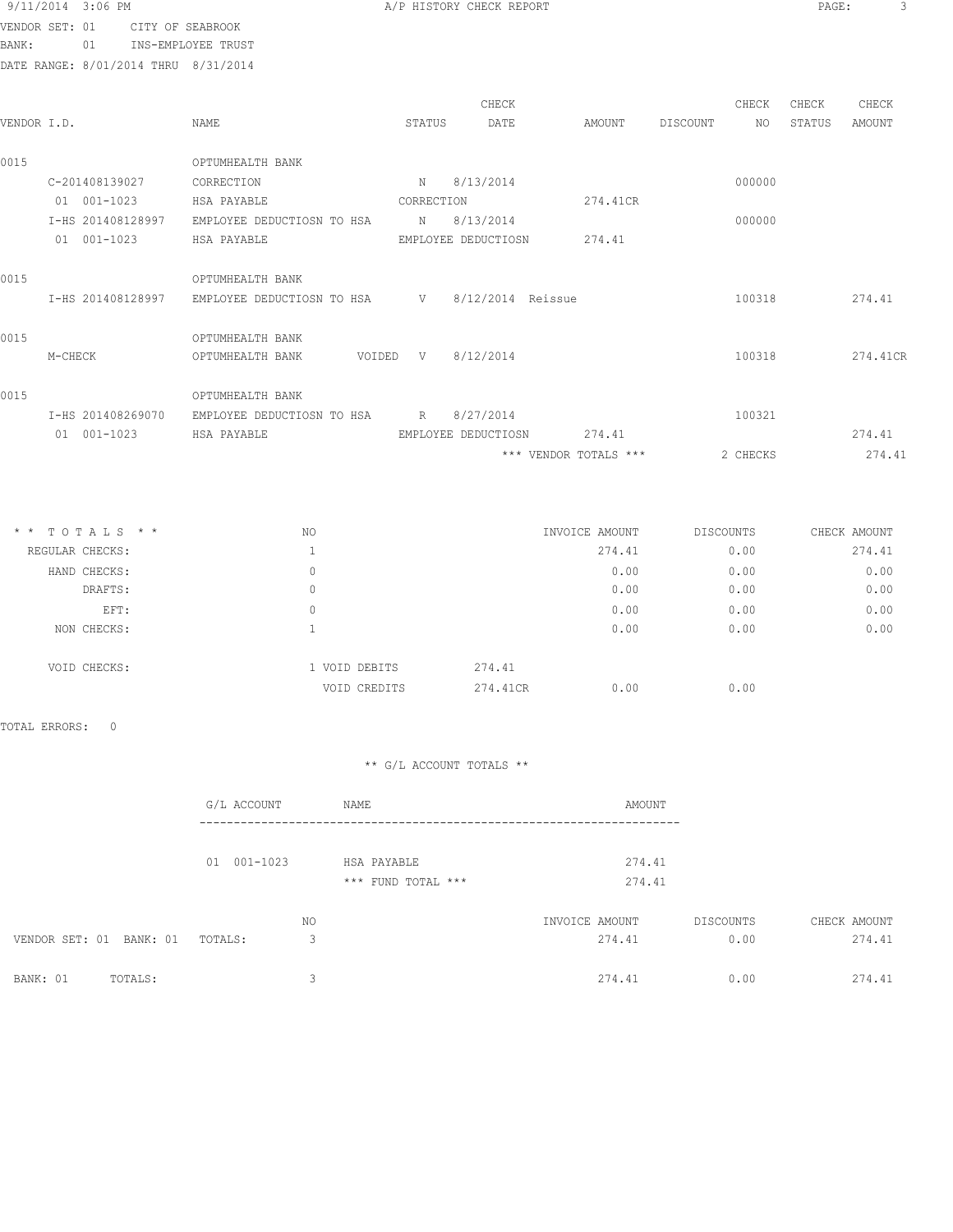| 9/11/2014 3:06 PM |                                      |
|-------------------|--------------------------------------|
|                   | VENDOR SET: 08 CITY OF SEABROOK      |
| BANK:             | 08 Debt Service Fund                 |
|                   | DATE RANGE: 8/01/2014 THRU 8/31/2014 |

|                |                          | CHECK                |                       | CHECK    | CHECK         | CHECK      |
|----------------|--------------------------|----------------------|-----------------------|----------|---------------|------------|
| VENDOR I.D.    | NAME                     | STATUS<br>DATE       | AMOUNT                | DISCOUNT | STATUS<br>NO. | AMOUNT     |
| 0002           | BANK OF AMERICA, NA      |                      |                       |          |               |            |
| I-1410048395   | OBLIGATIONS 265 & 273    | 8/27/2014<br>R       |                       | 001136   |               |            |
| 808-6325<br>08 | REDEMPTION OF BONDS      | OBLIGATIONS 265 & 27 | 380,000.00            |          |               |            |
| 808-6350<br>08 | INTEREST ON BONDS & CERT | OBLIGATIONS 265 & 27 | 83,657.66             |          |               | 463,657.66 |
|                |                          |                      | *** VENDOR TOTALS *** | 1 CHECKS |               | 463,657.66 |
| 0013           | BANK OF NEW YORK MELLON  |                      |                       |          |               |            |
| I-2521806001   | ADMINISTRATION FEE       | R<br>8/20/2014       |                       | 001135   |               |            |
| 08 808-5470    | DEBT SERVICE AGENT       | ADMINISTRATION FEE   | 750.00                |          |               | 750.00     |
|                |                          |                      | *** VENDOR TOTALS *** | 1 CHECKS |               | 750.00     |

| $*$ * TOTALS * * | NO |                       | INVOICE AMOUNT | DISCOUNTS | CHECK AMOUNT |
|------------------|----|-----------------------|----------------|-----------|--------------|
| REGULAR CHECKS:  | ∠  |                       | 464,407.66     | 0.00      | 464,407.66   |
| HAND CHECKS:     | 0  |                       | 0.00           | 0.00      | 0.00         |
| DRAFTS:          |    |                       | 0.00           | 0.00      | 0.00         |
| EFT:             |    |                       | 0.00           | 0.00      | 0.00         |
| NON CHECKS:      |    |                       | 0.00           | 0.00      | 0.00         |
|                  |    |                       |                |           |              |
| VOID CHECKS:     |    | 0 VOID DEBITS<br>0.00 |                |           |              |
|                  |    | 0.00<br>VOID CREDITS  | 0.00           | 0.00      |              |

|                            | G/L ACCOUNT    |    | NAME                     | AMOUNT         |           |              |
|----------------------------|----------------|----|--------------------------|----------------|-----------|--------------|
|                            |                |    |                          |                |           |              |
|                            | 08 808-5470    |    | DEBT SERVICE AGENT       | 750.00         |           |              |
|                            | 808-6325<br>08 |    | REDEMPTION OF BONDS      | 380,000.00     |           |              |
|                            | 808-6350<br>08 |    | INTEREST ON BONDS & CERT | 83,657.66      |           |              |
|                            |                |    | *** FUND TOTAL ***       | 464,407.66     |           |              |
|                            |                | NO |                          | INVOICE AMOUNT | DISCOUNTS | CHECK AMOUNT |
| VENDOR SET: 08<br>BANK: 08 | TOTALS:        | 2  |                          | 464,407.66     | 0.00      | 464,407.66   |
| BANK: 08<br>TOTALS:        |                | 2  |                          | 464,407.66     | 0.00      | 464,407.66   |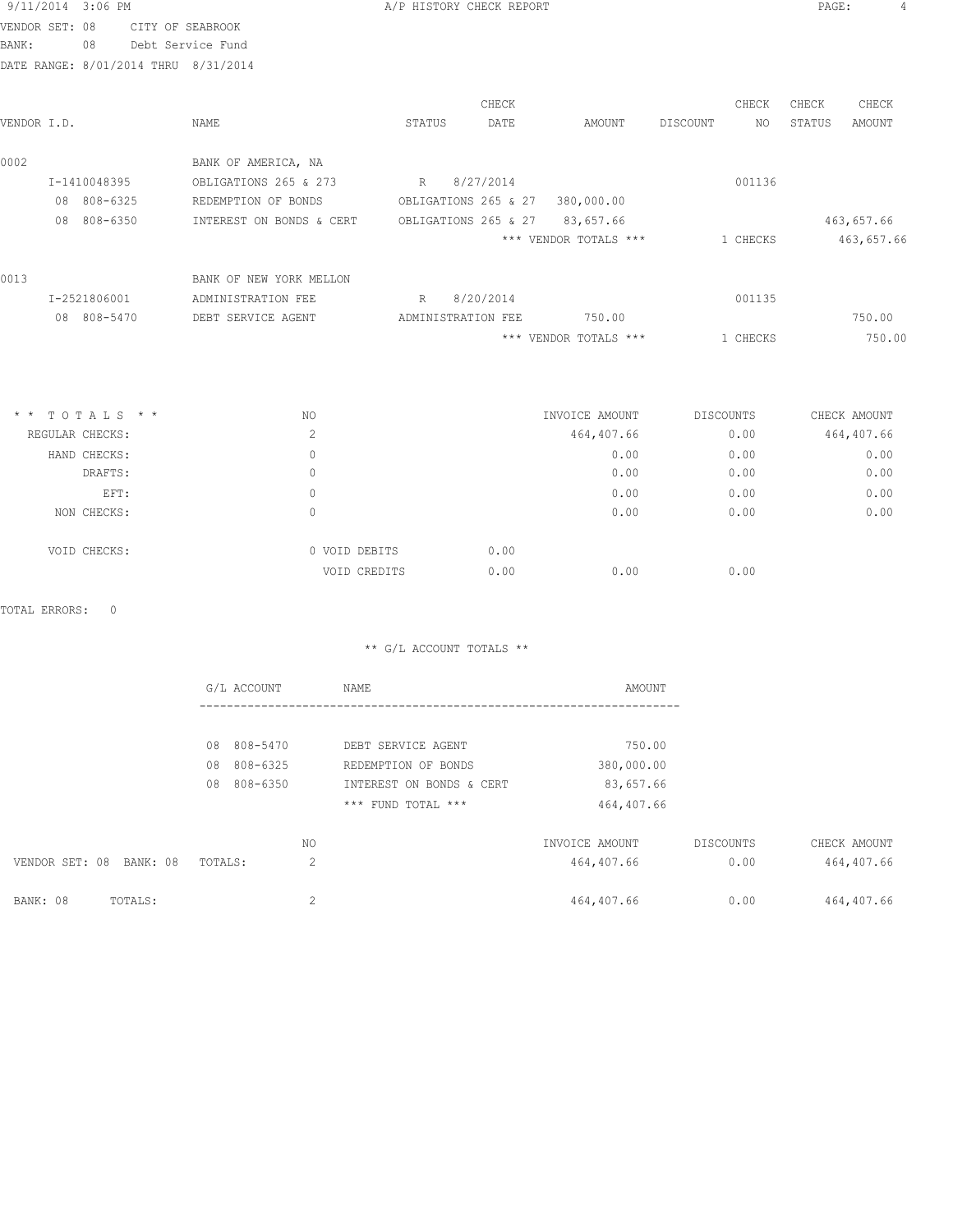|                | 9/11/2014 3:06 PM |                   |                                      |                | A/P HISTORY CHECK REPORT |                       |                 | PAGE:  |               |
|----------------|-------------------|-------------------|--------------------------------------|----------------|--------------------------|-----------------------|-----------------|--------|---------------|
| VENDOR SET: 70 |                   |                   | CITY OF SEABROOK                     |                |                          |                       |                 |        |               |
| BANK:          | 70                | SEDC <sub>2</sub> |                                      |                |                          |                       |                 |        |               |
|                |                   |                   | DATE RANGE: 8/01/2014 THRU 8/31/2014 |                |                          |                       |                 |        |               |
|                |                   |                   |                                      |                | CHECK                    |                       | CHECK           | CHECK  | CHECK         |
| VENDOR I.D.    |                   |                   | NAME                                 | STATUS         | DATE                     | AMOUNT                | DISCOUNT<br>NO. | STATUS | <b>AMOUNT</b> |
| 0132           |                   |                   | HOUSTON BUSINESS JOURNAL             |                |                          |                       |                 |        |               |
|                | $I - 33713$       |                   | JULY14 ADVERTISING                   |                | R 8/06/2014              |                       | 004517          |        |               |
|                | 70 707-5010       |                   | ADVERTISING                          |                | JULY14 ADVERTISING       | 2,748.00              |                 |        | 2,748.00      |
|                |                   |                   |                                      |                |                          | *** VENDOR TOTALS *** | 1 CHECKS        |        | 2,748.00      |
| 0026           |                   |                   | ROSS, BANKS, MAY, CRON & CAVIN       |                |                          |                       |                 |        |               |
|                | I-128509          |                   | LEGAL SERVICES                       | R              | 8/13/2014                |                       | 004518          |        |               |
|                | 70 707-5220       |                   | PROF FEES - LEGAL                    | LEGAL SERVICES |                          | 1,369.00              |                 |        | 1,369.00      |
|                |                   |                   |                                      |                |                          | *** VENDOR TOTALS *** | 1 CHECKS        |        | 1,369.00      |
|                |                   |                   |                                      |                |                          |                       |                 |        |               |
|                | $*$ * TOTALS * *  |                   | NO                                   |                |                          | INVOICE AMOUNT        | DISCOUNTS       |        | CHECK AMOUNT  |
|                | REGULAR CHECKS:   |                   | $\mathbf{2}$                         |                |                          | 4,117.00              | 0.00            |        | 4,117.00      |
|                | HAND CHECKS:      |                   | $\Omega$                             |                |                          | 0.00                  | 0.00            |        | 0.00          |
|                | DRAFTS:           |                   | $\Omega$                             |                |                          | 0.00                  | 0.00            |        | 0.00          |
|                | EFT:              |                   | $\mathbf{0}$                         |                |                          | 0.00                  | 0.00            |        | 0.00          |
|                | NON CHECKS:       |                   | $\Omega$                             |                |                          | 0.00                  | 0.00            |        | 0.00          |
|                | VOID CHECKS:      |                   | 0 VOID DEBITS                        |                | 0.00                     |                       |                 |        |               |
|                |                   |                   | VOID CREDITS                         |                | 0.00                     | 0.00                  | 0.00            |        |               |

|                         | G/L ACCOUNT | NAME               | AMOUNT         |           |              |
|-------------------------|-------------|--------------------|----------------|-----------|--------------|
|                         |             |                    |                |           |              |
|                         | 70 707-5010 | ADVERTISING        | 2,748.00       |           |              |
|                         | 70 707-5220 | PROF FEES - LEGAL  | 1,369.00       |           |              |
|                         |             | *** FUND TOTAL *** | 4,117.00       |           |              |
|                         |             | NO.                | INVOICE AMOUNT | DISCOUNTS | CHECK AMOUNT |
| VENDOR SET: 70 BANK: 70 | TOTALS:     | 2                  | 4,117.00       | 0.00      | 4,117.00     |
| BANK: 70<br>TOTALS:     |             | $\sim$             | 4,117.00       | 0.00      | 4,117.00     |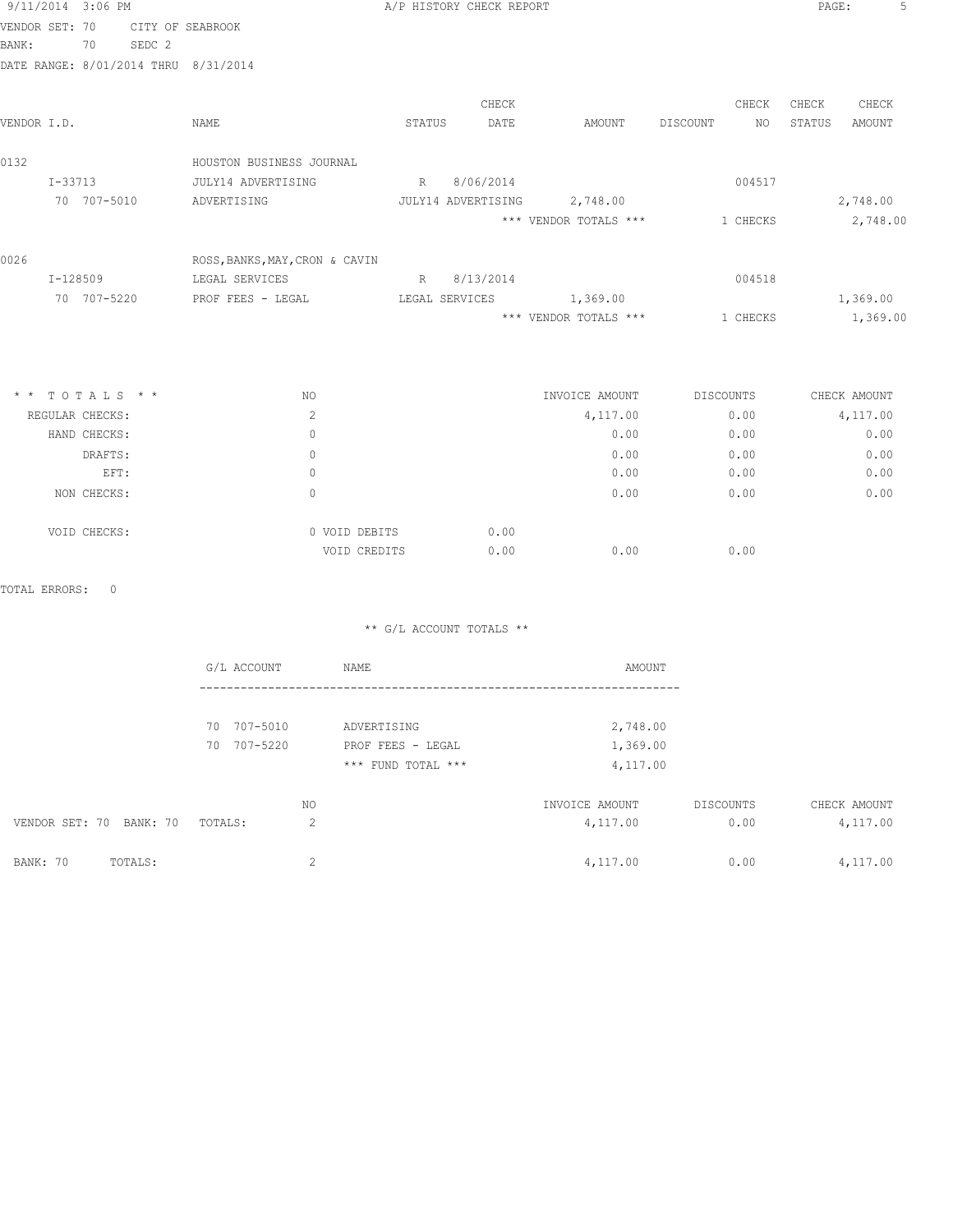| 9/11/2014 3:06 PM                    |             |     |                      | A/P HISTORY CHECK REPORT |                      |                       |          |          | PAGE:  | 6        |
|--------------------------------------|-------------|-----|----------------------|--------------------------|----------------------|-----------------------|----------|----------|--------|----------|
| VENDOR SET: 72                       |             |     | CITY OF SEABROOK     |                          |                      |                       |          |          |        |          |
| BANK:                                | 72          | EDA |                      |                          |                      |                       |          |          |        |          |
| DATE RANGE: 8/01/2014 THRU 8/31/2014 |             |     |                      |                          |                      |                       |          |          |        |          |
|                                      |             |     |                      |                          | CHECK                |                       |          | CHECK    | CHECK  | CHECK    |
| VENDOR I.D.                          |             |     | NAME                 | STATUS                   | DATE                 | AMOUNT                | DISCOUNT | NO.      | STATUS | AMOUNT   |
| 0002                                 |             |     | COBB FENDLEY         |                          |                      |                       |          |          |        |          |
| I-244744                             |             |     | ENGINEERING SERVICES | R                        | 8/20/2014            |                       |          | 004519   |        |          |
|                                      | 72 720-5215 |     | PROF FEES - ENGR     |                          | ENGINEERING SERVICES | 3,763.00              |          |          |        | 3,763.00 |
|                                      |             |     |                      |                          |                      | *** VENDOR TOTALS *** |          | 1 CHECKS |        | 3,763.00 |
|                                      |             |     |                      |                          |                      |                       |          |          |        |          |
|                                      |             |     |                      |                          |                      |                       |          |          |        |          |
|                                      |             |     |                      |                          |                      |                       |          |          |        |          |

| $*$ * TOTALS * * | NO |               | INVOICE AMOUNT | DISCOUNTS | CHECK AMOUNT |
|------------------|----|---------------|----------------|-----------|--------------|
| REGULAR CHECKS:  |    |               | 3,763.00       | 0.00      | 3,763.00     |
| HAND CHECKS:     | 0  |               | 0.00           | 0.00      | 0.00         |
| DRAFTS:          | 0  |               | 0.00           | 0.00      | 0.00         |
| EFT:             | 0  |               | 0.00           | 0.00      | 0.00         |
| NON CHECKS:      | 0  |               | 0.00           | 0.00      | 0.00         |
| VOID CHECKS:     |    | 0 VOID DEBITS | 0.00           |           |              |
|                  |    | VOID CREDITS  | 0.00<br>0.00   | 0.00      |              |

|                         | G/L ACCOUNT | NAME               | AMOUNT         |           |              |
|-------------------------|-------------|--------------------|----------------|-----------|--------------|
|                         |             |                    |                |           |              |
|                         | 72 720-5215 | PROF FEES - ENGR   | 3,763.00       |           |              |
|                         |             | *** FUND TOTAL *** | 3,763.00       |           |              |
|                         |             | NO.                | INVOICE AMOUNT | DISCOUNTS | CHECK AMOUNT |
| VENDOR SET: 72 BANK: 72 | TOTALS:     |                    | 3,763.00       | 0.00      | 3,763.00     |
| BANK: 72<br>TOTALS:     |             |                    | 3,763.00       | 0.00      | 3,763.00     |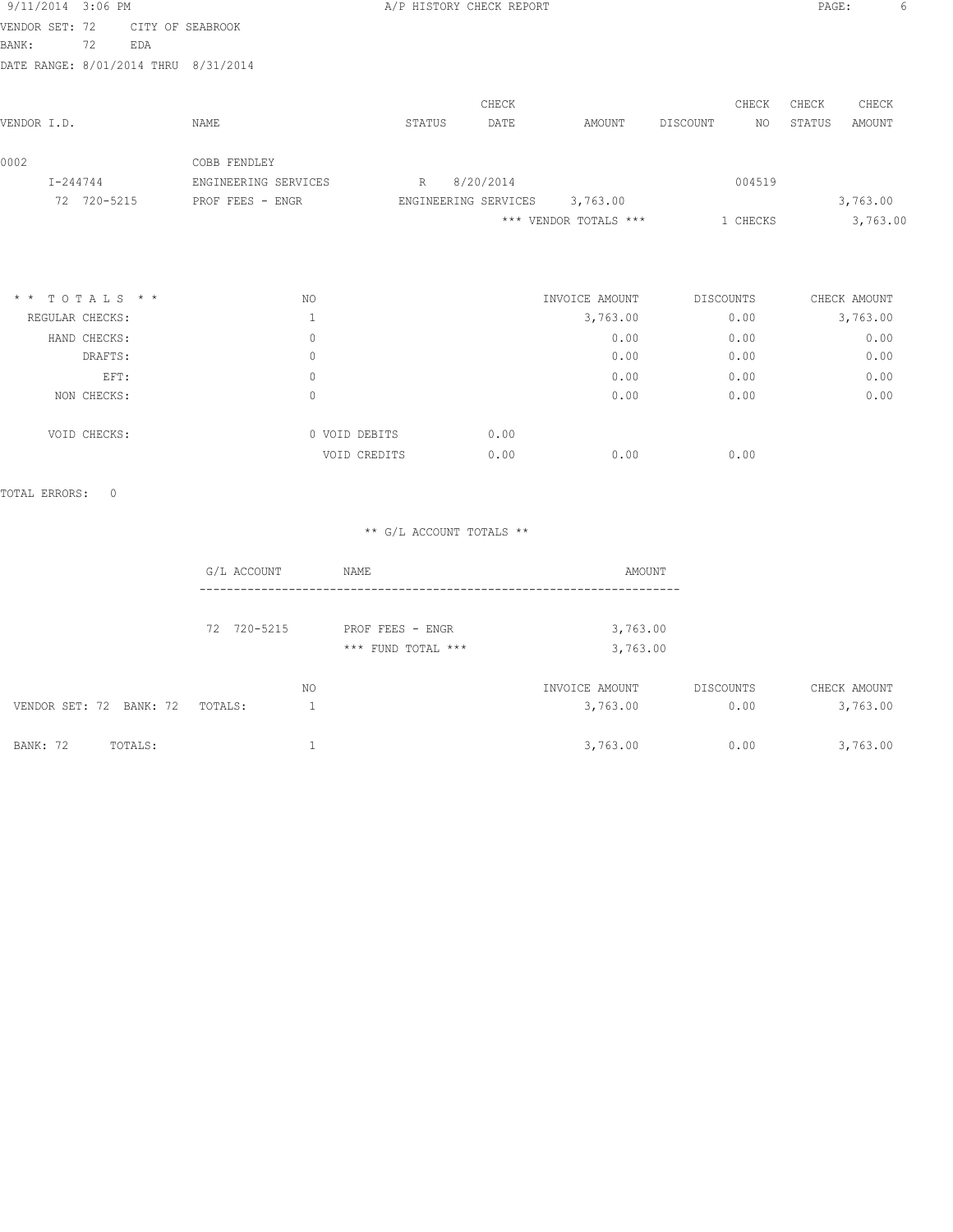|       | 9/11/2014 3:06 PM                    |                           |                    | A/P HISTORY CHECK REPORT |                       |          |    | PAGE:  |          | 7 |
|-------|--------------------------------------|---------------------------|--------------------|--------------------------|-----------------------|----------|----|--------|----------|---|
|       | VENDOR SET: 99                       | CITY OF SEABROOK          |                    |                          |                       |          |    |        |          |   |
| BANK: | AP                                   | ACCTS PAYABLE DISBURSEMEN |                    |                          |                       |          |    |        |          |   |
|       | DATE RANGE: 8/01/2014 THRU 8/31/2014 |                           |                    |                          |                       |          |    |        |          |   |
|       |                                      |                           |                    |                          |                       |          |    |        |          |   |
|       |                                      |                           |                    | CHECK                    |                       | CHECK    |    | CHECK  | CHECK    |   |
|       | VENDOR I.D.                          | NAME                      | STATUS             | DATE                     | AMOUNT                | DISCOUNT | NO | STATUS | AMOUNT   |   |
|       |                                      |                           |                    |                          |                       |          |    |        |          |   |
| 1750  |                                      | A & L AUTOMOTIVE          |                    |                          |                       |          |    |        |          |   |
|       | I-12450                              | OIL CHANGE                |                    | R 8/06/2014              |                       | 118588   |    |        |          |   |
|       | 01 200-5110                          | MAINT-AUTOS & EQUIPMENT   | OIL CHANGE         |                          | 47.00                 |          |    |        | 47.00    |   |
| 1750  |                                      | A & L AUTOMOTIVE          |                    |                          |                       |          |    |        |          |   |
|       | I-12399                              | STATE INSPECTION          | R                  | 8/13/2014                |                       | 118649   |    |        |          |   |
|       | 01 210-5110                          | MAINT- AUTOS & EQUIP      |                    | STATE INSPECTION         | 39.75                 |          |    |        | 39.75    |   |
|       |                                      |                           |                    |                          |                       |          |    |        |          |   |
| 1750  |                                      | A & L AUTOMOTIVE          |                    |                          |                       |          |    |        |          |   |
|       | I-12503                              | P2 REPAIR                 | R                  | 8/20/2014                |                       | 118709   |    |        |          |   |
|       | 01 200-5110                          | MAINT-AUTOS & EQUIPMENT   | P2 REPAIR          |                          | 30.00                 |          |    |        |          |   |
|       | I-201408199033                       | P7 TIRE REPAIR            | R                  | 8/20/2014                |                       | 118709   |    |        |          |   |
|       | 01 200-5110                          | MAINT-AUTOS & EQUIPMENT   | P7 TIRE REPAIR     |                          | 14.00                 |          |    |        |          |   |
|       | I-201408199034                       | TIRE REPAIR               | R                  | 8/20/2014                |                       | 118709   |    |        |          |   |
|       | 01 200-5110                          | MAINT-AUTOS & EQUIPMENT   | TIRE REPAIR        |                          | 10.00                 |          |    |        | 54.00    |   |
|       |                                      |                           |                    |                          |                       |          |    |        |          |   |
| 1750  |                                      | A & L AUTOMOTIVE          |                    |                          |                       |          |    |        |          |   |
|       | I-12533                              | SEQUOIA OIL CHANGE        | R                  | 8/27/2014                |                       | 118764   |    |        |          |   |
|       | 01 200-5110                          | MAINT-AUTOS & EQUIPMENT   | SEQUOIA OIL CHANGE |                          | 36.95                 |          |    |        |          |   |
|       | I-201408269061                       | P31 OIL CHANGE            | R                  | 8/27/2014                |                       | 118764   |    |        |          |   |
|       | 01 200-5110                          | MAINT-AUTOS & EQUIPMENT   | P31 OIL CHANGE     |                          | 28.00                 |          |    |        | 64.95    |   |
|       |                                      |                           |                    |                          | *** VENDOR TOTALS *** | 4 CHECKS |    |        | 205.70   |   |
|       |                                      |                           |                    |                          |                       |          |    |        |          |   |
| 2394  |                                      | <b>ACCOUNTEMPS</b>        |                    |                          |                       |          |    |        |          |   |
|       | I-40862536                           | SHANNON BROWN             | R                  | 8/06/2014                |                       | 118589   |    |        |          |   |
|       | 01 102-3015                          | CONTRACT LABOR            | SHANNON BROWN      |                          | 1,306.00              |          |    |        |          |   |
|       | I-40911527                           | SHANNON BROWN             | R                  | 8/06/2014                |                       | 118589   |    |        |          |   |
|       | 01 102-3015                          | CONTRACT LABOR            | SHANNON BROWN      |                          | 1,262.58              |          |    |        | 2,568.58 |   |
|       |                                      |                           |                    |                          |                       |          |    |        |          |   |
| 2394  |                                      | ACCOUNTEMPS               |                    |                          |                       |          |    |        |          |   |
|       | I-40961532                           | SHANNON BROWN             | R                  | 8/13/2014                |                       | 118650   |    |        |          |   |
|       | 01 102-3015                          | CONTRACT LABOR            |                    | SHANNON BROWN            | 1,053.62              |          |    |        | 1,053.62 |   |
|       |                                      |                           |                    |                          |                       |          |    |        |          |   |
| 2394  |                                      | ACCOUNTEMPS               |                    |                          |                       |          |    |        |          |   |
|       | I-41010407                           | SHANNON BROWN             | R                  | 8/27/2014                |                       | 118765   |    |        |          |   |
|       | 01 600-3015                          | CONTRACT LABOR            | SHANNON BROWN      |                          | 1,061.13              |          |    |        |          |   |
|       | I-41047246                           | SHANNON BROWN             | R                  | 8/27/2014                |                       | 118765   |    |        |          |   |
|       | 01 600-3015                          | CONTRACT LABOR            | SHANNON BROWN      |                          | 1,257.03              |          |    |        | 2,318.16 |   |
|       |                                      |                           |                    |                          | *** VENDOR TOTALS *** | 3 CHECKS |    |        | 5,940.36 |   |
| 0005  |                                      | ADMIRAL LINEN & UNIFORM   |                    |                          |                       |          |    |        |          |   |
|       |                                      |                           |                    |                          |                       |          |    |        |          |   |

 I-AU71085 LINEN SERVICE R 8/13/2014 118651 41 410-5030 RENTALS & SERVICE AGREEMENTS LINEN SERVICE 92.50 92.50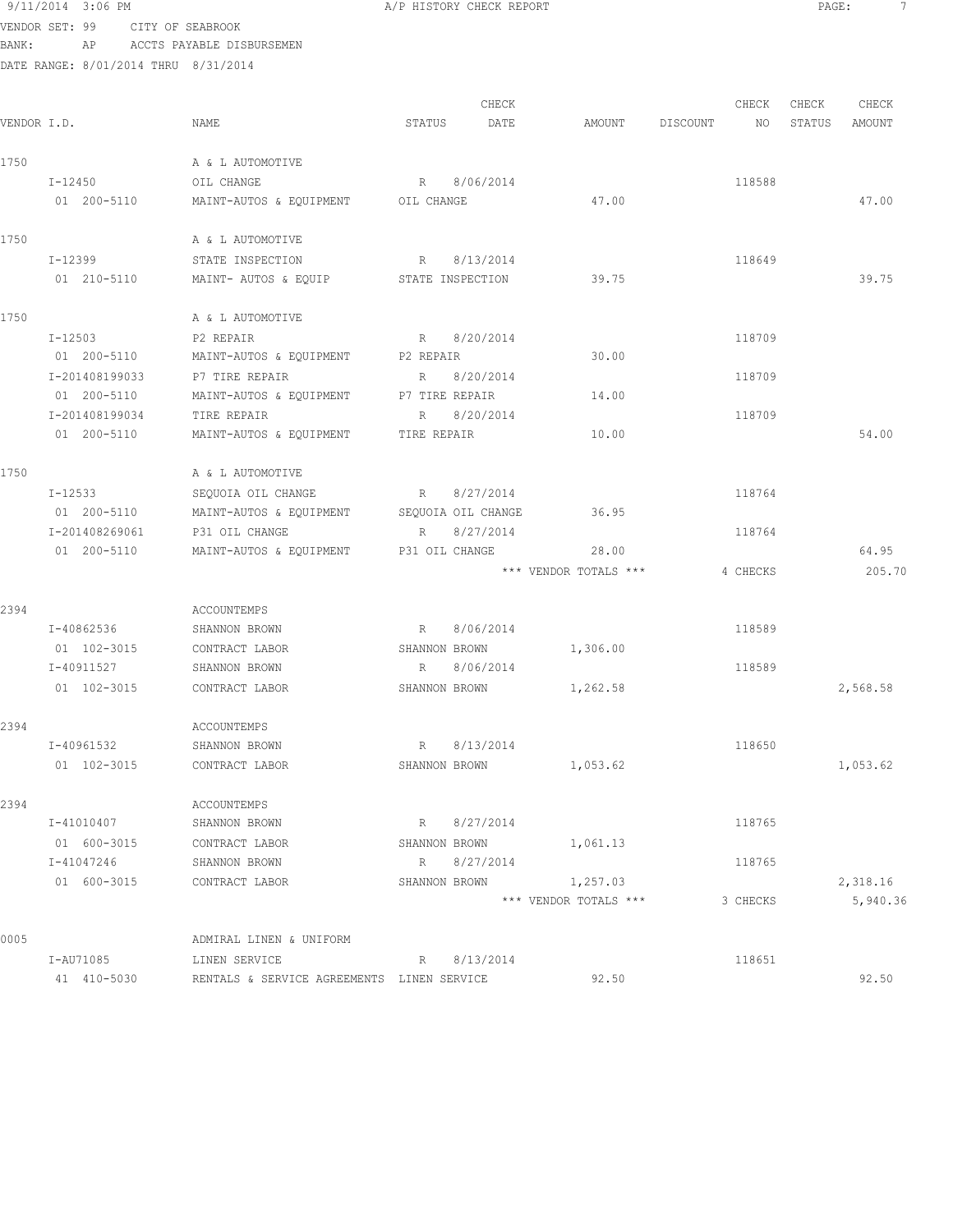|             |                 |                                                   |               | CHECK                |                       |          | CHECK    | CHECK  | CHECK    |
|-------------|-----------------|---------------------------------------------------|---------------|----------------------|-----------------------|----------|----------|--------|----------|
| VENDOR I.D. |                 | NAME                                              | STATUS        | DATE                 | AMOUNT                | DISCOUNT | NO       | STATUS | AMOUNT   |
| 0005        |                 | ADMIRAL LINEN & UNIFORM                           |               |                      |                       |          |          |        |          |
|             | $I-JL20043$     | LINEN SERVICE                                     | R             | 8/20/2014            |                       |          | 118710   |        |          |
|             | 50 501-5340     | DETENTION SUPPLIES LINEN SERVICE                  |               |                      | 122.20                |          |          |        |          |
|             | I-JL30155       | LINEN SERVICE                                     | R             | 8/20/2014            |                       |          | 118710   |        |          |
|             | 50 501-5340     | DETENTION SUPPLIES                                | LINEN SERVICE |                      | 141.38                |          |          |        |          |
|             | I-JL40254       | LINEN SERVICE                                     | R             | 8/20/2014            |                       |          | 118710   |        |          |
|             | 50 501-5340     | DETENTION SUPPLIES                                | LINEN SERVICE |                      | 122.20                |          |          |        |          |
|             | I-JL50341       | LINEN SERVICE                                     | R             | 8/20/2014            |                       |          | 118710   |        |          |
|             | 50 501-5340     | DETENTION SUPPLIES                                | LINEN SERVICE |                      | 122.20                |          |          |        |          |
|             | I-JL60440       | LINEN SERVICE                                     | R 8/20/2014   |                      |                       |          | 118710   |        |          |
|             | 50 501-5340     | DETENTION SUPPLIES                                | LINEN SERVICE |                      | 122.20                |          |          |        | 630.18   |
| 0005        |                 | ADMIRAL LINEN & UNIFORM                           |               |                      |                       |          |          |        |          |
|             | I-AU91297       | LINEN SERVICE<br>$R \sim 1$                       |               | 8/27/2014            |                       |          | 118766   |        |          |
|             | 41 410-5030     | RENTALS & SERVICE AGREEMENTS LINEN SERVICE 457.50 |               |                      |                       |          |          |        | 157.50   |
|             |                 |                                                   |               |                      | *** VENDOR TOTALS *** |          | 3 CHECKS |        | 880.18   |
|             |                 |                                                   |               |                      |                       |          |          |        |          |
| 2053        |                 | ADT SECURITY SERVICES INC                         |               |                      |                       |          |          |        |          |
|             | I-518861057     | SEP-DEC14 ALARM MONITORING                        | R             | 8/27/2014            |                       |          | 118767   |        |          |
|             | 41 410-5030     | RENTALS & SERVICE AGREEMENTS SEP-DEC14 ALARM MONI |               |                      | 187.14                |          |          |        | 187.14   |
|             |                 |                                                   |               |                      | *** VENDOR TOTALS *** |          | 1 CHECKS |        | 187.14   |
|             |                 |                                                   |               |                      |                       |          |          |        |          |
| 2415        |                 | <b>JUSTIN ALLEN</b>                               |               |                      |                       |          |          |        |          |
|             | I-201408058982  | TRAINING                                          |               | R 8/06/2014          |                       |          | 118590   |        |          |
|             | 01 200-5300     | TRAINING & CONFERENCE                             | TRAINING      |                      | 100.00                |          |          |        | 100.00   |
|             |                 |                                                   |               |                      | *** VENDOR TOTALS *** |          | 1 CHECKS |        | 100.00   |
| 2067        |                 | AMAZON                                            |               |                      |                       |          |          |        |          |
|             | I-201408199032  | ELECTRONIC EQUIPMENT R 8/20/2014                  |               |                      |                       |          | 118711   |        |          |
|             | $01 103 - 4150$ | SMALL TOOLS & EQUIPMENT ELECTRONIC EQUIPMENT      |               |                      | 128.97                |          |          |        |          |
|             | 41 410-4150     | SMALL TOOLS & EQUIP                               |               | ELECTRONIC EQUIPMENT | 559.84                |          |          |        |          |
|             | 15 150-4150     | SMALL EQUIPMENT                                   |               | ELECTRONIC EQUIPMENT | 202.98                |          |          |        | 891.79   |
|             |                 |                                                   |               |                      | *** VENDOR TOTALS *** |          | 1 CHECKS |        | 891.79   |
| 1611        |                 | AMERICAN JANITORIAL SERVICES L                    |               |                      |                       |          |          |        |          |
|             | I-27020         | JANITORIAL SERVICES                               | R 8/13/2014   |                      |                       |          | 118652   |        |          |
|             | 01 107-5175     | JANITORIAL SERVICES                               |               | JANITORIAL SERVICES  | 850.00                |          |          |        |          |
|             | 01 200-5175     | JANITORIAL SERVICES                               |               | JANITORIAL SERVICES  | 875.00                |          |          |        |          |
|             | I-27174         | JANITORIAL SUPPLIES                               |               | R 8/13/2014          |                       |          | 118652   |        |          |
|             | 01 107-5175     | JANITORIAL SERVICES                               |               | JANITORIAL SUPPLIES  | 77.40                 |          |          |        |          |
|             | I-27232         | JANITORIAL SERVICES                               |               | R 8/13/2014          |                       |          | 118652   |        |          |
|             | 41 410-5175     | JANITORIAL                                        |               | JANITORIAL SERVICES  | 920.00                |          |          |        |          |
|             | I-27233         | JANITORIAL SERVICES                               |               | R 8/13/2014          |                       |          | 118652   |        |          |
|             | 01 107-5175     | JANITORIAL SERVICES                               |               | JANITORIAL SERVICES  | 125.00                |          |          |        | 2,847.40 |
|             |                 |                                                   |               |                      | *** VENDOR TOTALS *** |          | 1 CHECKS |        | 2,847.40 |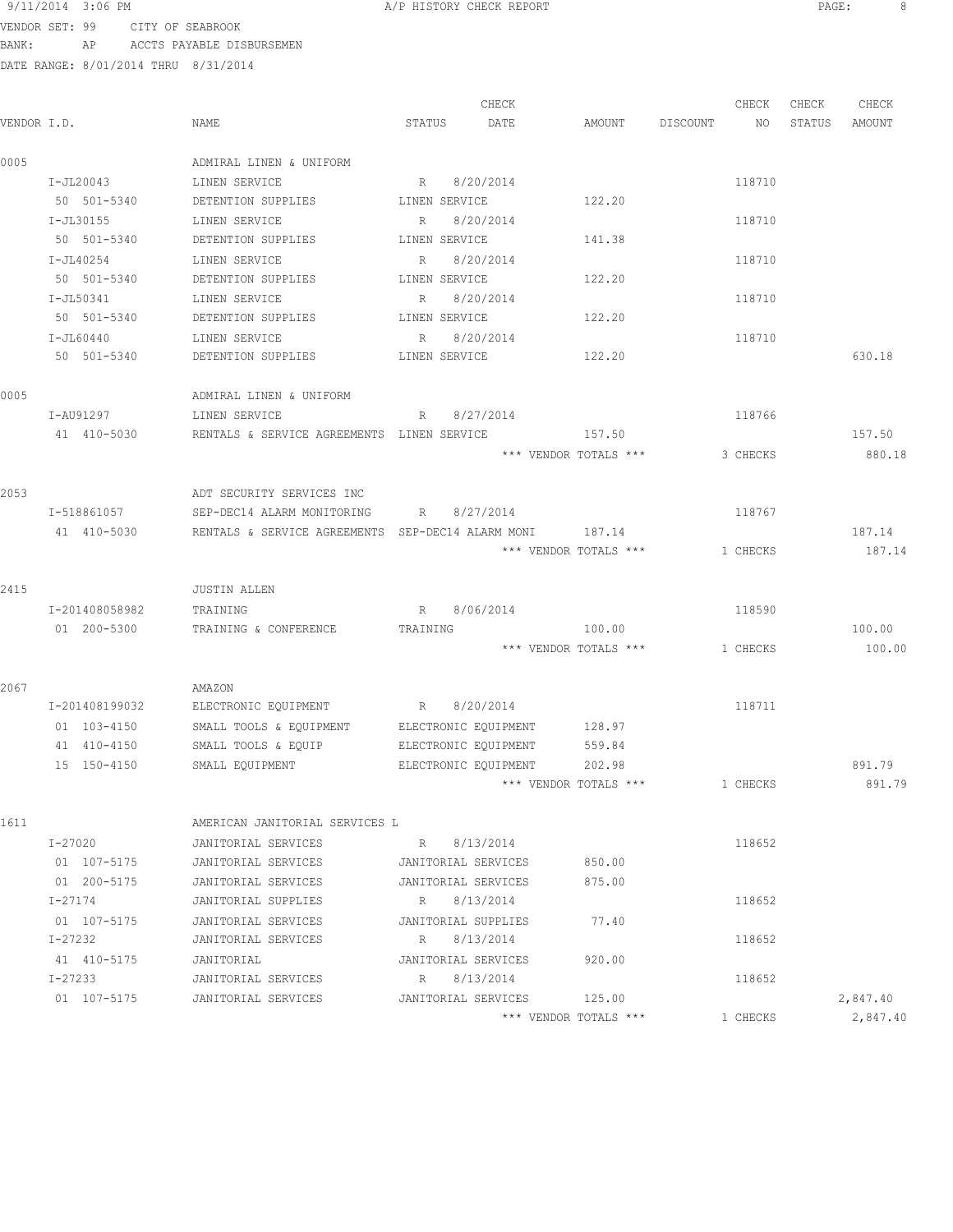|             | 9/11/2014 3:06 PM                    |                           | A/P HISTORY CHECK REPORT |                       |                 | 9<br>PAGE:       |
|-------------|--------------------------------------|---------------------------|--------------------------|-----------------------|-----------------|------------------|
|             | VENDOR SET: 99                       | CITY OF SEABROOK          |                          |                       |                 |                  |
| BANK:       | AP                                   | ACCTS PAYABLE DISBURSEMEN |                          |                       |                 |                  |
|             | DATE RANGE: 8/01/2014 THRU 8/31/2014 |                           |                          |                       |                 |                  |
|             |                                      |                           |                          |                       |                 |                  |
|             |                                      |                           | CHECK                    |                       | CHECK           | CHECK<br>CHECK   |
| VENDOR I.D. |                                      | NAME                      | STATUS<br>DATE           | AMOUNT                | DISCOUNT<br>NO. | STATUS<br>AMOUNT |
| 1011        |                                      | APACHE OIL CO., INC.      |                          |                       |                 |                  |
|             | I-D014651IN                          | STICKERS                  | R 8/13/2014              |                       | 118653          |                  |
|             | 01 107-4050                          | BULK PETROLEUM PURCHASES  | STICKERS                 | 148.50                |                 | 148.50           |
|             |                                      |                           |                          | *** VENDOR TOTALS *** | 1 CHECKS        | 148.50           |
|             |                                      |                           |                          |                       |                 |                  |
| 0836        |                                      | APOLLO TIRE & WHEEL       |                          |                       |                 |                  |
|             | I-201408129002                       | TIRE REPAIR               | R 8/13/2014              |                       | 118654          |                  |
|             | 01 500-5110                          | MAINT-AUTOS & EQUIP       | TIRE REPAIR              | 12.00                 |                 | 12.00            |
|             |                                      |                           |                          | *** VENDOR TOTALS *** | 1 CHECKS        | 12.00            |
|             |                                      |                           |                          |                       |                 |                  |
| 0169        |                                      | ARC                       |                          |                       |                 |                  |
|             | I-23931839                           | PLOTTER LEASE             | R<br>8/20/2014           |                       | 118712          |                  |
|             | 01 600-5030                          | RENTALS & SERVICE AGRMTS  | PLOTTER LEASE 240.28     |                       |                 | 240.28           |
|             |                                      |                           |                          | *** VENDOR TOTALS *** | 1 CHECKS        | 240.28           |
| 0016        |                                      | ARMSTRONG WATER           |                          |                       |                 |                  |
|             | I-15985                              | ORTHOPHOSPHATE            | R 8/20/2014              |                       | 118713          |                  |
|             | 20 902-5280                          | CHEMICAL SUPPLIES         | ORTHOPHOSPHATE           | 745.00                |                 |                  |
|             | 20 912-5280                          | CHEMICAL SUPPLIES         | ORTHOPHOSPHATE           | 745.00                |                 | 1,490.00         |
|             |                                      |                           |                          | *** VENDOR TOTALS *** | 1 CHECKS        | 1,490.00         |
|             |                                      |                           |                          |                       |                 |                  |
| 1443        |                                      | AT&T                      |                          |                       |                 |                  |
|             | I-201408129001                       | TELEPHONE                 | R 8/13/2014              |                       | 118655          |                  |
|             | 41 410-5400                          | TELEPHONE                 | TELEPHONE                | 57.90                 |                 | 57.90            |
| 1443        |                                      | AT&T                      |                          |                       |                 |                  |
|             | I-201408129003                       | TELEPHONE                 | R 8/13/2014              |                       | 118656          |                  |
|             | 01 107-5400                          | TELEPHONE                 | TELEPHONE                | 75.35                 |                 | 75.35            |
|             |                                      |                           |                          |                       |                 |                  |
| 1443        |                                      | AT&T                      |                          |                       |                 |                  |
|             | I-201408199030                       | TELEPHONE                 | R 8/20/2014              |                       | 118714          |                  |
|             | 01 400-5400                          | TELEPHONE                 | TELEPHONE                | 179.83                |                 | 179.83           |
|             |                                      |                           |                          |                       |                 |                  |
| 1443        |                                      | AT&T                      |                          |                       |                 |                  |
|             | I-201408199031                       | TELEPHONE                 | R 8/20/2014              |                       | 118715          |                  |
|             | 01 210-5400<br>01 500-5400           | TELEPHONE<br>TELEPHONE    | TELEPHONE<br>TELEPHONE   | 54.38<br>44.31        |                 |                  |
|             | 20 902-5400                          | TELEPHONE                 | TELEPHONE                | 44.30                 |                 |                  |
|             | 20 912-5400                          | TELEPHONE                 | TELEPHONE                | 44.30                 |                 | 187.29           |
|             |                                      |                           |                          | *** VENDOR TOTALS *** | 4 CHECKS        | 500.37           |
|             |                                      |                           |                          |                       |                 |                  |
| 0914        |                                      | AUTO ZONE COMMERCIAL      |                          |                       |                 |                  |
|             | I-1491187920                         | P44 BATTERY               | R 8/13/2014              |                       | 118657          |                  |
|             | 01 200-5110                          | MAINT-AUTOS & EQUIPMENT   | P44 BATTERY              | 112.76                |                 |                  |
|             | I-1491188065                         | SUPPLIES                  | R 8/13/2014              |                       | 118657          |                  |
|             | 20 902-5110                          | MAINT-AUTOS & EQUIPMENT   | SUPPLIES                 | 11.56                 |                 | 124.32           |
|             |                                      |                           |                          | *** VENDOR TOTALS *** | 1 CHECKS        | 124.32           |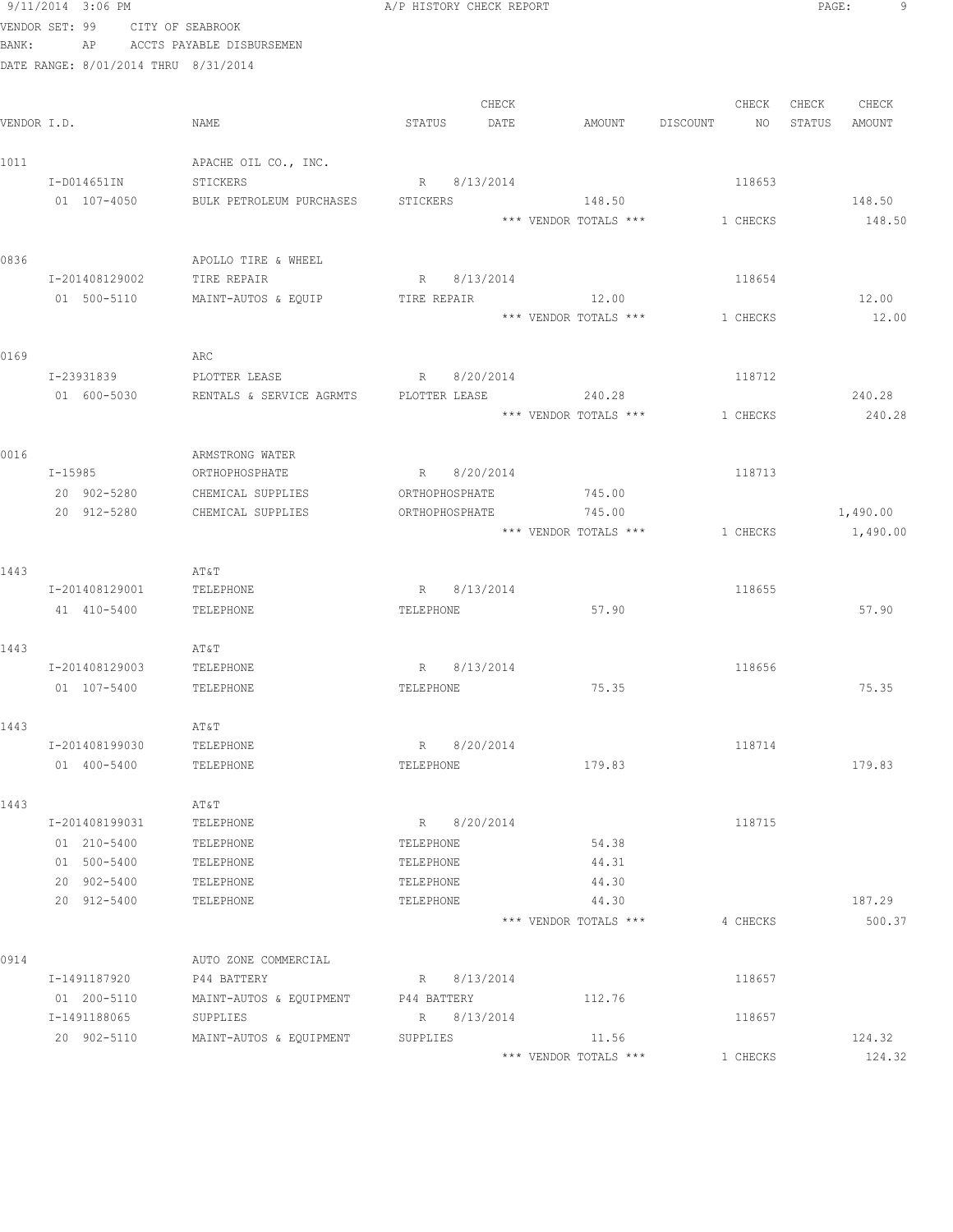|       | 9/11/2014 3:06 PM                    |                                            | A/P HISTORY CHECK REPORT                                       | PAGE:<br>10      |
|-------|--------------------------------------|--------------------------------------------|----------------------------------------------------------------|------------------|
|       | VENDOR SET: 99                       | CITY OF SEABROOK                           |                                                                |                  |
| BANK: |                                      | AP ACCTS PAYABLE DISBURSEMEN               |                                                                |                  |
|       | DATE RANGE: 8/01/2014 THRU 8/31/2014 |                                            |                                                                |                  |
|       |                                      |                                            |                                                                |                  |
|       |                                      |                                            | CHECK<br>CHECK                                                 | CHECK<br>CHECK   |
|       | VENDOR I.D.                          | NAME                                       | STATUS<br>DATE<br>DISCOUNT<br>AMOUNT<br>NO                     | STATUS<br>AMOUNT |
|       |                                      |                                            |                                                                |                  |
| 0025  |                                      | BAY AREA ELECTRIC INC                      |                                                                |                  |
|       | I-11157<br>20 912-5275               | TROUBLESHOOT<br>ELECTRICAL SERVICES        | E 8/06/2014<br>999999<br><b>TROUBLESHOOT</b><br>100.00         | 100.00           |
|       |                                      |                                            | *** VENDOR TOTALS ***<br>1 CHECKS                              | 100.00           |
|       |                                      |                                            |                                                                |                  |
| 1375  |                                      | BAY AREA HOUSTON CVB                       |                                                                |                  |
|       | I-790                                | ADVERTISING                                | R 8/13/2014<br>118658                                          |                  |
|       | 15 150-5010                          | ADVERTISING                                | 2,500.00<br>ADVERTISING                                        | 2,500.00         |
|       |                                      |                                            |                                                                |                  |
| 1375  |                                      | BAY AREA HOUSTON CVB                       |                                                                |                  |
|       | $I-801$                              | ADVERTISING                                | 118769<br>8/27/2014<br>R                                       |                  |
|       | 15 150-5010                          | ADVERTISING                                | 1,200.00<br>ADVERTISING                                        | 1,200.00         |
|       |                                      |                                            | *** VENDOR TOTALS ***<br>2 CHECKS                              | 3,700.00         |
|       |                                      |                                            |                                                                |                  |
| 1064  |                                      | BAY AREA RENTALS INC                       |                                                                |                  |
|       | $I - 9674$<br>01 400-5464            | SNO CONE SYRUP<br>EVENTS                   | 8/13/2014<br>R<br>118659<br>21.50<br>SNO CONE SYRUP            | 21.50            |
|       |                                      |                                            |                                                                |                  |
| 1064  |                                      | BAY AREA RENTALS INC                       |                                                                |                  |
|       | I-9563                               | CONCRETE                                   | R 8/20/2014<br>118716                                          |                  |
|       | 01 500-5140                          | MAINT STREETS                              | 303.90<br>CONCRETE                                             |                  |
|       | I-9634                               | CONCRETE                                   | R 8/20/2014<br>118716                                          |                  |
|       | 01 500-5140                          | MAINT STREETS                              | CONCRETE<br>151.95                                             | 455.85           |
|       |                                      |                                            | *** VENDOR TOTALS ***<br>2 CHECKS                              | 477.35           |
|       |                                      |                                            |                                                                |                  |
| 0029  |                                      | BAY ELECTRIC SUPPLY                        |                                                                |                  |
|       | I-117223500                          | ELECTRICAL PARTS                           | R 8/06/2014<br>118591                                          |                  |
|       | 20 912-5120                          | MAINT-SEWER SYSTEM MINOR FELECTRICAL PARTS | 61.55                                                          | 61.55            |
| 0029  |                                      | BAY ELECTRIC SUPPLY                        |                                                                |                  |
|       | I-117241400                          | FUSES                                      | R<br>8/13/2014<br>118661                                       |                  |
|       | 20 912-5120                          | MAINT-SEWER SYSTEM MINOR                   | 61.80<br>FUSES                                                 | 61.80            |
|       |                                      |                                            | *** VENDOR TOTALS ***<br>2 CHECKS                              | 123.35           |
|       |                                      |                                            |                                                                |                  |
| 1701  |                                      | BAYTOWN SAND AND CLAY                      |                                                                |                  |
|       | I-54365                              | SAND                                       | R 8/06/2014<br>118592                                          |                  |
|       | 20 912-5120                          | MAINT-SEWER SYSTEM MINOR                   | SAND<br>396.00                                                 | 396.00           |
|       |                                      |                                            | *** VENDOR TOTALS ***<br>1 CHECKS                              | 396.00           |
|       |                                      |                                            |                                                                |                  |
| 0932  |                                      | DEANNA BELL                                |                                                                |                  |
|       | I-201408129005                       | PETTY CASH REIMBURSEMENT                   | R 8/13/2014<br>118662                                          |                  |
|       | 01 200-4005<br>01 200-5465           | SUPPLIES-POLICE OPERATION<br>MISC EXPENSE  | 70.00<br>PETTY CASH REIMBURSE<br>27.64<br>PETTY CASH REIMBURSE | 97.64            |
|       |                                      |                                            | *** VENDOR TOTALS ***<br>1 CHECKS                              | 97.64            |
|       |                                      |                                            |                                                                |                  |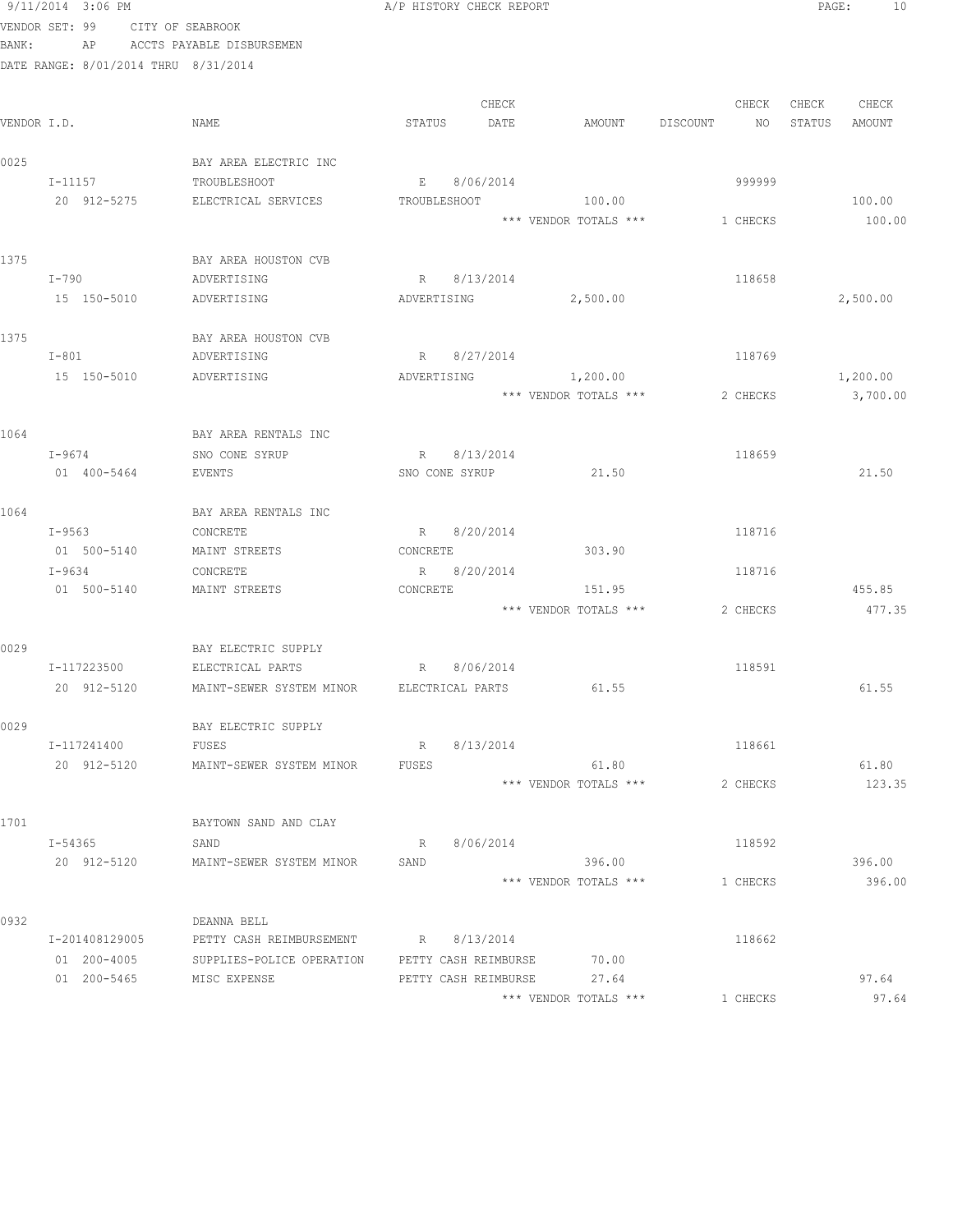|             |        | 9/11/2014 3:06 PM          |                                      | A/P HISTORY CHECK REPORT |                  |                                |          |          | PAGE:  | 11                   |
|-------------|--------|----------------------------|--------------------------------------|--------------------------|------------------|--------------------------------|----------|----------|--------|----------------------|
|             |        |                            | VENDOR SET: 99 CITY OF SEABROOK      |                          |                  |                                |          |          |        |                      |
| BANK:       |        |                            | AP ACCTS PAYABLE DISBURSEMEN         |                          |                  |                                |          |          |        |                      |
|             |        |                            | DATE RANGE: 8/01/2014 THRU 8/31/2014 |                          |                  |                                |          |          |        |                      |
|             |        |                            |                                      |                          |                  |                                |          |          |        |                      |
|             |        |                            |                                      |                          | CHECK            |                                |          | CHECK    | CHECK  | CHECK                |
| VENDOR I.D. |        |                            | NAME                                 | STATUS                   | DATE             | AMOUNT                         | DISCOUNT | NO       | STATUS | AMOUNT               |
|             |        |                            |                                      |                          |                  |                                |          |          |        |                      |
| 2207        |        |                            | BELT HARRIS PECHACEK LLP             |                          |                  |                                |          |          |        |                      |
|             | I-2147 |                            | AUDIT SERVICES                       |                          | R 8/27/2014      |                                |          | 118770   |        |                      |
|             |        | 01 102-5200                | PROF FEES- ACCTG                     | AUDIT SERVICES           |                  | 13,458.00                      |          |          |        | 13,458.00            |
|             |        |                            |                                      |                          |                  | *** VENDOR TOTALS *** 1 CHECKS |          |          |        | 13,458.00            |
|             |        |                            |                                      |                          |                  |                                |          |          |        |                      |
| 1220        |        |                            | BIRCH COMMUNICATIONS INC             |                          |                  |                                |          |          |        |                      |
|             |        | I-201408129000             | TELEPHONE                            |                          | E 8/13/2014      |                                |          | 999999   |        |                      |
|             |        | 01 107-5400                | TELEPHONE                            | TELEPHONE                |                  | 0.98                           |          |          |        |                      |
|             |        | 01 200-5400                | TELEPHONE                            | TELEPHONE                |                  | 0.97                           |          |          |        |                      |
|             |        | 01 400-5400                | TELEPHONE                            | TELEPHONE                |                  | 156.52                         |          |          |        |                      |
|             |        | 01 106-5400                | TELEPHONE                            | TELEPHONE                |                  | 669.66                         |          |          |        |                      |
|             |        | 01 500-5400<br>20 902-5400 | TELEPHONE                            | TELEPHONE                |                  | 51.27                          |          |          |        |                      |
|             |        | 20 912-5400                | TELEPHONE                            | TELEPHONE                |                  | 74.35<br>120.51                |          |          |        |                      |
|             |        |                            | TELEPHONE                            | TELEPHONE                |                  | *** VENDOR TOTALS ***          |          | 1 CHECKS |        | 1,074.26<br>1,074.26 |
|             |        |                            |                                      |                          |                  |                                |          |          |        |                      |
| 1393        |        |                            | BURNS PUMP SERVICE, INC.             |                          |                  |                                |          |          |        |                      |
|             |        | $I - 16312$                | GAS PUMP REPAIR                      | R                        | 8/13/2014        |                                |          | 118664   |        |                      |
|             |        | 01 107-4050                | BULK PETROLEUM PURCHASES             | GAS PUMP REPAIR          |                  | 592.00                         |          |          |        | 592.00               |
|             |        |                            |                                      |                          |                  | *** VENDOR TOTALS ***          |          | 1 CHECKS |        | 592.00               |
|             |        |                            |                                      |                          |                  |                                |          |          |        |                      |
| 2115        |        |                            | BUSINESS CARD G/C                    |                          |                  |                                |          |          |        |                      |
|             |        | I-201408058985             | JULY14 STATEMENT                     |                          | R 8/06/2014      |                                |          | 118593   |        |                      |
|             |        | 01 200-5210                | CIVIL SERVICE EXP                    |                          | JULY14 STATEMENT | 75.00                          |          |          |        | 75.00                |
|             |        |                            |                                      |                          |                  | *** VENDOR TOTALS *** 1 CHECKS |          |          |        | 75.00                |
|             |        |                            |                                      |                          |                  |                                |          |          |        |                      |
| 1816        |        |                            | BUSINESS CARD G/S                    |                          |                  |                                |          |          |        |                      |
|             |        | I-201408058983             | JULY14 STATEMENT                     | R 8/06/2014              |                  |                                |          | 118594   |        |                      |
|             |        | 01 103-4150                | SMALL TOOLS & EQUIPMENT              | <b>JULY14 STATEMENT</b>  |                  | 328.27                         |          |          |        |                      |
|             |        | 01 107-4150                | SMALL EQUIPMENT                      | JULY14 STATEMENT         |                  | 299.59                         |          |          |        |                      |
|             |        | 83 830-4150                | SMALL TOOLS & EQUIP                  | JULY14 STATEMENT         |                  | 257.43                         |          |          |        |                      |
|             |        | 01 200-4150                | SMALL TOOLS & EQUIP                  | JULY14 STATEMENT         |                  | 428.32                         |          |          |        |                      |
|             |        | 15 150-4150                | SMALL EQUIPMENT                      | JULY14 STATEMENT         |                  | 39.97                          |          |          |        | 1,353.58             |
|             |        |                            |                                      |                          |                  | *** VENDOR TOTALS ***          |          | 1 CHECKS |        | 1,353.58             |
| 2169        |        |                            | BUSINESS CARD L/D                    |                          |                  |                                |          |          |        |                      |
|             |        | I-201408058984             | JULY14 STATEMENT                     |                          | R 8/06/2014      |                                |          | 118595   |        |                      |
|             |        | 83 830-4150                | SMALL TOOLS & EQUIP                  | JULY14 STATEMENT         |                  | 1.91CR                         |          |          |        |                      |
|             |        | 15 150-5010                | ADVERTISING                          | JULY14 STATEMENT         |                  | 269.44                         |          |          |        |                      |
|             |        | 01 001-0507                | DUE FROM EDC                         | JULY14 STATEMENT         |                  | 29.00                          |          |          |        | 296.53               |
|             |        |                            |                                      |                          |                  | *** VENDOR TOTALS ***          |          | 1 CHECKS |        | 296.53               |
|             |        |                            |                                      |                          |                  |                                |          |          |        |                      |
| 2390        |        |                            | BUSINESS CARD S/W                    |                          |                  |                                |          |          |        |                      |
|             |        | I-201408199035             | JULY14 STATEMENT                     | R                        | 8/20/2014        |                                |          | 118717   |        |                      |
|             |        | 01 200-5465                | MISC EXPENSE                         | JULY14 STATEMENT         |                  | 21.65                          |          |          |        |                      |
|             |        | 01 200-5030                | RENTALS & SERVICE AGRMTS             | JULY14 STATEMENT         |                  | 37.68                          |          |          |        |                      |
|             |        | 01 200-5300                | TRAINING & CONFERENCE                | JULY14 STATEMENT         |                  | 42.22                          |          |          |        | 101.55               |
|             |        |                            |                                      |                          |                  | *** VENDOR TOTALS ***          |          | 1 CHECKS |        | 101.55               |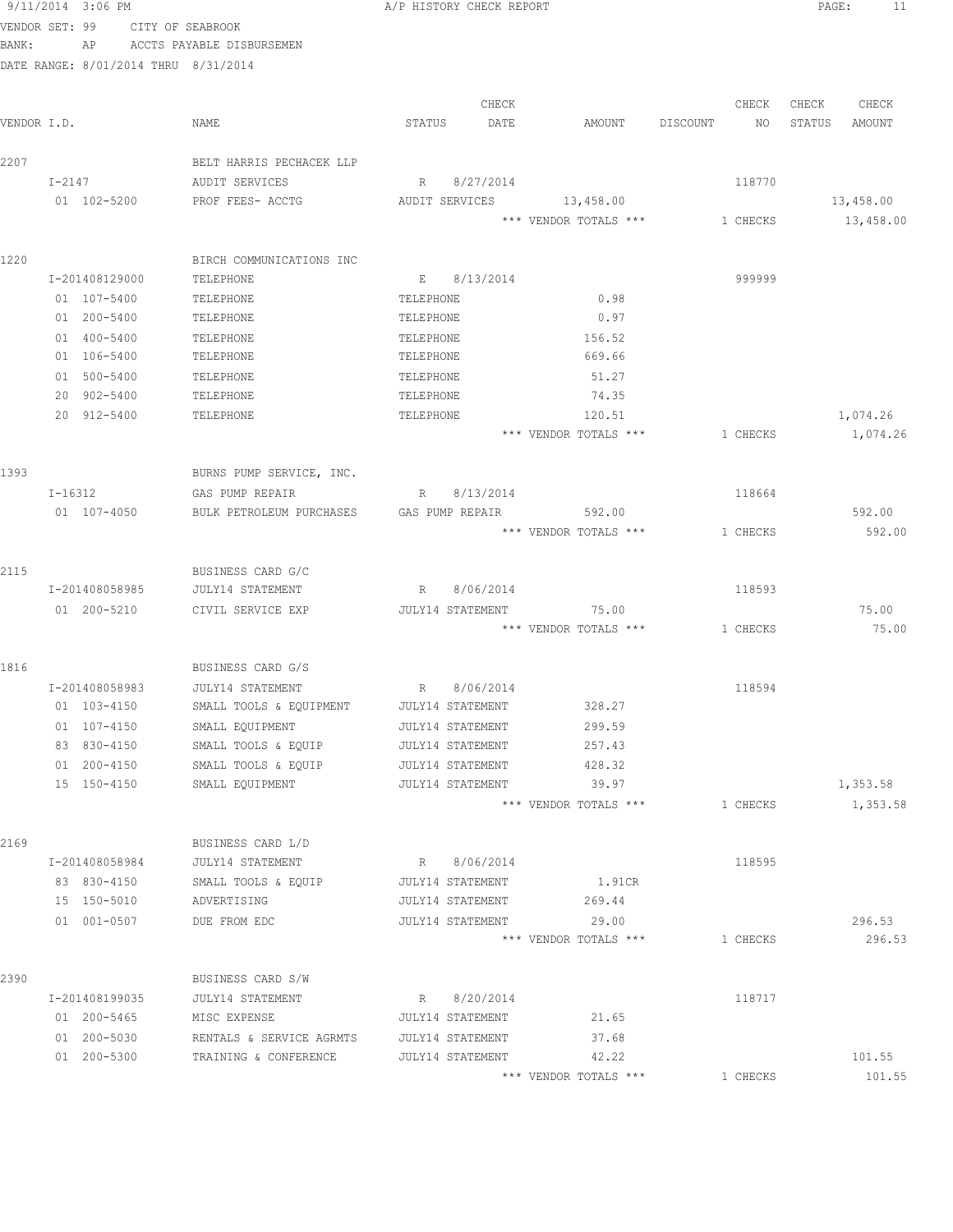|       | 9/11/2014 3:06 PM                    |                                       |         | A/P HISTORY CHECK REPORT |                       |                | PAGE:  | 12     |
|-------|--------------------------------------|---------------------------------------|---------|--------------------------|-----------------------|----------------|--------|--------|
|       | VENDOR SET: 99                       | CITY OF SEABROOK                      |         |                          |                       |                |        |        |
| BANK: | AP                                   | ACCTS PAYABLE DISBURSEMEN             |         |                          |                       |                |        |        |
|       | DATE RANGE: 8/01/2014 THRU 8/31/2014 |                                       |         |                          |                       |                |        |        |
|       |                                      |                                       |         |                          |                       |                |        |        |
|       |                                      |                                       |         | CHECK                    |                       | CHECK          | CHECK  | CHECK  |
|       | VENDOR I.D.                          | NAME                                  | STATUS  | DATE                     | AMOUNT                | DISCOUNT<br>NO | STATUS | AMOUNT |
| 1397  |                                      | CDW GOVERNMENT, INC.                  |         |                          |                       |                |        |        |
|       | I-NP74607                            | UPS BATTERIES                         |         | R 8/20/2014              |                       | 118718         |        |        |
|       | 01 103-4150                          | SMALL TOOLS & EQUIPMENT UPS BATTERIES |         |                          | 815.72                |                |        | 815.72 |
|       |                                      |                                       |         |                          | *** VENDOR TOTALS *** | 1 CHECKS       |        | 815.72 |
|       |                                      |                                       |         |                          |                       |                |        |        |
| 1053  |                                      | CENTERPOINT ENERGY                    |         |                          |                       |                |        |        |
|       | I-201408199037                       | UTILITY                               |         | R 8/20/2014              |                       | 118719         |        |        |
|       | 01 400-5410                          | UTILITIES                             | UTILITY |                          | 19.15                 |                |        | 19.15  |
|       |                                      |                                       |         |                          |                       |                |        |        |
| 1053  |                                      | CENTERPOINT ENERGY                    |         |                          |                       |                |        |        |
|       | I-201408199038                       | UTILITY                               |         | R 8/20/2014              |                       | 118720         |        |        |
|       | 01 400-5410                          | UTILITIES                             | UTILITY |                          | 20.60                 |                |        | 20.60  |
|       |                                      |                                       |         |                          |                       |                |        |        |
| 1053  |                                      | CENTERPOINT ENERGY                    |         |                          |                       |                |        |        |
|       | I-201408199039                       | UTILITY                               |         | R 8/20/2014              |                       | 118721         |        |        |
|       | 20 902-5410                          | UTILITIES                             | UTILITY |                          | 23.10                 |                |        | 23.10  |
|       |                                      |                                       |         |                          |                       |                |        |        |
| 1053  |                                      | CENTERPOINT ENERGY                    |         |                          |                       |                |        |        |
|       | I-201408199040                       | UTILITY                               | R       | 8/20/2014                |                       | 118722         |        |        |
|       | 20 902-5410                          | UTILITIES                             | UTILITY |                          | 43.50                 |                |        | 43.50  |
|       |                                      |                                       |         |                          |                       |                |        |        |
| 1053  |                                      | CENTERPOINT ENERGY                    |         |                          |                       |                |        |        |
|       | I-201408199041                       | UTILITY                               |         | R 8/20/2014              |                       | 118723         |        |        |
|       | 01 500-5410                          | UTILITIES                             | UTILITY |                          | 5.18                  |                |        |        |
|       | 20 902-5410                          | UTILITIES                             | UTILITY |                          | 5.17                  |                |        |        |
|       | 20 912-5410                          | UTILITIES                             | UTILITY |                          | 5.17                  |                |        | 15.52  |
|       |                                      |                                       |         |                          |                       |                |        |        |
| 1053  |                                      | CENTERPOINT ENERGY                    |         |                          |                       |                |        |        |
|       | I-201408199042                       | UTILITY                               |         | R 8/20/2014              |                       | 118724         |        |        |
|       | 20 902-5410                          | UTILITIES                             | UTILITY |                          | 16.97                 |                |        | 16.97  |
|       |                                      |                                       |         |                          |                       |                |        |        |
| 1053  |                                      | CENTERPOINT ENERGY                    |         |                          |                       |                |        |        |
|       | I-201408199043                       | UTILITY                               |         | R 8/20/2014              |                       | 118725         |        |        |
|       | 20 902-5410                          | UTILITIES                             | UTILITY |                          | 19.76                 |                |        | 19.76  |
| 1053  |                                      | CENTERPOINT ENERGY                    |         |                          |                       |                |        |        |
|       | I-201408199044                       | UTILITY                               |         | R 8/20/2014              |                       | 118726         |        |        |
|       | 01 107-5410                          | UTILITIES                             | UTILITY |                          | 26.42                 |                |        | 26.42  |
|       |                                      |                                       |         |                          |                       |                |        |        |
| 1053  |                                      | CENTERPOINT ENERGY                    |         |                          |                       |                |        |        |
|       | I-201408199045                       | UTILITY                               |         | R 8/20/2014              |                       | 118727         |        |        |
|       | 01 107-5410                          | UTILITIES                             | UTILITY |                          | 15.52                 |                |        | 15.52  |
|       |                                      |                                       |         |                          | *** VENDOR TOTALS *** | 9 CHECKS       |        | 200.54 |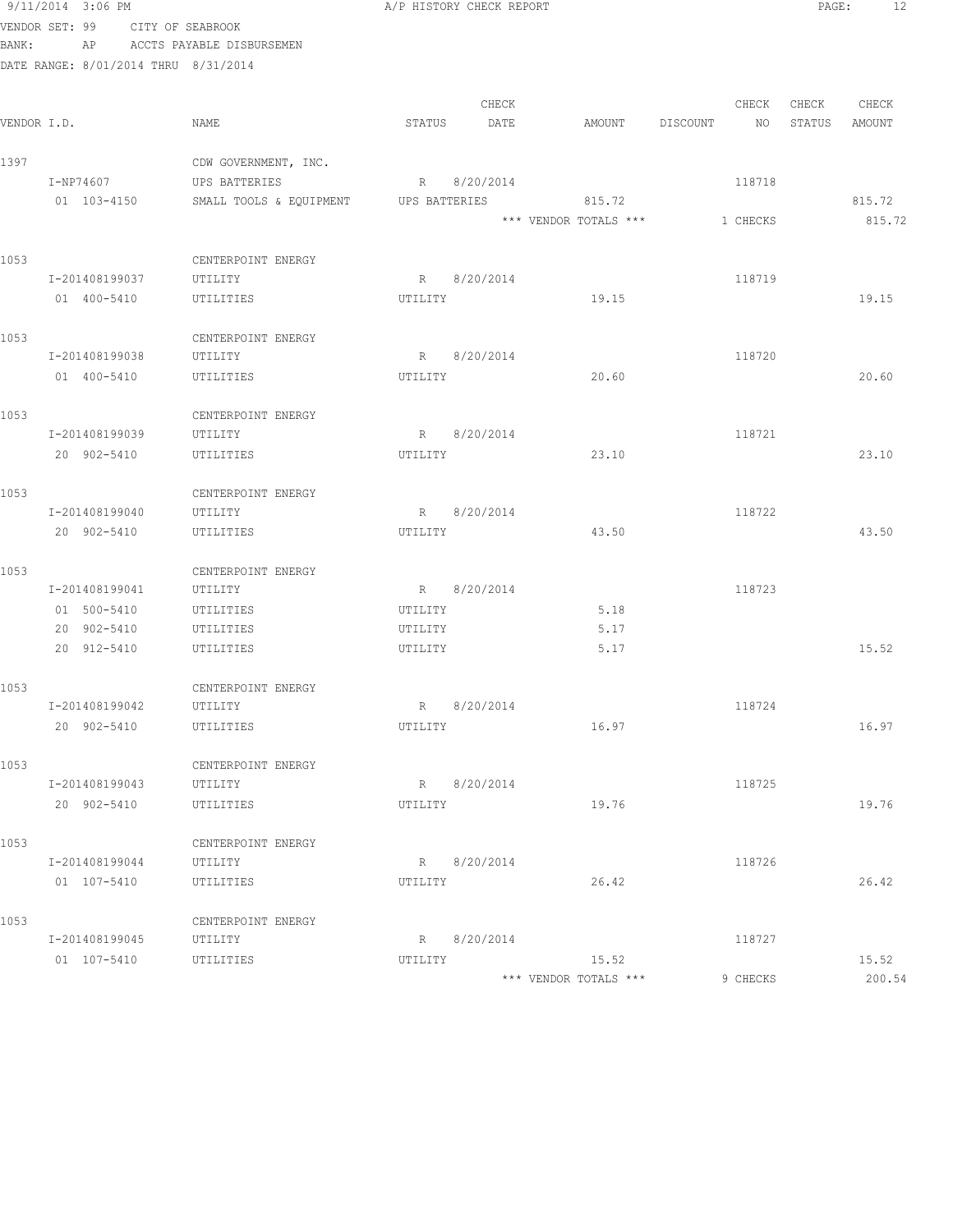|             | 9/11/2014 3:06 PM |                   |                                        |               | A/P HISTORY CHECK REPORT |                       |                         |                 | PAGE:<br>13     |
|-------------|-------------------|-------------------|----------------------------------------|---------------|--------------------------|-----------------------|-------------------------|-----------------|-----------------|
|             | VENDOR SET: 99    | CITY OF SEABROOK  |                                        |               |                          |                       |                         |                 |                 |
| BANK:       | AP                |                   | ACCTS PAYABLE DISBURSEMEN              |               |                          |                       |                         |                 |                 |
|             |                   |                   | DATE RANGE: 8/01/2014 THRU 8/31/2014   |               |                          |                       |                         |                 |                 |
|             |                   |                   |                                        |               |                          |                       |                         |                 |                 |
| VENDOR I.D. |                   |                   | NAME                                   | STATUS        | CHECK<br>DATE            | AMOUNT                | CHECK<br>DISCOUNT<br>NO | CHECK<br>STATUS | CHECK<br>AMOUNT |
|             |                   |                   |                                        |               |                          |                       |                         |                 |                 |
| 1486        |                   |                   | CHILD SUPPORT, HARRIS                  |               |                          |                       |                         |                 |                 |
|             | I-CS3201408128997 |                   | CHILD SUPPORT                          |               | D 8/12/2014              |                       | 000000                  |                 |                 |
|             | 01 001-1032       |                   | OTHER PAYROLL DEDUCTIONS CHILD SUPPORT |               |                          | 300.00                |                         |                 |                 |
|             |                   | I-CS7201408128997 | CHILD SUPPORT                          | D             | 8/12/2014                |                       | 000000                  |                 |                 |
|             | 01 001-1032       |                   | OTHER PAYROLL DEDUCTIONS               | CHILD SUPPORT |                          | 230.77                |                         |                 | 530.77          |
| 1486        |                   |                   | CHILD SUPPORT, HARRIS                  |               |                          |                       |                         |                 |                 |
|             | I-CS3201408269070 |                   | CHILD SUPPORT                          |               | D 8/26/2014              |                       | 000000                  |                 |                 |
|             | 01 001-1032       |                   | OTHER PAYROLL DEDUCTIONS CHILD SUPPORT |               |                          | 300.00                |                         |                 |                 |
|             | I-CS7201408269070 |                   | CHILD SUPPORT                          |               | D 8/26/2014              |                       | 000000                  |                 |                 |
|             | 01 001-1032       |                   | OTHER PAYROLL DEDUCTIONS               | CHILD SUPPORT |                          | 230.77                |                         |                 | 530.77          |
|             |                   |                   |                                        |               |                          | *** VENDOR TOTALS *** | 2 CHECKS                |                 | 1,061.54        |
| 0056        |                   |                   | CITY OF PASADENA-WTR DEPT              |               |                          |                       |                         |                 |                 |
|             | I-201408199051    |                   | WATER                                  |               | R 8/20/2014              |                       | 118728                  |                 |                 |
|             | 20 902-5451       |                   | PASADENA WATER SUPPLY                  | WATER         |                          | 44,588.32             |                         |                 | 44,588.32       |
|             |                   |                   |                                        |               |                          | *** VENDOR TOTALS *** | 1 CHECKS                |                 | 44,588.32       |
| 0057        |                   |                   | CITY OF SEABROOK                       |               |                          |                       |                         |                 |                 |
|             | I-201408129008    |                   | DUMPSTERS                              |               | R 8/13/2014              |                       | 118665                  |                 |                 |
|             | 01 107-5410       |                   | UTILITIES                              | DUMPSTERS     |                          | 325.60                |                         |                 |                 |
|             | 01 400-5410       |                   | UTILITIES                              | DUMPSTERS     |                          | 1,245.70              |                         |                 |                 |
|             | 01 500-5410       |                   | UTILITIES                              | DUMPSTERS     |                          | 46.09                 |                         |                 |                 |
|             | 20 902-5410       |                   | UTILITIES                              | DUMPSTERS     |                          | 46.09                 |                         |                 |                 |
|             | 20 912-5410       |                   | UTILITIES                              | DUMPSTERS     |                          | 152.54                |                         |                 | 1,816.02        |
|             |                   |                   |                                        |               |                          | *** VENDOR TOTALS *** | 1 CHECKS                |                 | 1,816.02        |
| 1898        |                   |                   | CMRS/POC                               |               |                          |                       |                         |                 |                 |
|             | I-201408128998    |                   | POSTAGE FOR METER                      | E             | 8/13/2014                |                       | 999999                  |                 |                 |
|             | 01 107-4011       |                   | POSTAGE                                |               | POSTAGE FOR METER        | 1,000.00              |                         |                 | 1,000.00        |
|             |                   |                   |                                        |               |                          | *** VENDOR TOTALS *** | 1 CHECKS                |                 | 1,000.00        |
| 1293        |                   |                   | COBB, FENDLEY & ASSOC INC.             |               |                          |                       |                         |                 |                 |
|             | I-244068          |                   | ENGINEERING SERVICES                   |               | R 8/20/2014              |                       | 118729                  |                 |                 |
|             | 01 107-5215       |                   | PROF FEES-ENGINEERING                  |               | ENGINEERING SERVICES     | 3,380.58              |                         |                 | 3,380.58        |
| 1293        |                   |                   | COBB, FENDLEY & ASSOC INC.             |               |                          |                       |                         |                 |                 |
|             | I-244743          |                   | ENGINEERING SERVICES                   | R             | 8/20/2014                |                       | 118730                  |                 |                 |

01 107-5215 PROF FEES-ENGINEERING ENGINEERING SERVICES 8,440.17 8,440.17

01 500-5215 PROF FEES - ENGR ENGRETING SERVICES 3,717.50 3,717.50

I-244745 ENGINEERING SERVICES R 8/20/2014 118731

1293 COBB, FENDLEY & ASSOC INC.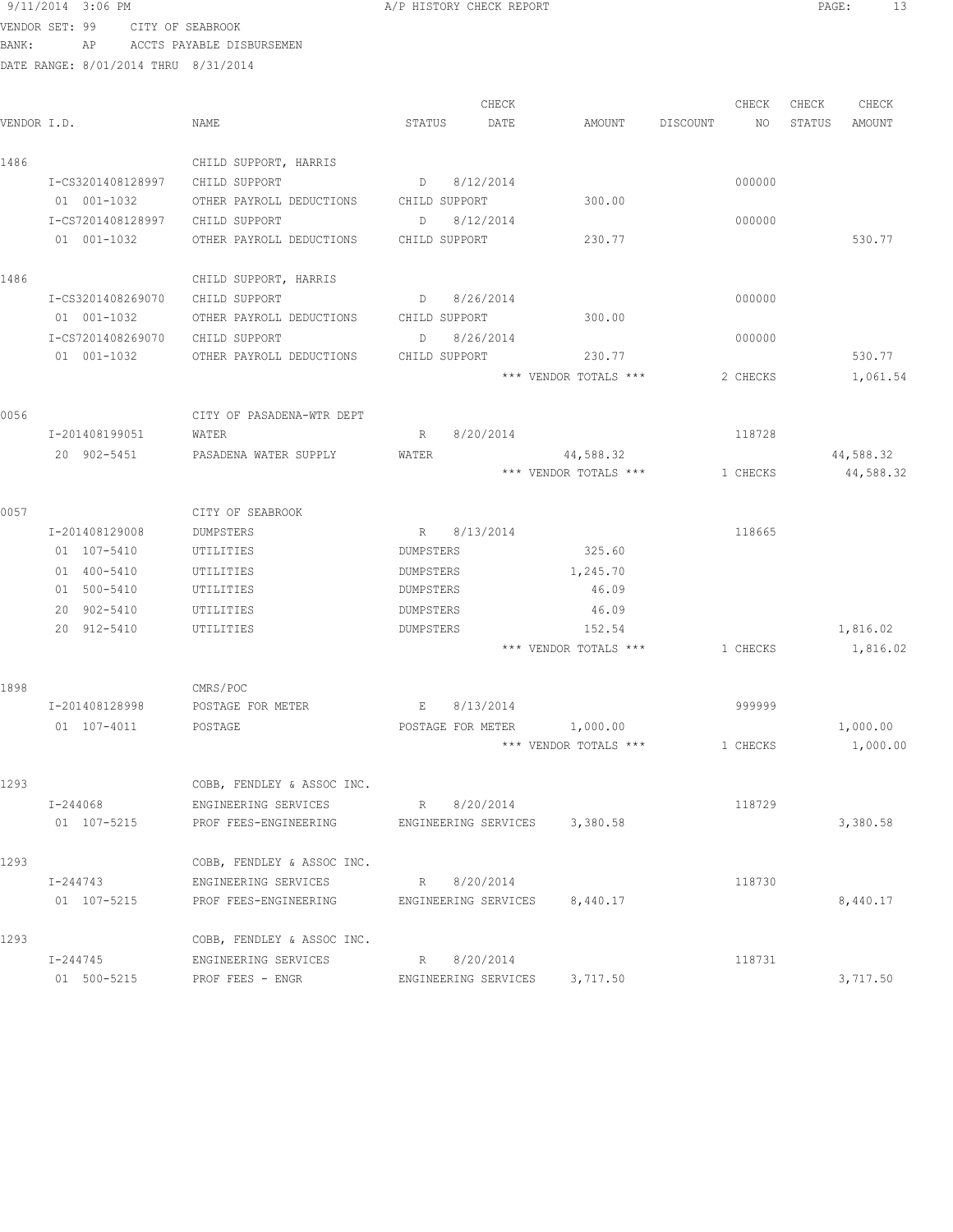|             | 9/11/2014 3:06 PM                    |                                               | A/P HISTORY CHECK REPORT                     |                       |                | PAGE:<br>-14     |
|-------------|--------------------------------------|-----------------------------------------------|----------------------------------------------|-----------------------|----------------|------------------|
|             | VENDOR SET: 99 CITY OF SEABROOK      |                                               |                                              |                       |                |                  |
| BANK:       | AP                                   | ACCTS PAYABLE DISBURSEMEN                     |                                              |                       |                |                  |
|             | DATE RANGE: 8/01/2014 THRU 8/31/2014 |                                               |                                              |                       |                |                  |
|             |                                      |                                               |                                              |                       |                |                  |
|             |                                      |                                               | CHECK                                        |                       | CHECK          | CHECK<br>CHECK   |
| VENDOR I.D. |                                      | NAME                                          | STATUS<br>DATE                               | AMOUNT                | DISCOUNT<br>NO | STATUS<br>AMOUNT |
|             |                                      |                                               |                                              |                       |                |                  |
| 1293        |                                      | COBB, FENDLEY & ASSOC INC.                    |                                              |                       |                |                  |
|             | I-244746<br>19 929-5215              | ENGINEERING SERVICES<br>PROF FEES-ENGINEERING | R 8/20/2014<br>ENGINEERING SERVICES 1,495.00 |                       | 118732         | 1,495.00         |
|             |                                      |                                               |                                              |                       |                |                  |
| 1293        |                                      | COBB, FENDLEY & ASSOC INC.                    |                                              |                       |                |                  |
|             | I-244747                             | ENGINEERING SERVICES                          | 8/20/2014<br>R                               |                       | 118733         |                  |
|             | 20 912-6101                          | SEWER PLANT SCREEN & ENGR                     | ENGINEERING SERVICES 7,290.00                |                       |                | 7,290.00         |
|             |                                      |                                               |                                              | *** VENDOR TOTALS *** | 5 CHECKS       | 24,323.25        |
|             |                                      |                                               |                                              |                       |                |                  |
| 1588        |                                      | COMCAST                                       |                                              |                       |                |                  |
|             | I-201408058986                       | CABLE SERVICE                                 | 8/06/2014<br>R                               |                       | 118596         |                  |
|             | 20 912-5030                          | RENTALS & SERVICE AGRMTS CABLE SERVICE        |                                              | 80.38                 |                | 80.38            |
|             |                                      |                                               |                                              |                       |                |                  |
| 1588        | I-201408058987                       | COMCAST<br>CABLE SERVICE                      | 8/06/2014<br>R                               |                       | 118597         |                  |
|             | 01 107-5030                          | RENTALS & SERVICE AGRMTS                      | CABLE SERVICE                                | 24.46                 |                | 24.46            |
|             |                                      |                                               |                                              |                       |                |                  |
| 1588        |                                      | COMCAST                                       |                                              |                       |                |                  |
|             | I-201408129007                       | CABLE SERVICE                                 | R 8/13/2014                                  |                       | 118666         |                  |
|             | 01 500-5030                          | RENTALS & SERVICE AGRMTS                      | CABLE SERVICE                                | 25.13                 |                |                  |
|             | 20 902-5030                          | RENTALS & SERVICE AGRMTS                      | CABLE SERVICE                                | 25.14                 |                |                  |
|             | 20 912-5030                          | RENTALS & SERVICE AGRMTS                      | CABLE SERVICE                                | 25.13                 |                | 75.40            |
|             |                                      |                                               |                                              |                       |                |                  |
| 1588        |                                      | COMCAST                                       |                                              |                       |                |                  |
|             | I-201408199036                       | CABLE SERVICE                                 | R 8/20/2014                                  |                       | 118734         |                  |
|             | 01 400-5030                          | RENTALS & SERVICE AGRMTS  CABLE SERVICE       |                                              | 135.40                |                | 135.40           |
| 1588        |                                      | COMCAST                                       |                                              |                       |                |                  |
|             | I-201408269062                       | CABLE SERVICE                                 | 8/27/2014<br>R                               |                       | 118771         |                  |
|             | 01 107-5030                          | RENTALS & SERVICE AGRMTS                      | CABLE SERVICE                                | 658.35                |                | 658.35           |
|             |                                      |                                               |                                              |                       |                |                  |
| 1588        |                                      | COMCAST                                       |                                              |                       |                |                  |
|             | I-201408269063                       | CABLE SERVICE                                 | R 8/27/2014                                  |                       | 118772         |                  |
|             | 01 200-5030                          | RENTALS & SERVICE AGRMTS                      | CABLE SERVICE                                | 237.53                |                | 237.53           |
|             |                                      |                                               |                                              | *** VENDOR TOTALS *** | 6 CHECKS       | 1,211.52         |
|             |                                      |                                               |                                              |                       |                |                  |
| 2058        |                                      | DAHILL                                        |                                              |                       |                |                  |
|             | I-261247                             | JULY14 COPIER USAGE                           | R 8/13/2014                                  |                       | 118667         | 169.35           |
|             | 01 107-5030                          | RENTALS & SERVICE AGRMTS                      | JULY14 COPIER USAGE 169.35                   | *** VENDOR TOTALS *** |                |                  |
|             |                                      |                                               |                                              |                       | 1 CHECKS       | 169.35           |
| 1232        |                                      | DISA INC.                                     |                                              |                       |                |                  |
|             | I-756408                             | DRUG TESTING                                  | R 8/06/2014                                  |                       | 118598         |                  |
|             | 01 107-3145                          | DRUG TESTING                                  | DRUG TESTING                                 | 54.50                 |                | 54.50            |
|             |                                      |                                               |                                              | *** VENDOR TOTALS *** | 1 CHECKS       | 54.50            |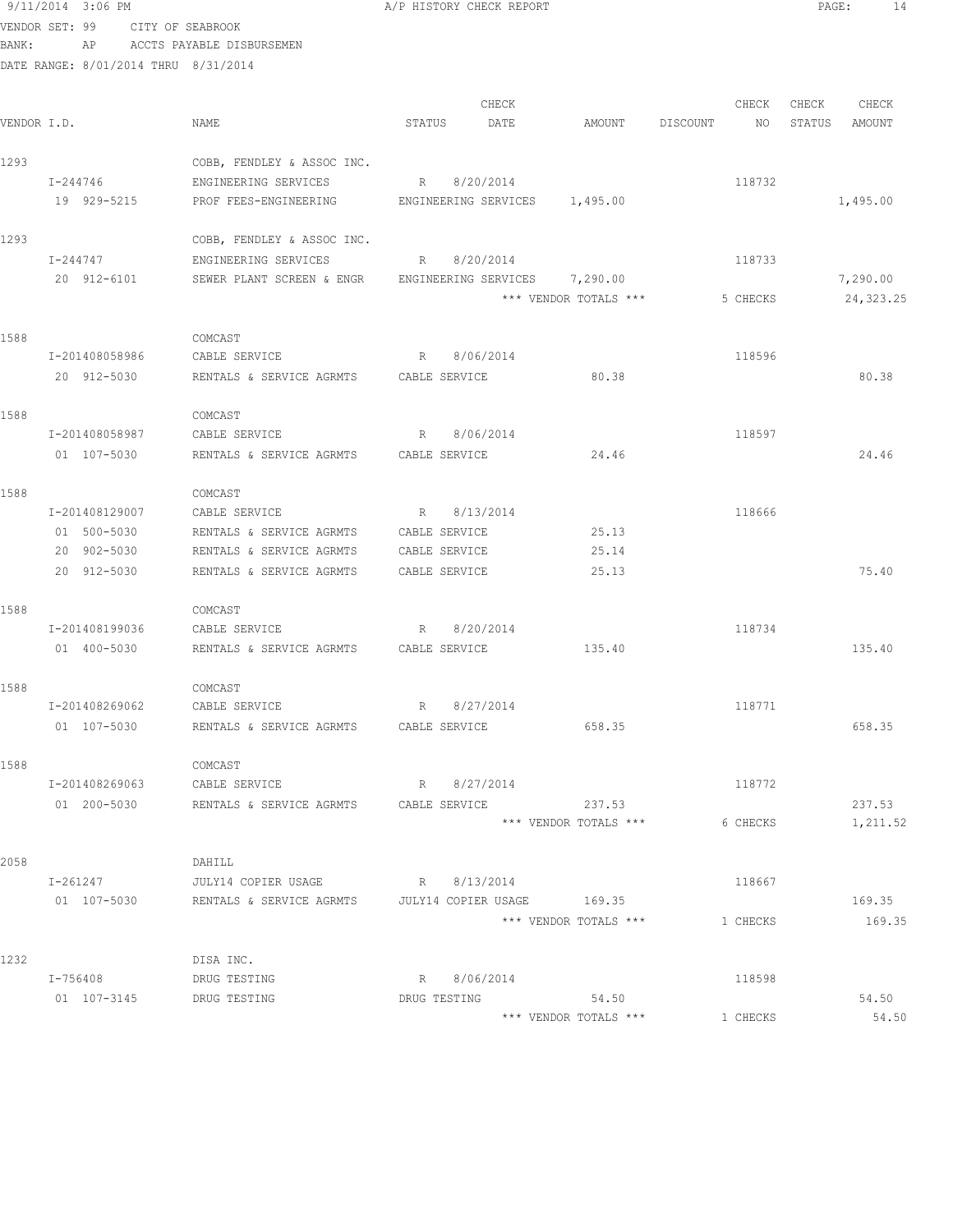|             | 9/11/2014 3:06 PM                    |                                                         | A/P HISTORY CHECK REPORT             |                                        |                    | PAGE:<br>15      |
|-------------|--------------------------------------|---------------------------------------------------------|--------------------------------------|----------------------------------------|--------------------|------------------|
|             | VENDOR SET: 99 CITY OF SEABROOK      |                                                         |                                      |                                        |                    |                  |
| BANK:       |                                      | AP ACCTS PAYABLE DISBURSEMEN                            |                                      |                                        |                    |                  |
|             | DATE RANGE: 8/01/2014 THRU 8/31/2014 |                                                         |                                      |                                        |                    |                  |
|             |                                      |                                                         |                                      |                                        |                    |                  |
|             |                                      |                                                         | CHECK                                |                                        | CHECK              | CHECK CHECK      |
| VENDOR I.D. |                                      | NAME                                                    | STATUS DATE                          |                                        | AMOUNT DISCOUNT NO | STATUS<br>AMOUNT |
| 2355        |                                      | DON JULIOS                                              |                                      |                                        |                    |                  |
|             | I-201408199046                       | HOLIDAY PARTY DEPOSIT                                   | R 8/20/2014                          |                                        | 118735             |                  |
|             | 01 107-3900                          | MERIT AWARDS                                            |                                      | HOLIDAY PARTY DEPOSI 700.00            |                    | 700.00           |
|             |                                      |                                                         |                                      | $***$ VENDOR TOTALS $***$ $1\,$ CHECKS |                    | 700.00           |
|             |                                      |                                                         |                                      |                                        |                    |                  |
| 0068        |                                      | DXI INDUSTRIES, INC                                     |                                      |                                        |                    |                  |
|             | I-DE0500271414                       | CYLINDER DEMURRAGE                                      | R 8/20/2014                          |                                        | 118736             |                  |
|             |                                      | 20 902-5030 RENTALS & SERVICE AGRMTS CYLINDER DEMURRAGE |                                      | 48.00                                  |                    | 48.00            |
|             |                                      |                                                         |                                      | *** VENDOR TOTALS ***                  | 1 CHECKS           | 48.00            |
|             |                                      |                                                         |                                      |                                        |                    |                  |
| 0070        |                                      | EASTEX ENVIRONMENTAL LABORATOR                          |                                      |                                        |                    |                  |
|             | I-C1407248<br>20 912-5285            | LABORATORY FEE<br>LABORATORY FEES                       | R 8/20/2014<br>LABORATORY FEE 796.00 |                                        | 118737             | 796.00           |
|             |                                      |                                                         |                                      | *** VENDOR TOTALS *** 1 CHECKS         |                    | 796.00           |
|             |                                      |                                                         |                                      |                                        |                    |                  |
| 2417        |                                      | ECO PRODUCTS INTERNATIONAL                              |                                      |                                        |                    |                  |
|             | I-201408129023                       | BENCH                                                   | R 8/13/2014                          |                                        | 118668             |                  |
|             | 01 400-5180                          | MAINT-BLDGS & GROUNDS                                   | BENCH                                | 500.00                                 |                    | 500.00           |
|             |                                      |                                                         |                                      | *** VENDOR TOTALS *** 1 CHECKS         |                    | 500.00           |
|             |                                      |                                                         |                                      |                                        |                    |                  |
| 2225        |                                      | ECONOMIC ALLIANCE                                       |                                      |                                        |                    |                  |
|             | $I - 4313$                           | 08/14/14 LUNCHEON                                       | R 8/13/2014                          |                                        | 118669             |                  |
|             | 01 100-3300                          | MAYOR & COUNCIL FEES                                    | 08/14/14 LUNCHEON                    | 25.00                                  |                    | 25.00            |
|             |                                      |                                                         |                                      | *** VENDOR TOTALS *** 1 CHECKS         |                    | 25.00            |
|             |                                      | EMERGENCY COMMUNICATION SERVIC                          |                                      |                                        |                    |                  |
| 2389        | I-1328 RADIO PROJECT                 |                                                         | R 8/06/2014                          |                                        | 118600             |                  |
|             | 33 330-6020                          | EQUIPMENT                                               | RADIO PROJECT 69,690.28              |                                        |                    | 69,690.28        |
|             |                                      |                                                         |                                      | *** VENDOR TOTALS ***                  | 1 CHECKS           | 69,690.28        |
|             |                                      |                                                         |                                      |                                        |                    |                  |
| 1604        |                                      | ENDEAVOUR MARINA                                        |                                      |                                        |                    |                  |
|             | I-CS021966                           | TRANSACTION 60032                                       | R 8/06/2014                          |                                        | 118601             |                  |
|             | 01 200-4030                          | GAS & OIL/OUTSIDE SUPPLY TRANSACTION 60032              |                                      | 89.64                                  |                    | 89.64            |
|             |                                      |                                                         |                                      | *** VENDOR TOTALS ***                  | 1 CHECKS           | 89.64            |
|             |                                      |                                                         |                                      |                                        |                    |                  |
| 1143        |                                      | ENTERPRISE RENT-A-CAR                                   |                                      |                                        |                    |                  |
|             | I-7TGSQN                             | RENTAL CAR                                              | R 8/13/2014                          |                                        | 118670             |                  |
|             | 09 901-5030                          | RENTAL & SERVICE AGRMTS                                 | RENTAL CAR                           | 675.00<br>*** VENDOR TOTALS ***        | 1 CHECKS           | 675.00<br>675.00 |
|             |                                      |                                                         |                                      |                                        |                    |                  |
| 2383        |                                      | FACILITYDUDE.COM                                        |                                      |                                        |                    |                  |
|             | I-R102935                            | FY15 MAINTENANCE                                        | R 8/06/2014                          |                                        | 118602             |                  |
|             | 01 001-0710                          | PREPAID EXPENSE                                         | FY15 MAINTENANCE 4,020.00            |                                        |                    | 4,020.00         |
|             |                                      |                                                         |                                      | *** VENDOR TOTALS ***                  | 1 CHECKS           | 4,020.00         |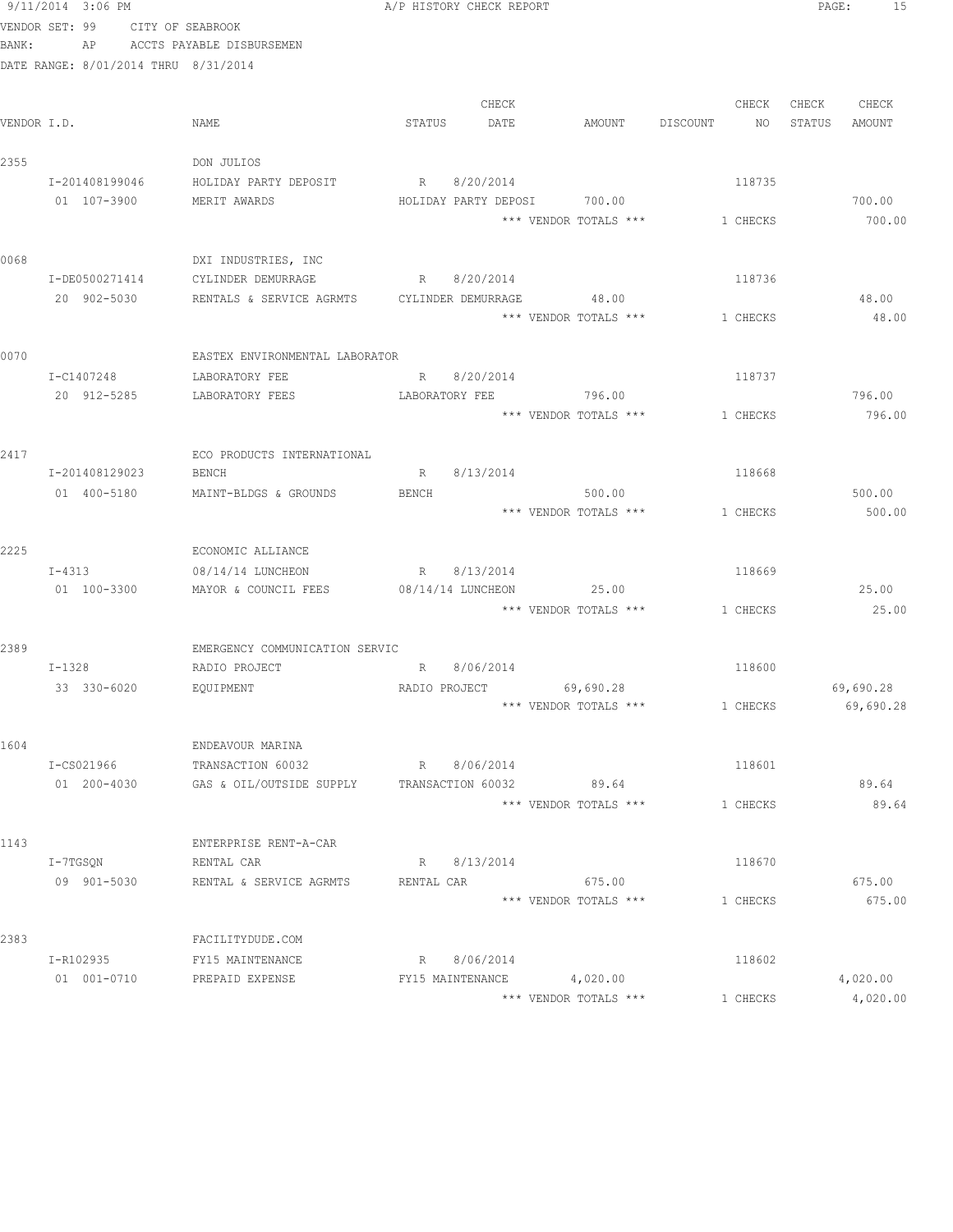|             | 9/11/2014 3:06 PM                    |                                          | A/P HISTORY CHECK REPORT |                                 |                | PAGE:<br>- 16    |
|-------------|--------------------------------------|------------------------------------------|--------------------------|---------------------------------|----------------|------------------|
|             | VENDOR SET: 99 CITY OF SEABROOK      |                                          |                          |                                 |                |                  |
| BANK:       |                                      | AP ACCTS PAYABLE DISBURSEMEN             |                          |                                 |                |                  |
|             | DATE RANGE: 8/01/2014 THRU 8/31/2014 |                                          |                          |                                 |                |                  |
|             |                                      |                                          |                          |                                 |                |                  |
|             |                                      |                                          | CHECK                    |                                 | CHECK          | CHECK<br>CHECK   |
| VENDOR I.D. |                                      | NAME                                     | STATUS<br>DATE           | AMOUNT                          | DISCOUNT<br>NO | STATUS<br>AMOUNT |
|             |                                      |                                          |                          |                                 |                |                  |
| 2007        |                                      | FIRST CHECK                              |                          |                                 |                |                  |
|             | I-4690                               | BACKGROUND CHECKS                        | R 8/13/2014              |                                 | 118671         |                  |
|             | 01 107-3145                          | DRUG TESTING                             | BACKGROUND CHECKS        | 138.00                          |                | 138.00           |
|             |                                      |                                          |                          | *** VENDOR TOTALS ***           | 1 CHECKS       | 138.00           |
|             |                                      |                                          |                          |                                 |                |                  |
| 1748        | I-6167969                            | FRY'S ELECTRONICS<br>ELECTRONIC PARTS    | R 8/20/2014              |                                 | 118738         |                  |
|             |                                      |                                          |                          | 164.97                          |                |                  |
|             | 01 103-4150                          | SMALL TOOLS & EQUIPMENT ELECTRONIC PARTS |                          | *** VENDOR TOTALS ***           | 1 CHECKS       | 164.97<br>164.97 |
|             |                                      |                                          |                          |                                 |                |                  |
| 1769        |                                      | G & K SERVICES INC                       |                          |                                 |                |                  |
|             | I-1030731275                         | UNIFORM SERVICES                         | E 8/13/2014              |                                 | 999999         |                  |
|             | 01 500-5310                          | UNIFORMS & LAUNDRY                       | UNIFORM SERVICES         | 155.63                          |                |                  |
|             | 20 902-5310                          | UNIFORMS & LAUNDRY                       | UNIFORM SERVICES         | 155.64                          |                |                  |
|             | 20 912-5310                          | UNIFORMS & LAUNDRY                       | UNIFORM SERVICES         | 155.64                          |                |                  |
|             | 01 400-5310                          | UNIFORMS & LAUNDRY                       | UNIFORM SERVICES         | 148.80                          |                |                  |
|             | I-1030731277                         | FLOOR MATS                               | E<br>8/13/2014           |                                 | 999999         |                  |
|             | 01 107-5030                          | RENTALS & SERVICE AGRMTS                 | FLOOR MATS               | 142.80                          |                | 758.51           |
|             |                                      |                                          |                          | *** VENDOR TOTALS ***           | 1 CHECKS       | 758.51           |
|             |                                      |                                          |                          |                                 |                |                  |
| 0900        |                                      | G & P OFFICE FURNITURE                   |                          |                                 |                |                  |
|             | I-21330                              | CREDENZA                                 | R 8/06/2014              |                                 | 118603         |                  |
|             | 01 107-4010                          | OFFICE SUPPLIES                          | CREDENZA                 | 354.00                          |                | 354.00           |
|             |                                      |                                          |                          | *** VENDOR TOTALS *** 1 CHECKS  |                | 354.00           |
|             |                                      |                                          |                          |                                 |                |                  |
| 0082        |                                      | GALVESTON COUNTY HEALTH DISTRI           |                          |                                 |                |                  |
|             | $I - 5880$                           | WATER SAMPLES                            | R 8/20/2014              |                                 | 118739         |                  |
|             | 20 902-5285                          | LABORATORY FEES                          | WATER SAMPLES            | 181.50<br>*** VENDOR TOTALS *** |                | 181.50           |
|             |                                      |                                          |                          |                                 | 1 CHECKS       | 181.50           |
| 2084        |                                      | GATES IN MOTION INC                      |                          |                                 |                |                  |
|             | I-40988                              | GATE REPAIR                              | R 8/27/2014              |                                 | 118774         |                  |
|             | 01 200-5110                          | MAINT-AUTOS & EQUIPMENT                  | GATE REPAIR              | 230.00                          |                | 230.00           |
|             |                                      |                                          |                          | *** VENDOR TOTALS ***           | 1 CHECKS       | 230.00           |
|             |                                      |                                          |                          |                                 |                |                  |
| 1520        |                                      | GLOBALSTAR USA INC                       |                          |                                 |                |                  |
|             | I-5748819                            | TELEPHONE                                | R 8/06/2014              |                                 | 118604         |                  |
|             | 01 106-5400                          | TELEPHONE                                | TELEPHONE                | 59.24                           |                | 59.24            |
|             |                                      |                                          |                          | *** VENDOR TOTALS ***           | 1 CHECKS       | 59.24            |
|             |                                      |                                          |                          |                                 |                |                  |
| 0363        |                                      | GOVERNMENT FINANCE                       |                          |                                 |                |                  |
|             | I-18479                              | 2015 DUES P LAB                          | R 8/27/2014              |                                 | 118775         |                  |
|             | 01 001-0710                          | PREPAID EXPENSE                          | 2015 DUES P LAB          | 95.00                           |                | 95.00            |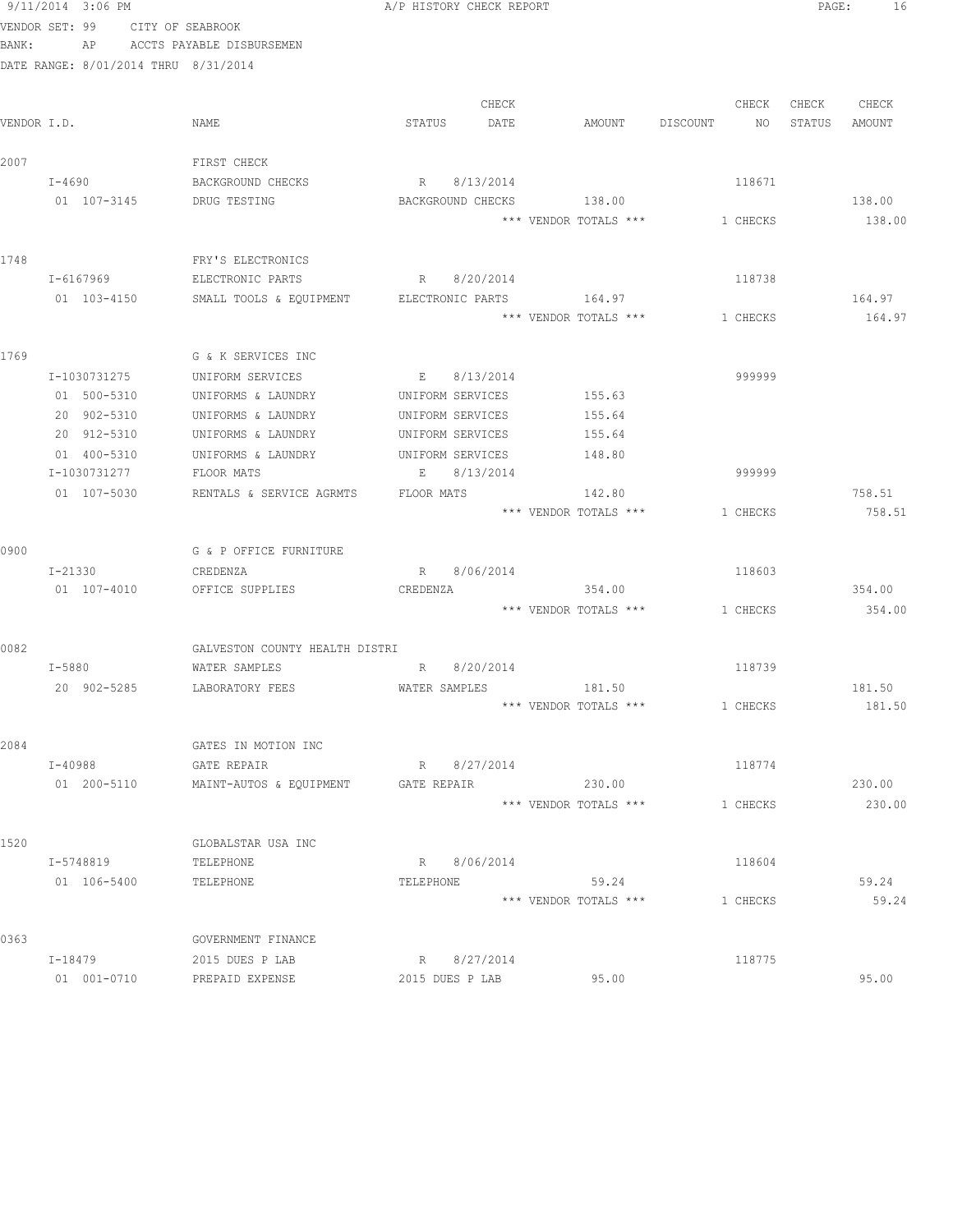|             | 9/11/2014 3:06 PM                    |                                           | A/P HISTORY CHECK REPORT |             |                                |                | PAGE:  | 17        |
|-------------|--------------------------------------|-------------------------------------------|--------------------------|-------------|--------------------------------|----------------|--------|-----------|
|             | VENDOR SET: 99                       | CITY OF SEABROOK                          |                          |             |                                |                |        |           |
| BANK:       | AP                                   | ACCTS PAYABLE DISBURSEMEN                 |                          |             |                                |                |        |           |
|             | DATE RANGE: 8/01/2014 THRU 8/31/2014 |                                           |                          |             |                                |                |        |           |
|             |                                      |                                           |                          |             |                                |                |        |           |
|             |                                      |                                           |                          | CHECK       |                                | CHECK          | CHECK  | CHECK     |
| VENDOR I.D. |                                      | NAME                                      | STATUS                   | DATE        | AMOUNT                         | DISCOUNT<br>NO | STATUS | AMOUNT    |
|             |                                      |                                           |                          |             |                                |                |        |           |
| 0363        |                                      | GOVERNMENT FINANCE                        |                          |             |                                |                |        |           |
|             | I-51678                              | 2015 DUES M GIBBS                         |                          | R 8/27/2014 |                                | 118776         |        |           |
|             | 01 001-0710                          | PREPAID EXPENSE                           | 2015 DUES M GIBBS        |             | 80.00<br>*** VENDOR TOTALS *** |                |        | 80.00     |
|             |                                      |                                           |                          |             |                                | 2 CHECKS       |        | 175.00    |
| 1540        |                                      | GULF COAST GFOA                           |                          |             |                                |                |        |           |
|             | I-201408199047                       | AUG14 MEETING                             | R 8/20/2014              |             |                                | 118740         |        |           |
|             | 01 102-5300                          | TRAINING & CONFERENCE                     | AUG14 MEETING            |             | 50.00                          |                |        | 50.00     |
|             |                                      |                                           |                          |             | *** VENDOR TOTALS ***          | 1 CHECKS       |        | 50.00     |
|             |                                      |                                           |                          |             |                                |                |        |           |
| 0088        |                                      | GULF COAST WASTE DISPOSAL AUTH            |                          |             |                                |                |        |           |
|             | I-052433                             | MERCURY SAMPLES                           |                          | E 8/06/2014 |                                | 999999         |        |           |
|             | 20 912-5285                          | LABORATORY FEES                           |                          |             | MERCURY SAMPLES 412.50         |                |        | 412.50    |
|             |                                      |                                           |                          |             | *** VENDOR TOTALS ***          | 1 CHECKS       |        | 412.50    |
|             |                                      |                                           |                          |             |                                |                |        |           |
| 0666        |                                      | HARRIS CO APPRAISAL DIST                  |                          |             |                                |                |        |           |
|             | I-PSI14001619                        | 4TH QTR ASSESSMENT                        | R 8/27/2014              |             |                                | 118777         |        |           |
|             | 01 107-5445                          | CENTRAL APPRAISAL FEE                     | 4TH QTR ASSESSMENT       |             | 10,710.00                      |                |        | 10,710.00 |
|             |                                      |                                           |                          |             | *** VENDOR TOTALS ***          | 1 CHECKS       |        | 10,710.00 |
|             |                                      |                                           |                          |             |                                |                |        |           |
| 1192        |                                      | HARRIS COUNTY TREASURER                   |                          |             |                                | 118605         |        |           |
|             | I-13520<br>01 106-5170               | RADIO SERVICE<br>MAINTENANCE - RADIOS     | RADIO SERVICE            | R 8/06/2014 | 306.00                         |                |        | 306.00    |
|             |                                      |                                           |                          |             |                                |                |        |           |
| 1192        |                                      | HARRIS COUNTY TREASURER                   |                          |             |                                |                |        |           |
|             | I-SETC001408                         | WARRANTS                                  | R                        | 8/13/2014   |                                | 118674         |        |           |
|             | 01 700-5431                          | WARRANT INFORMATION SERV                  | WARRANTS                 |             | 5.20                           |                |        | 5.20      |
|             |                                      |                                           |                          |             | *** VENDOR TOTALS ***          | 2 CHECKS       |        | 311.20    |
|             |                                      |                                           |                          |             |                                |                |        |           |
| 1104        |                                      | HART INTERCIVIC INC                       |                          |             |                                |                |        |           |
|             | I-0000088177                         | 2015 SOFTWARE LICENSE RENEWAL R 8/13/2014 |                          |             |                                | 118675         |        |           |
|             | 01 001-0710                          | PREPAID EXPENSE                           |                          |             | 2015 SOFTWARE LICENS 1,040.00  |                |        | 1,040.00  |
|             |                                      |                                           |                          |             | *** VENDOR TOTALS ***          | 1 CHECKS       |        | 1,040.00  |
|             |                                      |                                           |                          |             |                                |                |        |           |
| 0170        |                                      | RION N HART, PH.D.                        |                          |             |                                |                |        |           |
|             | I-201408058989                       | JUNE14 SERVICES                           |                          | R 8/06/2014 |                                | 118606         |        |           |
|             | 01 200-3140                          | PSYCHOLOGICAL SERVICES                    | JUNE14 SERVICES          |             | 200.00                         |                |        | 200.00    |
|             |                                      |                                           |                          |             | *** VENDOR TOTALS ***          | 1 CHECKS       |        | 200.00    |
| 1544        |                                      | HD SUPPLY WATERWORKS, LTD                 |                          |             |                                |                |        |           |
|             | I-C653913                            | CLAMP                                     | E                        | 8/06/2014   |                                | 999999         |        |           |
|             | 20 902-5130                          | MAINT-WATER SYSTEM MINOR                  | CLAMP                    |             | 484.26                         |                |        | 484.26    |
|             |                                      |                                           |                          |             |                                |                |        |           |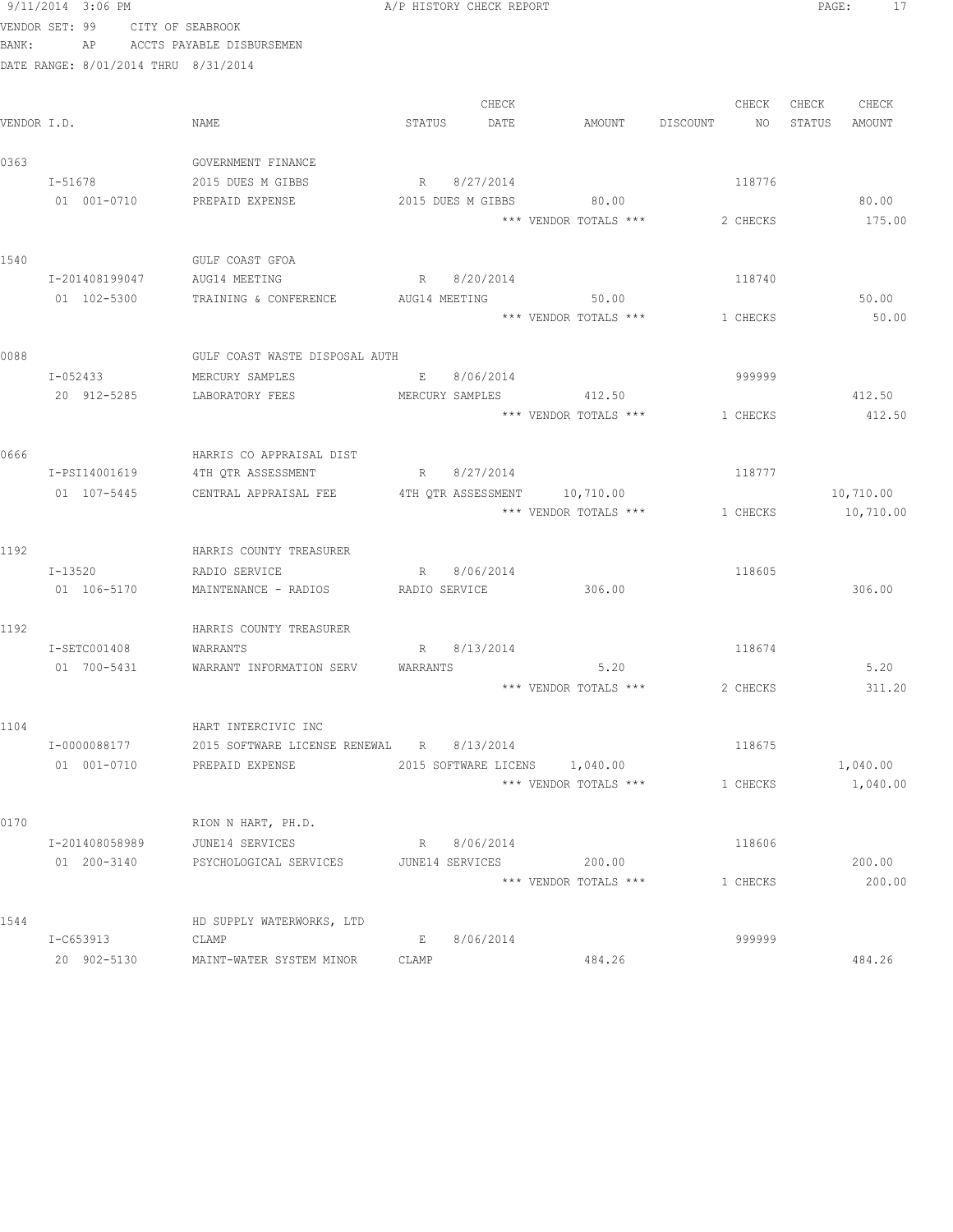# VENDOR SET: 99 CITY OF SEABROOK

| 9/11/2014 3:06 PM |                                    | A/P HISTORY CHECK REPORT | PAGE: | 18 |
|-------------------|------------------------------------|--------------------------|-------|----|
|                   | VENDOR SET: 99 CITY OF SEABROOK    |                          |       |    |
| BANK:             | AP ACCTS PAYABLE DISBURSEMEN       |                          |       |    |
|                   | 0/01/001 0/01/0014 munit 0/01/0014 |                          |       |    |

|             |                |                              |                         | CHECK       |                              |          | CHECK    | CHECK  | CHECK     |
|-------------|----------------|------------------------------|-------------------------|-------------|------------------------------|----------|----------|--------|-----------|
| VENDOR I.D. |                | NAME                         | STATUS                  | DATE        | AMOUNT                       | DISCOUNT | NO.      | STATUS | AMOUNT    |
| 1544        |                | HD SUPPLY WATERWORKS, LTD    |                         |             |                              |          |          |        |           |
|             | I-C729843      | PARTS                        | $E =$                   | 8/13/2014   |                              |          | 999999   |        |           |
|             | 20 902-5130    | MAINT-WATER SYSTEM MINOR     | PARTS                   |             | 2,847.16                     |          |          |        | 2,847.16  |
| 1544        |                | HD SUPPLY WATERWORKS, LTD    |                         |             |                              |          |          |        |           |
|             | I-C766635      | SADDLES                      | E and                   | 8/20/2014   |                              |          | 999999   |        |           |
|             | 20 902-5130    | MAINT-WATER SYSTEM MINOR     | SADDLES                 |             | 392.37                       |          |          |        |           |
|             | I-C782225      | NEPTUNE METERS               |                         | E 8/20/2014 |                              |          | 999999   |        |           |
|             | 20 902-5130    | MAINT-WATER SYSTEM MINOR     | NEPTUNE METERS          |             | 1,418.34                     |          |          |        |           |
|             | 20 902-6021    | METER REPLACEMENT PROGRAM    | NEPTUNE METERS          |             | 1,418.34                     |          |          |        | 3,229.05  |
| 1544        |                | HD SUPPLY WATERWORKS, LTD    |                         |             |                              |          |          |        |           |
|             | I-C766013      | NEPTUNE METER PARTS          | E                       | 8/27/2014   |                              |          | 999999   |        |           |
|             | 20 902-6090    | WATER SYSTEM/MAJOR           |                         |             | NEPTUNE METER PARTS 5,634.67 |          |          |        | 5,634.67  |
|             |                |                              |                         |             | *** VENDOR TOTALS ***        |          | 4 CHECKS |        | 12,195.14 |
| 1277        |                | HODGE PRODUCTS, INC.         |                         |             |                              |          |          |        |           |
|             | I-0329750IN    | MASTER LOCKS                 | R                       | 8/27/2014   |                              |          | 118778   |        |           |
|             | 20 902-5130    | MAINT-WATER SYSTEM MINOR     | MASTER LOCKS            |             | 114.23                       |          |          |        |           |
|             | 20 912-5120    | MAINT-SEWER SYSTEM MINOR     | MASTER LOCKS            |             | 114.23                       |          |          |        | 228.46    |
|             |                |                              |                         |             | *** VENDOR TOTALS ***        |          | 1 CHECKS |        | 228.46    |
| 0100        |                | HOME DEPOT CREDIT SERVICES   |                         |             |                              |          |          |        |           |
|             | I-201408058988 | JULY14 STATEMENT             |                         | R 8/06/2014 |                              |          | 118607   |        |           |
|             | 20 902-4150    | SMALL EQUIPMENT OR TOOLS     | JULY14 STATEMENT        |             | 1.97                         |          |          |        |           |
|             | 01 400-4090    | POOL SUPPLIES                | JULY14 STATEMENT        |             | 309.80                       |          |          |        |           |
|             | 01 400-5180    | MAINT-BLDGS & GROUNDS        | <b>JULY14 STATEMENT</b> |             | 187.75                       |          |          |        |           |
|             | 01 107-5180    | MAINT-BLDGS & GROUNDS        | <b>JULY14 STATEMENT</b> |             | 291.92                       |          |          |        |           |
|             | 01 500-5140    | MAINT STREETS                | JULY14 STATEMENT        |             | 43.94                        |          |          |        |           |
|             | 01 400-5160    | MAINT-POOL & GROUNDS         | <b>JULY14 STATEMENT</b> |             | 58.87                        |          |          |        |           |
|             | 01 400-5110    | MAINT-AUTOS & EQUIPMENT      | JULY14 STATEMENT        |             | 19.96                        |          |          |        |           |
|             | 01 200-4005    | SUPPLIES-POLICE OPERATION    | JULY14 STATEMENT        |             | 4.76                         |          |          |        | 918.97    |
|             |                |                              |                         |             | *** VENDOR TOTALS ***        |          | 1 CHECKS |        | 918.97    |
| 0864        |                | HOUSTON COMMUNITY NEWSPAPERS |                         |             |                              |          |          |        |           |
|             | I-1812520714   | ADVERTISING                  |                         | R 8/06/2014 |                              |          | 118608   |        |           |
|             | 01 107-5010    | ADVERTISING                  | ADVERTISING             |             | 1,228.50                     |          |          |        | 1,228.50  |
|             |                |                              |                         |             | *** VENDOR TOTALS ***        |          | 1 CHECKS |        | 1,228.50  |
| 0246        |                | HUBER'S PLUMBING CO INC      |                         |             |                              |          |          |        |           |
|             | $I-19310$      | DRAIN CLEANING               | R                       | 8/27/2014   |                              |          | 118779   |        |           |
|             | 01 200-5180    | MAINT-BLDGS & GROUNDS        | DRAIN CLEANING          |             | 100.00                       |          |          |        | 100.00    |
|             |                |                              |                         |             | *** VENDOR TOTALS ***        |          | 1 CHECKS |        | 100.00    |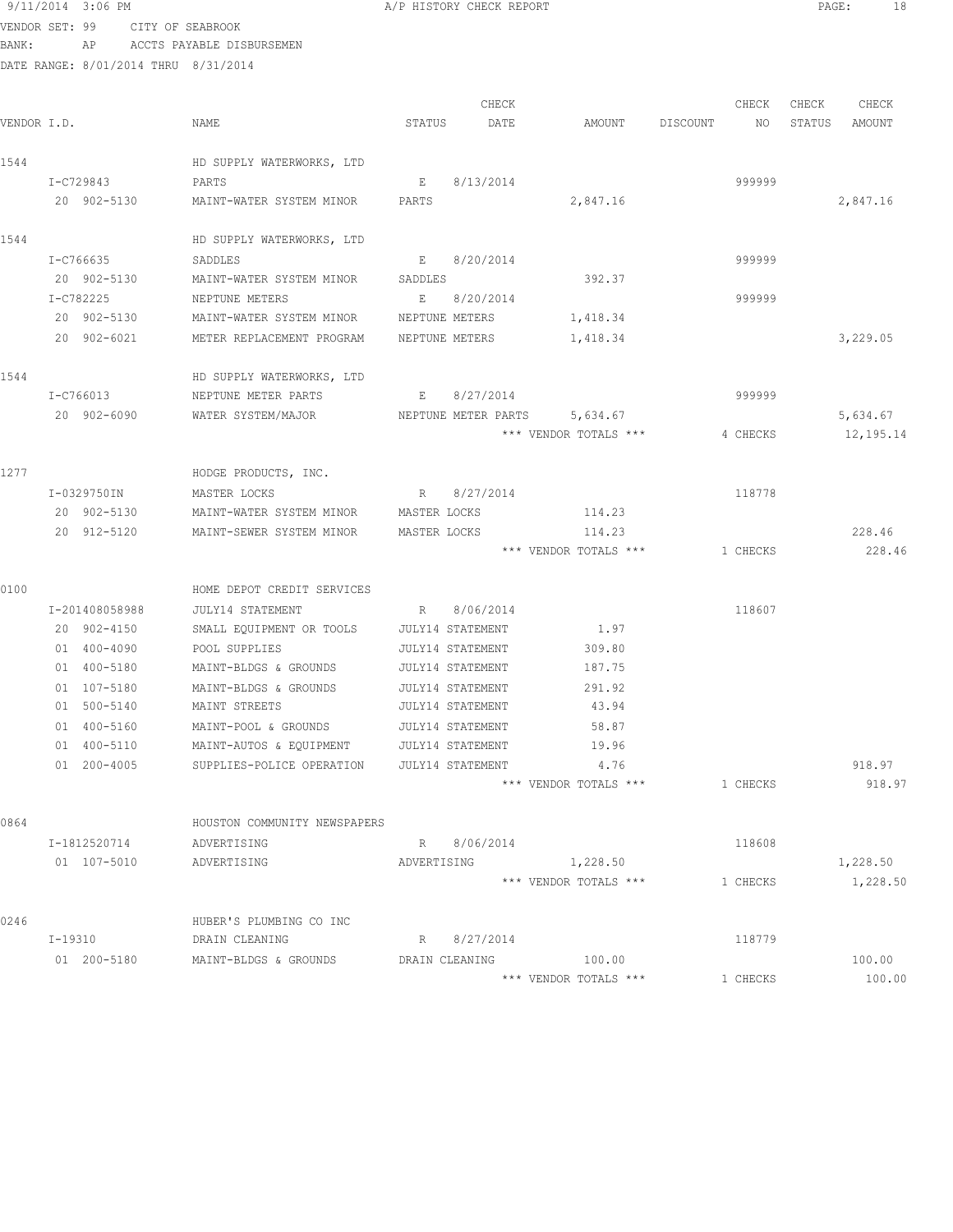9/11/2014 3:06 PM A/P HISTORY CHECK REPORT PAGE: 19 VENDOR SET: 99 CITY OF SEABROOK BANK: AP ACCTS PAYABLE DISBURSEMEN DATE RANGE: 8/01/2014 THRU 8/31/2014 CHECK CHECK CHECK CHECK VENDOR I.D. NAME STATUS DATE AMOUNT DISCOUNT NO STATUS AMOUNT 0105 ICMA RETIREMENT TRUST-457 I-ICM201408128997 EMPLOYEE DEDUCTIONS R 8/13/2014 118676 01 001-1031 ICMA INSURANCE DEDUCTS EMPLOYEE DEDUCTIONS 3,073.00 S,073.00 0105 ICMA RETIREMENT TRUST-457 I-ICM201408269070 EMPLOYEE DEDUCTIONS R 8/27/2014 118780 01 001-1031 ICMA INSURANCE DEDUCTS EMPLOYEE DEDUCTIONS 1,994.44 1,994.44 1,994.44 \*\*\* VENDOR TOTALS \*\*\* 2 CHECKS 5,067.44 0109 IRON MOUNTAIN I-KPH7047 RECORDS RETENTION E 8/13/2014 999999 01 107-5030 RENTALS & SERVICE AGRMTS RECORDS RETENTION 269.94 I-KPL7817 RECORDS RETENTION E 8/13/2014 999999 01 107-5030 RENTALS & SERVICE AGRMTS RECORDS RETENTION 375.13 645.07 0109 IRON MOUNTAIN I-KPS5997 RECORD RETENTION E 8/20/2014 999999 01 200-5030 RENTALS & SERVICE AGRMTS RECORD RETENTION 117.96 117.96 117.96 0109 IRON MOUNTAIN I-KKM4696 RECORDS RETENTION E 8/27/2014 999999 01 700-5030 RENTALS & SERVICE AGRMTS RECORDS RETENTION 143.91 I-KPH3312 RECORDS RETENTION E 8/27/2014 999999 01 700-5030 RENTALS & SERVICE AGRMTS RECORDS RETENTION 180.24 304.15 \*\*\* VENDOR TOTALS \*\*\* 3 CHECKS 1,087.18 0672 JO/NEL ENTERPRISES I-72914 UNIFORMS R 8/13/2014 118678 01 400-5310 UNIFORMS & LAUNDRY UNIFORMS 74.50 01 500-5310 UNIFORMS & LAUNDRY UNIFORMS 74.50 20 902-5310 UNIFORMS & LAUNDRY UNIFORMS 74.50 20 912-5310 UNIFORMS & LAUNDRY UNIFORMS 74.50 298.00 \*\*\* VENDOR TOTALS \*\*\* 1 CHECKS 298.00 1586 K & K TRACTOR SERVICE I-3986 LAWN SERVICES R 8/06/2014 118609 01 600-5240 CONTRACT SVCS-MOWING/DEMOLITIOLAWN SERVICES 125.00 I-3987 LAWN SERVICES R 8/06/2014 118609 01 600-5240 CONTRACT SVCS-MOWING/DEMOLITIOLAWN SERVICES 150.00 I-3988 LAWN SERVICES R 8/06/2014 118609 01 600-5240 CONTRACT SVCS-MOWING/DEMOLITIOLAWN SERVICES 125.00 400.00 \*\*\* VENDOR TOTALS \*\*\* 1 CHECKS 400.00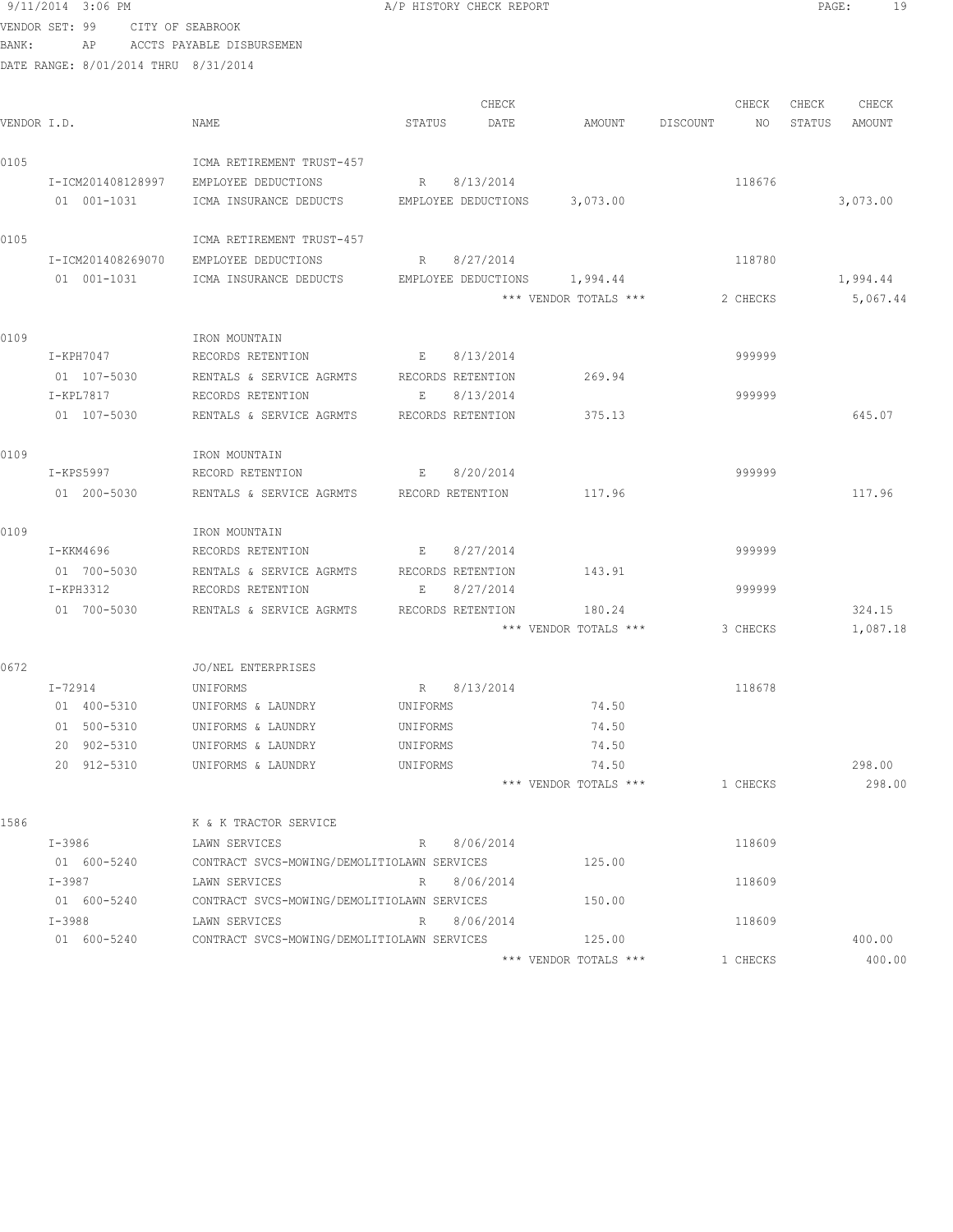### 9/11/2014 3:06 PM A/P HISTORY CHECK REPORT PAGE: 20

VENDOR SET: 99 CITY OF SEABROOK BANK: AP ACCTS PAYABLE DISBURSEMEN

|             |                |                                 |                         | CHECK                |                       |          | CHECK    | CHECK  | CHECK     |
|-------------|----------------|---------------------------------|-------------------------|----------------------|-----------------------|----------|----------|--------|-----------|
| VENDOR I.D. |                | NAME                            | STATUS                  | DATE                 | AMOUNT                | DISCOUNT | NO       | STATUS | AMOUNT    |
| 0116        |                | KEMAH HARDWARE & LUMBER         |                         |                      |                       |          |          |        |           |
|             | I-201408058990 | <b>JULY14 HARDWARE SUPPLIES</b> | R                       | 8/06/2014            |                       |          | 118610   |        |           |
|             | 20 912-5180    | MAINT-BLDGS & GROUNDS           |                         | JULY14 HARDWARE SUPP | 8.94                  |          |          |        |           |
|             | 01 400-4400    | MISC SUPPLIES                   |                         | JULY14 HARDWARE SUPP | 59.00                 |          |          |        |           |
|             | 01 107-5180    | MAINT-BLDGS & GROUNDS           |                         | JULY14 HARDWARE SUPP | 23.87                 |          |          |        |           |
|             | 20 912-5120    | MAINT-SEWER SYSTEM MINOR        |                         | JULY14 HARDWARE SUPP | 127.81                |          |          |        |           |
|             | 01 400-5110    | MAINT-AUTOS & EQUIPMENT         |                         | JULY14 HARDWARE SUPP | 11.99                 |          |          |        |           |
|             | 20 902-5130    | MAINT-WATER SYSTEM MINOR        |                         | JULY14 HARDWARE SUPP | 99.02                 |          |          |        |           |
|             | 01 001-0507    | DUE FROM EDC                    |                         | JULY14 HARDWARE SUPP | 40.43                 |          |          |        |           |
|             | 01 400-5165    | MAINT-RECREATION EQUIP          |                         | JULY14 HARDWARE SUPP | 39.51                 |          |          |        |           |
|             | 01 500-4400    | MISC SUPPLIES                   |                         | JULY14 HARDWARE SUPP | 57.45                 |          |          |        | 468.02    |
|             |                |                                 |                         |                      | *** VENDOR TOTALS *** |          | 1 CHECKS |        | 468.02    |
| 1978        |                | KENDRICK OIL COMPANY INC        |                         |                      |                       |          |          |        |           |
|             | I-733788       | FUEL                            | R                       | 8/06/2014            |                       |          | 118611   |        |           |
|             | 01 107-4050    | BULK PETROLEUM PURCHASES        | FUEL                    |                      | 5,881.09              |          |          |        | 5,881.09  |
| 1978        |                | KENDRICK OIL COMPANY INC        |                         |                      |                       |          |          |        |           |
|             | I-740514       | FUEL                            | R                       | 8/27/2014            |                       |          | 118781   |        |           |
|             | 01 107-4050    | BULK PETROLEUM PURCHASES        | FUEL                    |                      | 5,694.42              |          |          |        | 5,694.42  |
|             |                |                                 |                         |                      | *** VENDOR TOTALS *** |          | 2 CHECKS |        | 11,575.51 |
| 0120        |                | KROGER'S                        |                         |                      |                       |          |          |        |           |
|             | I-201408058981 | <b>JULY14 STATEMENT</b>         | E                       | 8/06/2014            |                       |          | 999999   |        |           |
|             | 01 400-5464    | EVENTS                          | JULY14 STATEMENT        |                      | 144.94                |          |          |        |           |
|             | 50 501-5465    | MISC EXPENDITURES               | JULY14 STATEMENT        |                      | 38.27                 |          |          |        | 183.21    |
| 0120        |                | KROGER'S                        |                         |                      |                       |          |          |        |           |
|             | I-201408269058 | JULY14 STATEMENT                | Е                       | 8/27/2014            |                       |          | 999999   |        |           |
|             | 01 200-5300    | TRAINING & CONFERENCE           | <b>JULY14 STATEMENT</b> |                      | 59.42                 |          |          |        |           |
|             | 01 400-5464    | EVENTS                          | <b>JULY14 STATEMENT</b> |                      | 65.60                 |          |          |        | 125.02    |
|             |                |                                 |                         |                      | *** VENDOR TOTALS *** |          | 2 CHECKS |        | 308.23    |
| 1339        |                | LANGUAGE USA INC                |                         |                      |                       |          |          |        |           |
|             | I-837214       | BALLOT TRANSLATION              |                         | R 8/27/2014          |                       |          | 118782   |        |           |
|             | 01 100-5195    | ELECTION EXPENSE                |                         | BALLOT TRANSLATION   | 114.00                |          |          |        | 114.00    |
|             |                |                                 |                         |                      | *** VENDOR TOTALS *** |          | 1 CHECKS |        | 114.00    |
| 0125        |                | LANSDOWNE-MOODY CO, INC         |                         |                      |                       |          |          |        |           |
|             | I-IW84955      | PARTS                           | R                       | 8/06/2014            |                       |          | 118612   |        |           |
|             | 01 400-5110    | MAINT-AUTOS & EQUIPMENT         | PARTS                   |                      | 172.02                |          |          |        |           |
|             | I-IW85145      | PARTS                           | R                       | 8/06/2014            |                       |          | 118612   |        |           |
|             | 01 400-5110    | MAINT-AUTOS & EQUIPMENT         | PARTS                   |                      | 56.87                 |          |          |        | 228.89    |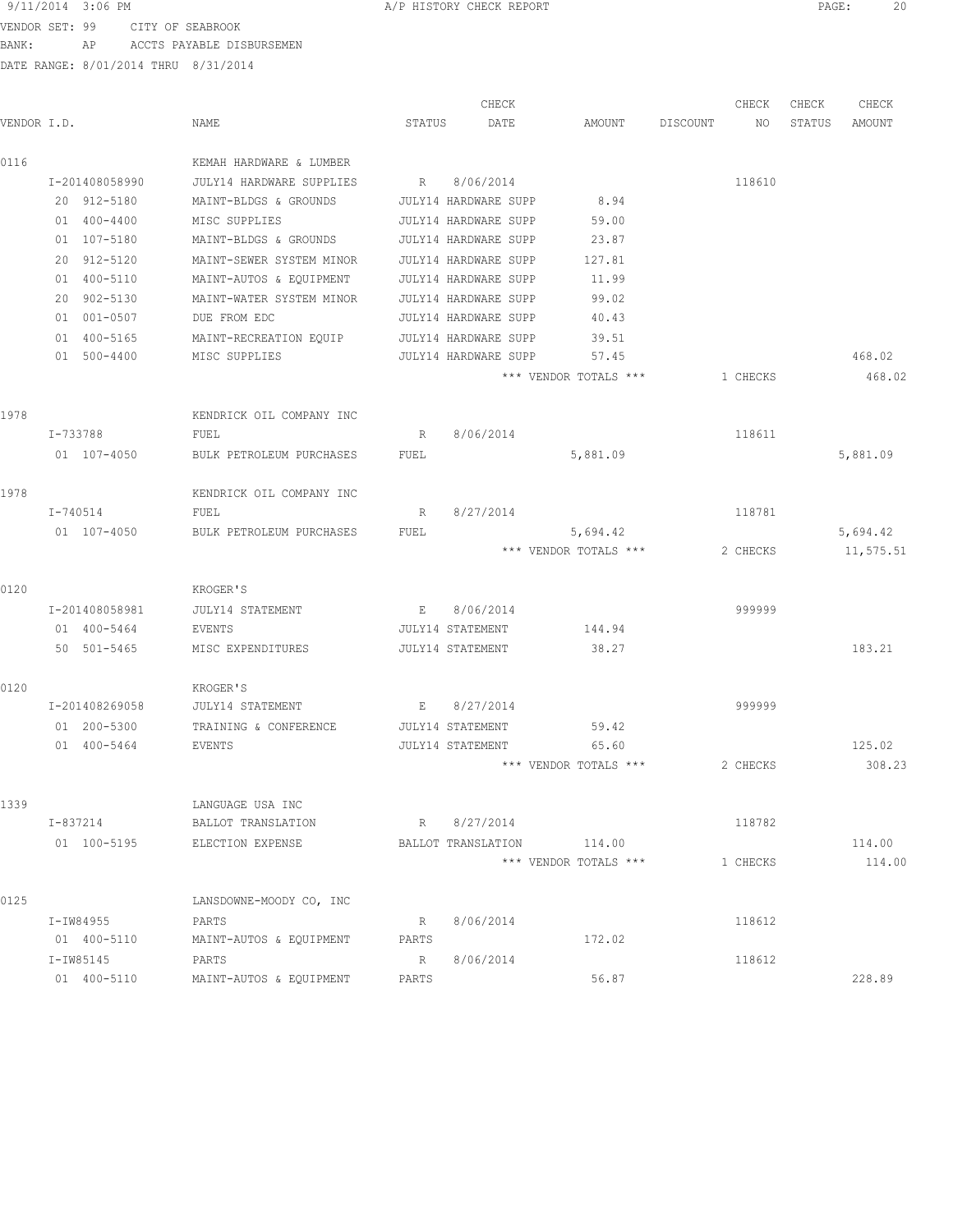|       | 9/11/2014 3:06 PM                    |                                                   | A/P HISTORY CHECK REPORT    |                                |                | 21<br>PAGE:      |  |
|-------|--------------------------------------|---------------------------------------------------|-----------------------------|--------------------------------|----------------|------------------|--|
|       | VENDOR SET: 99 CITY OF SEABROOK      |                                                   |                             |                                |                |                  |  |
| BANK: |                                      | AP ACCTS PAYABLE DISBURSEMEN                      |                             |                                |                |                  |  |
|       | DATE RANGE: 8/01/2014 THRU 8/31/2014 |                                                   |                             |                                |                |                  |  |
|       |                                      |                                                   |                             |                                |                |                  |  |
|       |                                      |                                                   | CHECK                       |                                | CHECK          | CHECK<br>CHECK   |  |
|       | VENDOR I.D.                          | NAME                                              | STATUS<br>DATE              | AMOUNT                         | DISCOUNT<br>NO | STATUS<br>AMOUNT |  |
| 0125  |                                      | LANSDOWNE-MOODY CO, INC                           |                             |                                |                |                  |  |
|       | I-WW17910                            | MOWER REPAIR                                      | R 8/27/2014                 |                                | 118783         |                  |  |
|       |                                      | 20 912-5110 MAINT-AUTOS & EQUIPMENT               | MOWER REPAIR                | 122.20                         |                | 122.20           |  |
|       |                                      |                                                   |                             | *** VENDOR TOTALS ***          | 2 CHECKS       | 351.09           |  |
|       |                                      |                                                   |                             |                                |                |                  |  |
| 0417  |                                      | LAPORTE TIRE CENTER, INC                          |                             |                                |                |                  |  |
|       | I-232365                             | P3 TIRES                                          | E 8/13/2014                 |                                | 999999         |                  |  |
|       |                                      | 01  200-5110   MAINT-AUTOS & EQUIPMENT   P3 TIRES |                             | 640.88                         |                | 640.88           |  |
|       |                                      |                                                   |                             | *** VENDOR TOTALS ***          | 1 CHECKS       | 640.88           |  |
|       |                                      |                                                   |                             |                                |                |                  |  |
| 2000  |                                      | LEAGUE CITY OUTDOOR POWER EQUI                    |                             |                                |                |                  |  |
|       | $I-11828R$                           | ECHO REPAIR                                       | R 8/13/2014                 |                                | 118679         |                  |  |
|       | 01 400-5110                          | MAINT-AUTOS & EQUIPMENT ECHO REPAIR               |                             | 37.50                          |                | 37.50            |  |
| 2000  |                                      |                                                   |                             |                                |                |                  |  |
|       | I-40069                              | LEAGUE CITY OUTDOOR POWER EQUI<br>RECOIIL STARTER | R 8/20/2014                 |                                | 118742         |                  |  |
|       | 01 400-5110                          | MAINT-AUTOS & EQUIPMENT RECOIIL STARTER           |                             | 42.89                          |                | 42.89            |  |
|       |                                      |                                                   |                             | *** VENDOR TOTALS ***          | 2 CHECKS       | 80.39            |  |
|       |                                      |                                                   |                             |                                |                |                  |  |
| 0880  |                                      | LESLIE'S POOL SUPPLIES                            |                             |                                |                |                  |  |
|       | I-433307765                          | TEST KIT                                          | R 8/06/2014                 |                                | 118613         |                  |  |
|       | 01 400-5160                          | MAINT-POOL & GROUNDS                              | TEST KIT                    | 13.58                          |                | 13.58            |  |
|       |                                      |                                                   |                             | *** VENDOR TOTALS *** 1 CHECKS |                | 13.58            |  |
|       |                                      |                                                   |                             |                                |                |                  |  |
| 0783  |                                      | LOGIX COMMUNICATIONS                              |                             |                                |                |                  |  |
|       | I-201408129012                       | TELEPHONE                                         | R 8/13/2014                 |                                | 118680         |                  |  |
|       | 01 107-5400                          | TELEPHONE                                         | TELEPHONE                   | 47.83                          |                | 47.83            |  |
|       |                                      |                                                   |                             |                                |                |                  |  |
| 0783  |                                      | LOGIX COMMUNICATIONS                              |                             |                                |                |                  |  |
|       | I-201408199048<br>01 107-5400        | TELEPHONE<br>TELEPHONE                            | 8/20/2014<br>R<br>TELEPHONE | 548.87                         | 118743         | 548.87           |  |
|       |                                      |                                                   |                             | *** VENDOR TOTALS ***          | 2 CHECKS       | 596.70           |  |
|       |                                      |                                                   |                             |                                |                |                  |  |
| 0798  |                                      | MAILFINANCE                                       |                             |                                |                |                  |  |
|       | I-N4850812                           | POSTAGE METER LEASE                               | E 8/27/2014                 |                                | 999999         |                  |  |
|       | 01 107-5030                          | RENTALS & SERVICE AGRMTS                          | POSTAGE METER LEASE 396.73  |                                |                | 396.73           |  |
|       |                                      |                                                   |                             | *** VENDOR TOTALS ***          | 1 CHECKS       | 396.73           |  |
|       |                                      |                                                   |                             |                                |                |                  |  |
| 0130  |                                      | MARBURGER'S                                       |                             |                                |                |                  |  |
|       | I-H5360                              | SUPPLIES                                          | R 8/20/2014                 |                                | 118744         |                  |  |
|       | 01 200-5465                          | MISC EXPENSE                                      | SUPPLIES                    | 28.99                          |                | 28.99            |  |
|       |                                      |                                                   |                             | *** VENDOR TOTALS ***          | 1 CHECKS       | 28.99            |  |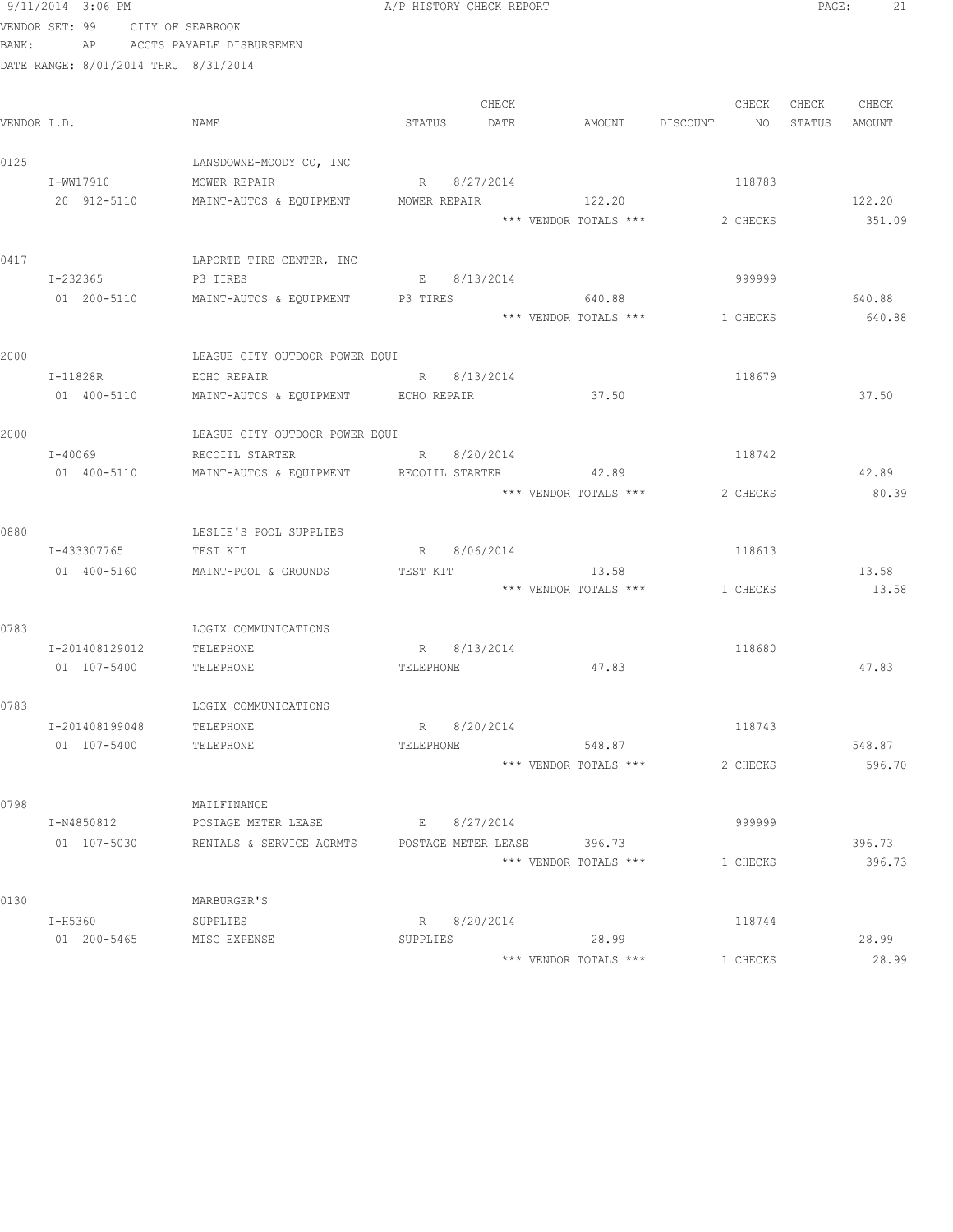|             | 9/11/2014 3:06 PM                    |                                    | A/P HISTORY CHECK REPORT               |                       |                 | PAGE:  | 22     |
|-------------|--------------------------------------|------------------------------------|----------------------------------------|-----------------------|-----------------|--------|--------|
|             | VENDOR SET: 99                       | CITY OF SEABROOK                   |                                        |                       |                 |        |        |
| BANK:       | AP                                   | ACCTS PAYABLE DISBURSEMEN          |                                        |                       |                 |        |        |
|             | DATE RANGE: 8/01/2014 THRU 8/31/2014 |                                    |                                        |                       |                 |        |        |
|             |                                      |                                    |                                        |                       |                 |        |        |
|             |                                      |                                    | CHECK                                  |                       | CHECK           | CHECK  | CHECK  |
| VENDOR I.D. |                                      | NAME                               | STATUS<br>DATE                         | AMOUNT                | DISCOUNT<br>NO. | STATUS | AMOUNT |
| 2145        |                                      | MEN IN BLACK PEST CONTROL INC      |                                        |                       |                 |        |        |
|             | I-13172                              | PEST CONTROL                       | R 8/27/2014                            |                       | 118784          |        |        |
|             | 41 410-5180                          | MAINT-BLDG AND GROUNDS             | PEST CONTROL                           | 300.00                |                 |        | 300.00 |
|             |                                      |                                    |                                        | *** VENDOR TOTALS *** | 1 CHECKS        |        | 300.00 |
|             |                                      |                                    |                                        |                       |                 |        |        |
| 0490        |                                      | MID-AMERICAN RESEARCH              |                                        |                       |                 |        |        |
|             | I-0530335IN                          | SEWAGE DEGREASER                   | 8/20/2014<br>E                         |                       | 999999          |        |        |
|             | 20 902-5280                          | CHEMICAL SUPPLIES                  | SEWAGE DEGREASER                       | 253.40                |                 |        |        |
|             | 20 912-5280                          | CHEMICAL SUPPLIES                  | SEWAGE DEGREASER                       | 253.40                |                 |        | 506.80 |
|             |                                      |                                    |                                        | *** VENDOR TOTALS *** | 1 CHECKS        |        | 506.80 |
|             |                                      |                                    |                                        |                       |                 |        |        |
| 2418        |                                      | O J MILLER                         |                                        |                       |                 |        |        |
|             | I-201408199052                       | TRAINING                           | 8/20/2014<br>R                         |                       | 118745          |        |        |
|             | 01 100-5300                          | TRAINING & CONFERENCE              | TRAINING                               | 273.30                |                 |        | 273.30 |
|             |                                      |                                    |                                        | *** VENDOR TOTALS *** | 1 CHECKS        |        | 273.30 |
|             |                                      |                                    |                                        |                       |                 |        |        |
|             |                                      | DON MCCORQUODALE                   |                                        |                       |                 |        |        |
|             | I-201408058996<br>01 001-1525        | REFUND<br>COMMUNITY HOUSE DEPOSITS | 8/06/2014<br>R<br>DON MCCORQUODALE:REF | 150.00                | 118599          |        | 150.00 |
|             |                                      |                                    |                                        |                       |                 |        |        |
|             |                                      | TIM QUARLES                        |                                        |                       |                 |        |        |
|             | I-201408058995                       | REFUND                             | R 8/06/2014                            |                       | 118623          |        |        |
|             | 01 001-1525                          | COMMUNITY HOUSE DEPOSITS           | TIM QUARLES: REFUND                    | 50.00                 |                 |        | 50.00  |
|             |                                      |                                    |                                        |                       |                 |        |        |
|             |                                      | BAY AREA RUNNING CLUB              |                                        |                       |                 |        |        |
|             | I-201408129006                       | REFUND                             | 8/13/2014<br>R                         |                       | 118660          |        |        |
|             | 01 100-8640                          | LICENSES & PERMITS                 | BAY AREA RUNNING CLU                   | 200.00                |                 |        | 200.00 |
|             |                                      |                                    |                                        |                       |                 |        |        |
|             |                                      | BETH DENNARD                       |                                        |                       |                 |        |        |
|             | I-201408129004                       | REFUND                             | 8/13/2014<br>R                         |                       | 118663          |        |        |
|             | 01 400-5180                          | MAINT-BLDGS & GROUNDS              | BETH DENNARD: REFUND                   | 100.00                |                 |        | 100.00 |
|             |                                      | GEORGIA COLE                       |                                        |                       |                 |        |        |
|             | I-201408129009                       | REFUND                             | 8/13/2014<br>R                         |                       | 118672          |        |        |
|             | 01 001-1011                          | BAIL BONDS PAYABLE                 | GEORGIA COLE: REFUND                   | 36.30                 |                 |        | 36.30  |
|             |                                      |                                    |                                        |                       |                 |        |        |
| 1           |                                      | HALEY BEST                         |                                        |                       |                 |        |        |
|             | I-201408129010                       | REFUND                             | R 8/13/2014                            |                       | 118673          |        |        |
|             | 41 041-1525                          | DEPOSITS - CAROTHER'S              | HALEY BEST: REFUND                     | 500.00                |                 |        | 500.00 |
|             |                                      | JENNY MARTINEZ                     |                                        |                       |                 |        |        |
|             | I-201408129011                       | REFUND                             | 8/13/2014<br>R                         |                       | 118677          |        |        |
|             | 01 001-1525                          | COMMUNITY HOUSE DEPOSITS           | JENNY MARTINEZ: REFUN                  | 50.00                 |                 |        | 50.00  |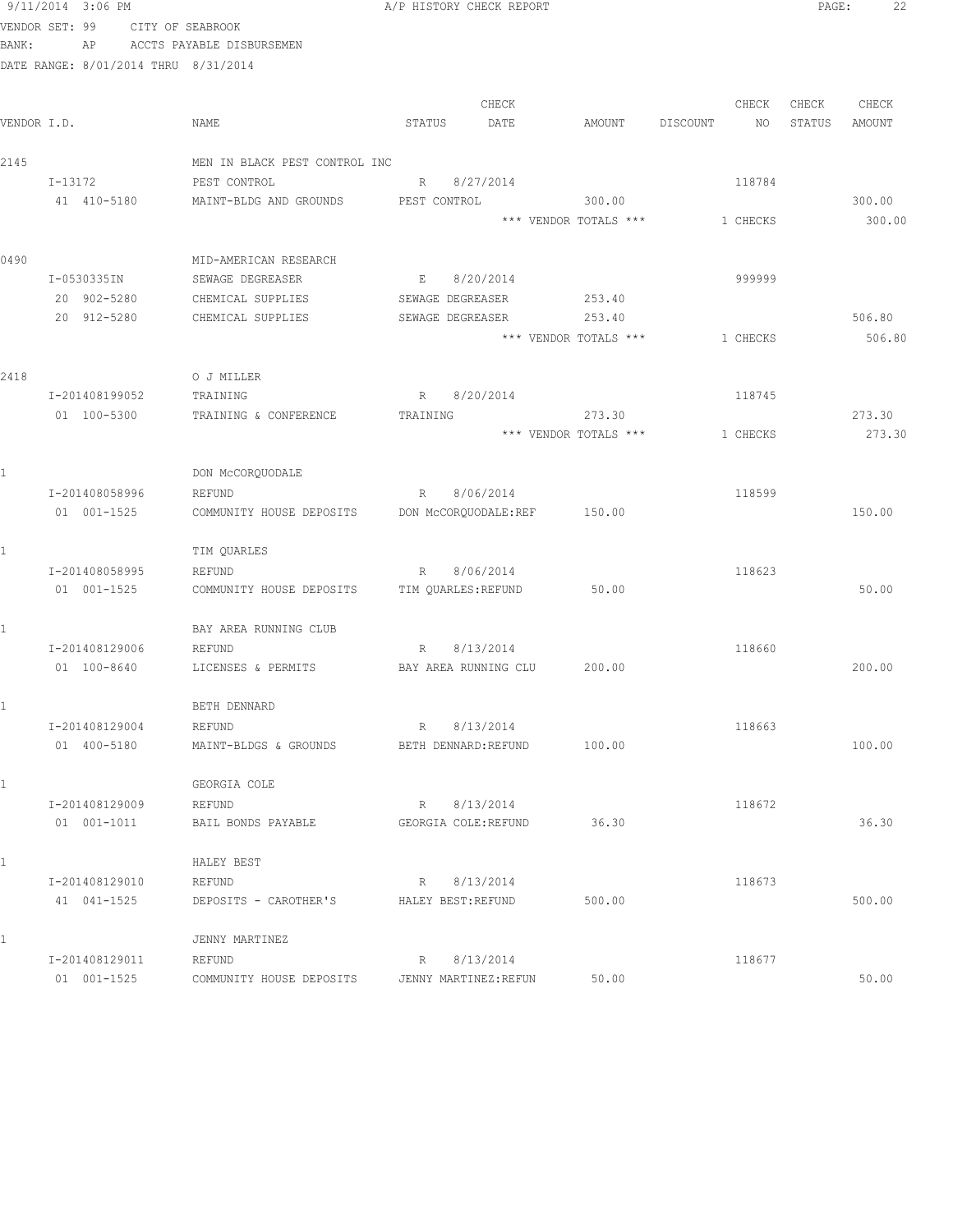9/11/2014 3:06 PM A/P HISTORY CHECK REPORT PAGE: 23 VENDOR SET: 99 CITY OF SEABROOK BANK: AP ACCTS PAYABLE DISBURSEMEN DATE RANGE: 8/01/2014 THRU 8/31/2014 CHECK CHECK CHECK CHECK

|             |                   |                          | ヘロロウレ                 |           | ヘロロウム          | <b>CHECK</b> | UHBUN         |
|-------------|-------------------|--------------------------|-----------------------|-----------|----------------|--------------|---------------|
| VENDOR I.D. |                   | NAME                     | STATUS<br>DATE        | AMOUNT    | DISCOUNT<br>NO | STATUS       | <b>AMOUNT</b> |
| 1           |                   | MARVIN SPEER             |                       |           |                |              |               |
|             | I-201408129019    | REFUND                   | 8/13/2014<br>R        |           | 118681         |              |               |
|             | 01 001-1011       | BAIL BONDS PAYABLE       | MARVIN SPEER: REFUND  | 566.00    |                |              | 566.00        |
|             |                   |                          |                       |           |                |              |               |
| 1           |                   | MATT WOLFE               |                       |           |                |              |               |
|             | I-201408139025    | SWIM INSTRUCTOR          | 8/13/2014<br>R        |           | 118682         |              |               |
|             | 01 400-3015       | CONTRACT LABOR           | MATT WOLFE: SWIM INST | 100.00    |                |              | 100.00        |
| 1           |                   | OSCAR MATA               |                       |           |                |              |               |
|             | I-201408129014    | REFUND                   | 8/13/2014<br>R        |           | 118683         |              |               |
|             | 01 001-1525       | COMMUNITY HOUSE DEPOSITS | OSCAR MATA: REFUND    | 50.00     |                |              | 50.00         |
| 1           |                   | OUTLOUD PRODUCTIONS      |                       |           |                |              |               |
|             | I-201408129015    | REFUND                   | 8/13/2014<br>R        |           | 118684         |              |               |
|             | 01 100-8640       | LICENSES & PERMITS       | OUTLOUD PRODUCTIONS:  | 500.00    |                |              | 500.00        |
|             |                   |                          |                       |           |                |              |               |
| 1           |                   | TANNER REMBOLDT          |                       |           |                |              |               |
|             | I-201408129017    | REFUND                   | 8/13/2014<br>R        |           | 118698         |              |               |
|             | $01 001 - 1011$   | BAIL BONDS PAYABLE       | TANNER REMBOLDT: REFU | 400.00    |                |              | 400.00        |
| 1           |                   | TX MUNICIPAL COURT       |                       |           |                |              |               |
|             | I-03250815        | SUB                      | 8/13/2014<br>R        |           | 118702         |              |               |
|             | 01 700-5020       | DUES & SUBSCRIPTIONS     | TX MUNICIPAL COURT:S  | 54.00     |                |              | 54.00         |
|             |                   | ICMA                     |                       |           |                |              |               |
|             |                   |                          |                       |           |                |              |               |
|             | I-107017          | ORDER 107017             | 8/20/2014<br>R        | 350.00    | 118741         |              | 350.00        |
|             | 01 107-5010       | ADVERTISING              | ICMA: ORDER 107017    |           |                |              |               |
|             |                   | CRYSTAL VILLUENDAS       |                       |           |                |              |               |
|             | I-201408209055    | REFUND                   | 8/20/2014<br>R        |           | 118758         |              |               |
|             | 01 001-1014       | FINE REFUNDS PAYABLE     | CRYSTAL VILLUENDAS: R | 10.00     |                |              | 10.00         |
| 1           |                   | JEFFREY WILSON           |                       |           |                |              |               |
|             | I-201408209053    | REFUND                   | R 8/20/2014           |           | 118759         |              |               |
|             | $01 001 - 1011$   | BAIL BONDS PAYABLE       | JEFFREY WILSON: REFUN | 280.00    |                |              | 280.00        |
| 1           |                   | JOSHUA RODRIGUEZ         |                       |           |                |              |               |
|             | I-201408209054    | REFUND                   | 8/20/2014<br>R        |           | 118760         |              |               |
|             | 01 001-1011       | BAIL BONDS PAYABLE       | JOSHUA RODRIGUEZ:REF  | 400.00    |                |              | 400.00        |
|             |                   |                          |                       |           |                |              |               |
| 1           |                   | MEDDERS CONSTRUCTION     |                       |           |                |              |               |
|             | I-000201408209056 | BP REFUND                | 8/20/2014<br>R        |           | 118761         |              |               |
|             | 01 100-8640       | LICENSES & PERMITS       | 1400435               | 30,630.56 |                |              | 30,630.56     |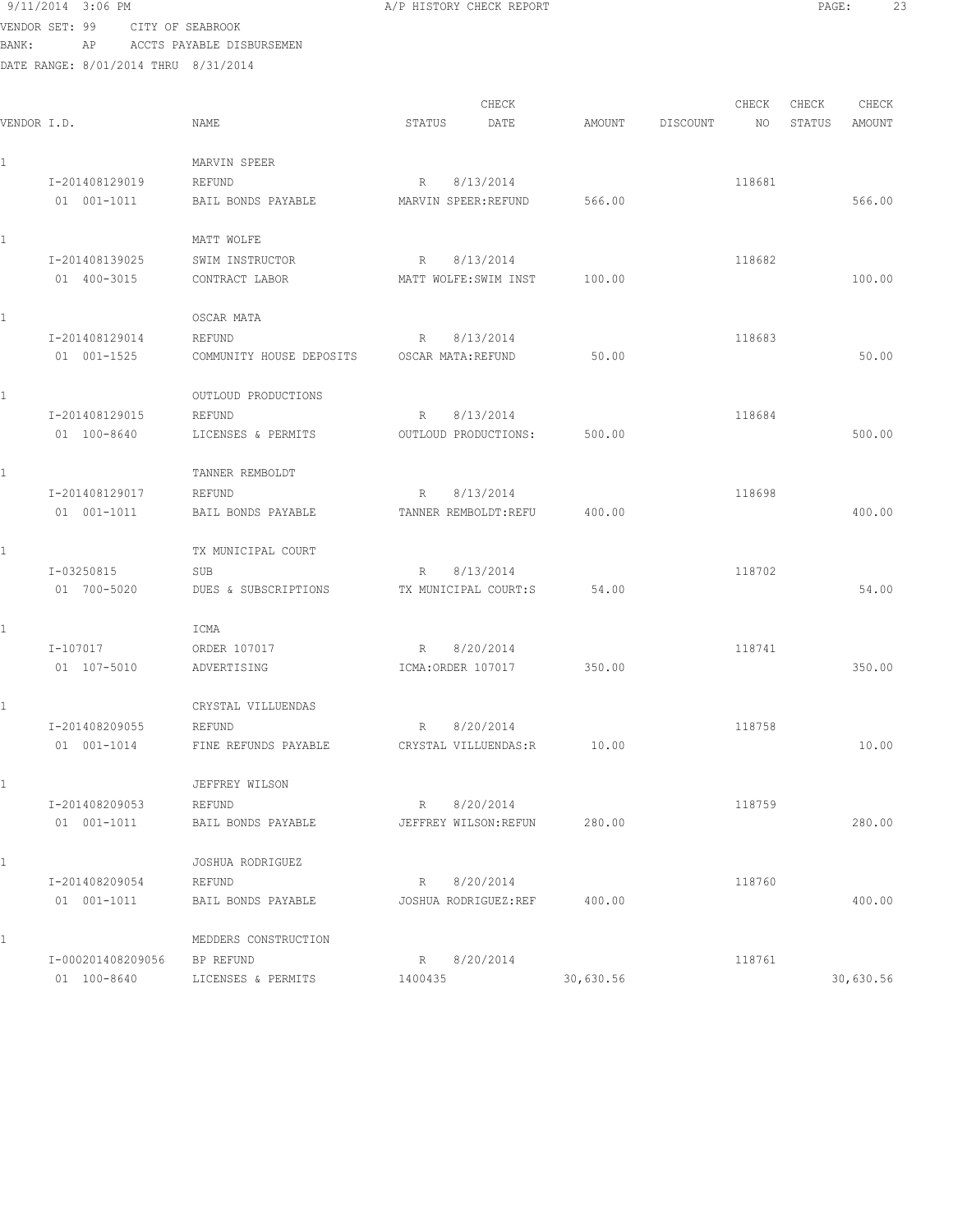|              | 9/11/2014 3:06 PM                    |                                                                | A/P HISTORY CHECK REPORT     |                       |          |           | PAGE:  | 24         |
|--------------|--------------------------------------|----------------------------------------------------------------|------------------------------|-----------------------|----------|-----------|--------|------------|
|              | VENDOR SET: 99                       | CITY OF SEABROOK                                               |                              |                       |          |           |        |            |
| BANK:        | AP                                   | ACCTS PAYABLE DISBURSEMEN                                      |                              |                       |          |           |        |            |
|              | DATE RANGE: 8/01/2014 THRU 8/31/2014 |                                                                |                              |                       |          |           |        |            |
|              |                                      |                                                                |                              |                       |          |           |        |            |
|              |                                      |                                                                | CHECK                        |                       |          | CHECK     | CHECK  | CHECK      |
| VENDOR I.D.  |                                      | NAME                                                           | STATUS<br>DATE               | AMOUNT                | DISCOUNT | NO.       | STATUS | AMOUNT     |
| $\mathbf{1}$ |                                      | TEXAS SPRINKLER                                                |                              |                       |          |           |        |            |
|              | I-000201408259057                    | BP REFUND                                                      | 8/25/2014<br>R               |                       |          | 118763    |        |            |
|              | 01 100-8640                          | LICENSES & PERMITS                                             | 1400573                      | 150.00                |          |           |        | 150.00     |
|              |                                      |                                                                |                              |                       |          |           |        |            |
| 1            |                                      | AMBER BURDGE HINZ                                              |                              |                       |          |           |        |            |
|              | I-201408269060                       | REFUND                                                         | 8/27/2014<br>R               |                       |          | 118768    |        |            |
|              | 01 100-9520                          | OTHER REVENUE                                                  | AMBER BURDGE HINZ:RE         | 100.00                |          |           |        | 100.00     |
|              |                                      |                                                                |                              |                       |          |           |        |            |
| 1            |                                      | DOREY DENNIS                                                   |                              |                       |          |           |        |            |
|              | I-201408269064                       | REFUND                                                         | 8/27/2014<br>R               |                       |          | 118773    |        |            |
|              | 41 041-1525                          | DEPOSITS - CAROTHER'S                                          | DOREY DENNIS: REFUND         | 500.00                |          |           |        | 500.00     |
|              |                                      |                                                                |                              |                       |          |           |        |            |
| 1            |                                      | OSCAR MATA                                                     |                              |                       |          |           |        |            |
|              | I-201408269065                       | REFUND                                                         | 8/27/2014<br>$R_{\parallel}$ |                       |          | 118786    |        |            |
|              | 01 100-9520                          | OTHER REVENUE                                                  | OSCAR MATA: REFUND           | 50.00                 |          |           |        | 50.00      |
|              |                                      | SEASIDE VILLAGE TOWNHOME ASSN                                  |                              |                       |          |           |        |            |
|              | I-201408269067                       | SEASIDE VILLAGE TOWNHOME ASSN:                                 | 8/27/2014<br>R               |                       |          | 118793    |        |            |
|              | 01 001-1525                          | COMMUNITY HOUSE DEPOSITS                                       | SEASIDE VILLAGE TOWN         | 50.00                 |          |           |        | 50.00      |
|              |                                      |                                                                |                              |                       |          |           |        |            |
| 1            |                                      | SEASIDE VILLAGE TOWNHOME ASSN                                  |                              |                       |          |           |        |            |
|              | I-201408269068                       | SEASIDE VILLAGE TOWNHOME ASSN:                                 | 8/27/2014<br>R               |                       |          | 118794    |        |            |
|              | 01 001-1525                          | COMMUNITY HOUSE DEPOSITS                                       | SEASIDE VILLAGE TOWN         | 50.00                 |          |           |        | 50.00      |
|              |                                      |                                                                |                              |                       |          |           |        |            |
| 1            |                                      | SIBBIAN ROE                                                    |                              |                       |          |           |        |            |
|              | I-201408269069                       | REFUND                                                         | 8/27/2014<br>R               |                       |          | 118796    |        |            |
|              | 01 001-1525                          | COMMUNITY HOUSE DEPOSITS                                       | SIBBIAN ROE: REFUND          | 50.00                 |          |           |        | 50.00      |
|              |                                      |                                                                |                              | *** VENDOR TOTALS *** |          | 25 CHECKS |        | 35, 376.86 |
|              |                                      |                                                                |                              |                       |          |           |        |            |
| 2123         |                                      | NIEDERHOFER ENTERPRISES INC                                    |                              |                       |          |           |        |            |
|              | I-105872                             | MOWING SERVICE                                                 | R 8/27/2014                  |                       |          | 118785    |        |            |
|              | 01 600-5240                          | CONTRACT SVCS-MOWING/DEMOLITIOMOWING SERVICE                   |                              | 125.00                |          |           |        |            |
|              | I-105873                             | MOWING SERVICE                                                 | R 8/27/2014                  |                       |          | 118785    |        |            |
|              | 01 600-5240<br>I-105876              | CONTRACT SVCS-MOWING/DEMOLITIOMOWING SERVICE<br>MOWING SERVICE | 8/27/2014<br>$R \sim$        | 140.00                |          | 118785    |        |            |
|              | 01 600-5240                          | CONTRACT SVCS-MOWING/DEMOLITIOMOWING SERVICE                   |                              | 125.00                |          |           |        |            |
|              | I-105877                             | MOWING SERVICE                                                 | 8/27/2014<br>$R \Box$        |                       |          | 118785    |        |            |
|              |                                      |                                                                |                              | 125.00                |          |           |        | 515.00     |
|              |                                      |                                                                |                              | *** VENDOR TOTALS *** |          | 1 CHECKS  |        | 515.00     |
|              |                                      |                                                                |                              |                       |          |           |        |            |
| 1474         |                                      | NTS MIKEDON LLC                                                |                              |                       |          |           |        |            |
|              | I-0331879                            | 48" SIGN                                                       | R 8/06/2014                  |                       |          | 118614    |        |            |
|              | 20 902-5130                          | MAINT-WATER SYSTEM MINOR 48" SIGN                              |                              | 278.00                |          |           |        | 278.00     |
|              |                                      |                                                                |                              | *** VENDOR TOTALS *** |          | 1 CHECKS  |        | 278.00     |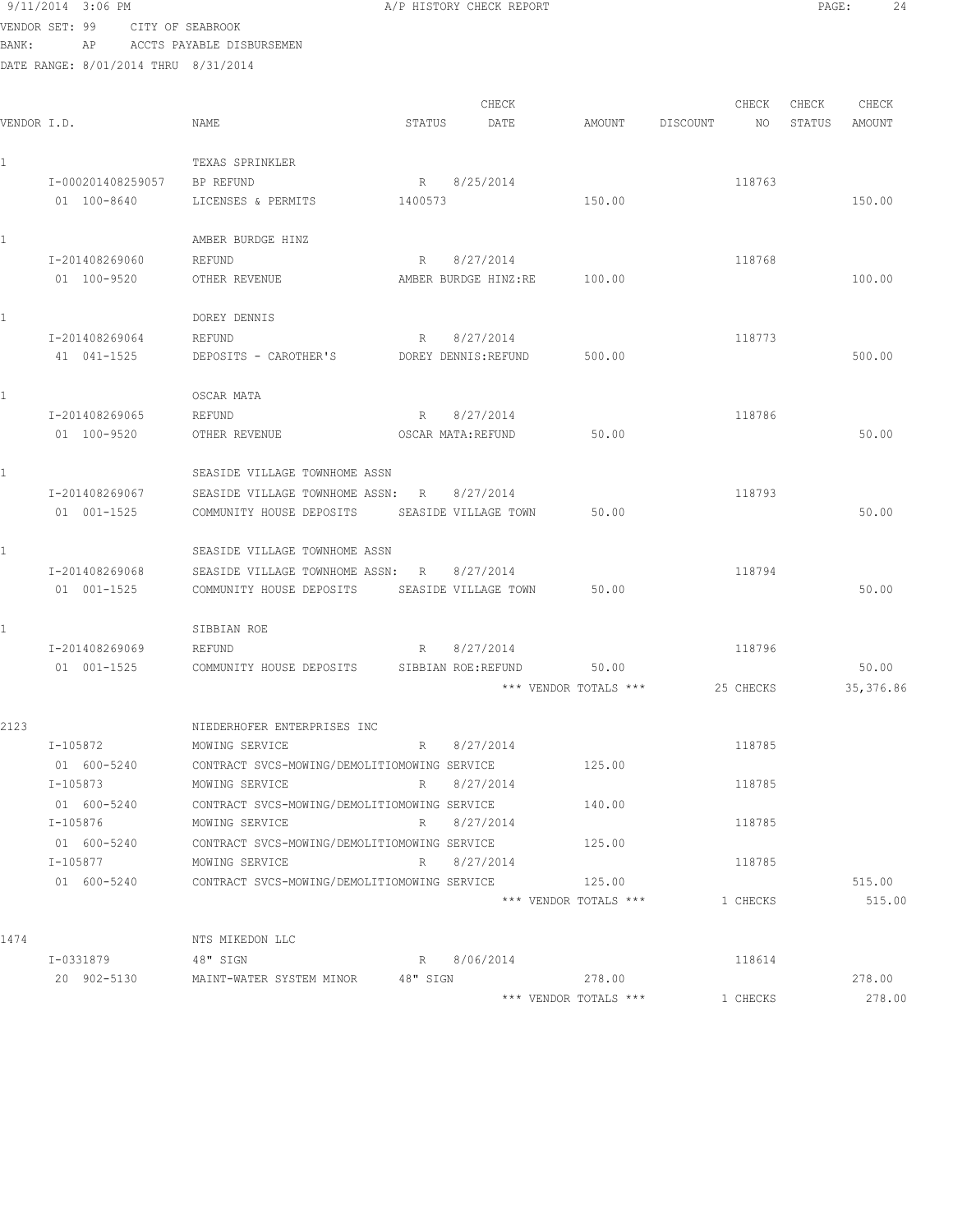VENDOR SET: 99 CITY OF SEABROOK

BANK: AP ACCTS PAYABLE DISBURSEMEN

| 9/11/2014 3:06 PM | A/P HISTORY CHECK REPORT | PAGE |  |
|-------------------|--------------------------|------|--|
|                   |                          |      |  |

|             |                                 |                                        | CHECK                 |                       |          | CHECK    | CHECK  | CHECK  |
|-------------|---------------------------------|----------------------------------------|-----------------------|-----------------------|----------|----------|--------|--------|
| VENDOR I.D. |                                 | NAME                                   | STATUS<br>DATE        | AMOUNT                | DISCOUNT | NO       | STATUS | AMOUNT |
| 0740        |                                 | O'REILLY AUTO PARTS                    |                       |                       |          |          |        |        |
|             | I-201408058991                  | JULY14 STATEMENT                       | R 8/06/2014           |                       |          | 118615   |        |        |
|             | 01 400-4400                     | MISC SUPPLIES                          | JULY14 STATEMENT      | 151.61                |          |          |        |        |
|             | 20 902-5130                     | MAINT-WATER SYSTEM MINOR               | JULY14 STATEMENT      | 13.48                 |          |          |        |        |
|             | 01 500-5110                     | MAINT-AUTOS & EQUIP                    | JULY14 STATEMENT      | 13.12                 |          |          |        |        |
|             | 20 902-5110                     | MAINT-AUTOS & EQUIPMENT                | JULY14 STATEMENT      | 241.87                |          |          |        |        |
|             | 01 200-5110                     | MAINT-AUTOS & EQUIPMENT                | JULY14 STATEMENT      | 107.93                |          |          |        |        |
|             | 20 912-5110                     | MAINT-AUTOS & EQUIPMENT                | JULY14 STATEMENT      | 184.91                |          |          |        | 712.92 |
|             |                                 |                                        |                       | *** VENDOR TOTALS *** |          | 1 CHECKS |        | 712.92 |
| 0147        |                                 | OFFICE DEPOT CARD PLAN                 |                       |                       |          |          |        |        |
|             | C-721969225001                  | RETURNED MERCHANDISE                   | R 8/20/2014           |                       |          | 118746   |        |        |
|             | 01 200-4010                     | OFFICE SUPPLIES                        | RETURNED MERCHANDISE  | 244.99CR              |          |          |        |        |
|             | I-724334478001                  | OFFICE SUPPLIES                        | 8/20/2014<br>R        |                       |          | 118746   |        |        |
|             | 01 200-4010                     | OFFICE SUPPLIES                        | OFFICE SUPPLIES       | 470.11                |          |          |        |        |
|             | I-724334636001                  | OFFICE SUPPLIES                        | 8/20/2014<br>R        |                       |          | 118746   |        |        |
|             | 01 200-4010                     | OFFICE SUPPLIES                        | OFFICE SUPPLIES       | 16.69                 |          |          |        |        |
|             | I-724659562001                  | TIME CLOCK                             | 8/20/2014<br>R        |                       |          | 118746   |        |        |
|             | 01 200-4010                     | OFFICE SUPPLIES                        | TIME CLOCK            | 244.99                |          |          |        | 486.80 |
|             |                                 |                                        |                       | *** VENDOR TOTALS *** |          | 1 CHECKS |        | 486.80 |
| 1196        |                                 | OFFICE OF AG CHILD S UNIT              |                       |                       |          |          |        |        |
|             | I-RA 201408128997               | CHILD SUPPORT                          | D 8/12/2014           |                       |          | 000000   |        |        |
|             | 01 001-1032                     | OTHER PAYROLL DEDUCTIONS CHILD SUPPORT |                       | 138.46                |          |          |        | 138.46 |
| 1196        |                                 | OFFICE OF AG CHILD S UNIT              |                       |                       |          |          |        |        |
|             | I-RA 201408269070 CHILD SUPPORT |                                        | D 8/26/2014           |                       |          | 000000   |        |        |
|             | 01 001-1032                     | OTHER PAYROLL DEDUCTIONS               | CHILD SUPPORT 138.46  |                       |          |          |        | 138.46 |
|             |                                 |                                        |                       | *** VENDOR TOTALS *** |          | 2 CHECKS |        | 276.92 |
| 1289        |                                 | OZARKA                                 |                       |                       |          |          |        |        |
|             | I-04H0121950364                 | BOTTLED WATER                          | R 8/27/2014           |                       |          | 118787   |        |        |
|             | 01 107-5465                     | MISC EXPENSE                           | BOTTLED WATER         | 75.07                 |          |          |        | 75.07  |
|             |                                 |                                        |                       | *** VENDOR TOTALS *** |          | 1 CHECKS |        | 75.07  |
| 2297        |                                 | PATHMARK TRAFFIC PRODUCTS              |                       |                       |          |          |        |        |
|             | I-006341                        | STRIPING PAINT                         | R 8/13/2014           |                       |          | 118685   |        |        |
|             | 01 500-5140                     | MAINT STREETS                          | STRIPING PAINT 174.00 |                       |          |          |        | 174.00 |
| 2297        |                                 | PATHMARK TRAFFIC PRODUCTS              |                       |                       |          |          |        |        |
|             | I-006583                        | PAINT                                  | 8/27/2014<br>R        |                       |          | 118788   |        |        |
|             | 01 500-5140                     | MAINT STREETS                          | PAINT                 | 116.00                |          |          |        | 116.00 |
|             |                                 |                                        |                       | *** VENDOR TOTALS *** |          | 2 CHECKS |        | 290.00 |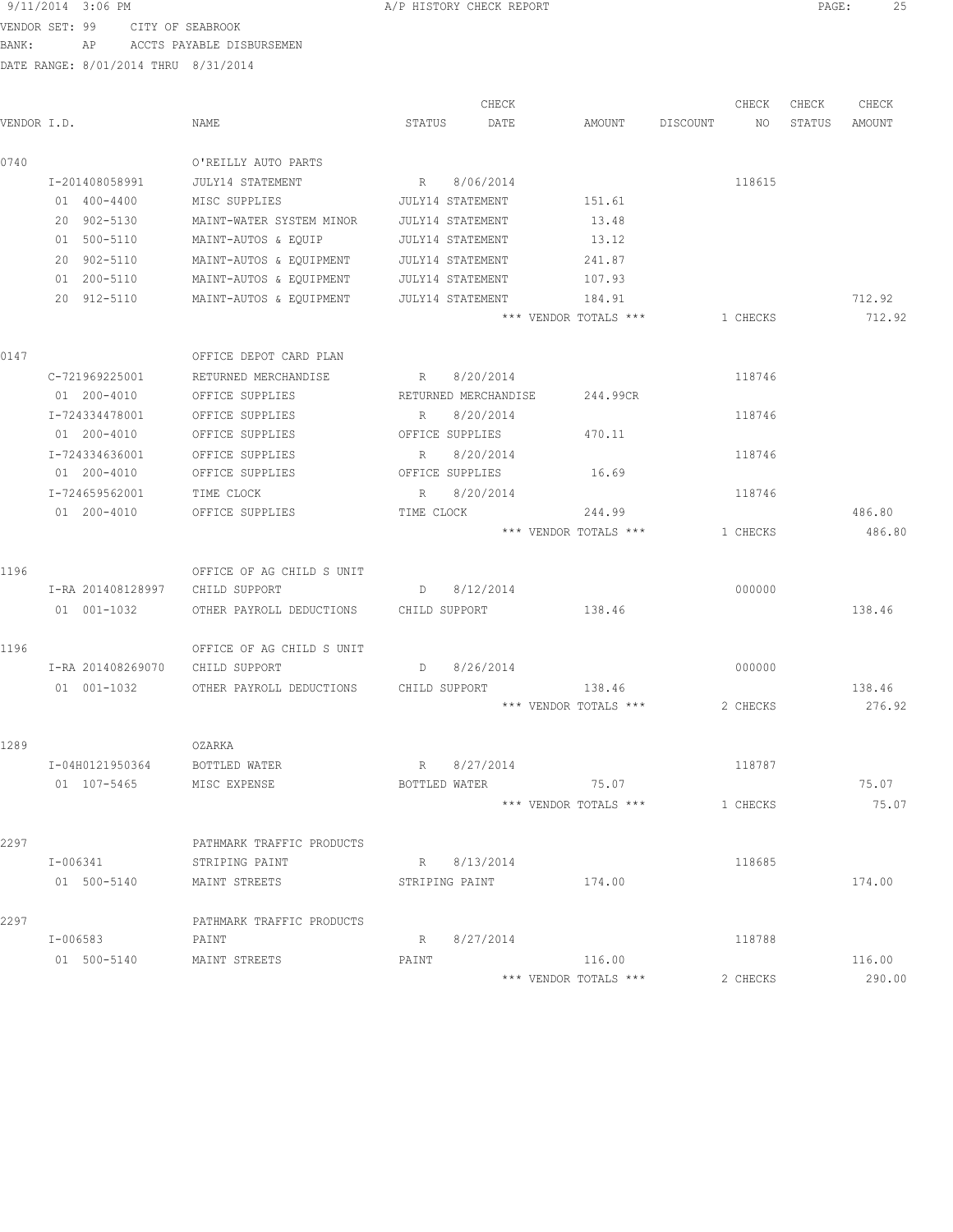|             | 9/11/2014 3:06 PM |                                      |                                     | A/P HISTORY CHECK REPORT                  | 26<br>PAGE:      |
|-------------|-------------------|--------------------------------------|-------------------------------------|-------------------------------------------|------------------|
|             |                   | VENDOR SET: 99 CITY OF SEABROOK      |                                     |                                           |                  |
| BANK:       |                   |                                      | AP ACCTS PAYABLE DISBURSEMEN        |                                           |                  |
|             |                   | DATE RANGE: 8/01/2014 THRU 8/31/2014 |                                     |                                           |                  |
|             |                   |                                      |                                     |                                           |                  |
|             |                   |                                      |                                     | CHECK<br>CHECK                            | CHECK<br>CHECK   |
| VENDOR I.D. |                   |                                      | NAME                                | STATUS<br>DATE<br>AMOUNT DISCOUNT<br>NO   | STATUS<br>AMOUNT |
| 1912        |                   |                                      | PERDUE BRANDON FIELDER              |                                           |                  |
|             | I-IVC00022499     |                                      | PROFESSIONAL SERVICES               | R 8/06/2014<br>118616                     |                  |
|             | 01 001-1202       |                                      | DUE TO COLLECTION                   | PROFESSIONAL SERVICE 1,859.20             | 1,859.20         |
|             |                   |                                      |                                     | *** VENDOR TOTALS ***<br>1 CHECKS         | 1,859.20         |
|             |                   |                                      |                                     |                                           |                  |
| 2059        |                   |                                      | PERFECT WEDDING GUIDE               |                                           |                  |
|             | I-28246           |                                      | ADVERTISING                         | R 8/27/2014<br>118789                     |                  |
|             |                   | 41 410-5010                          | ADVERTISING                         | ADVERTISING<br>107.00                     | 107.00           |
|             |                   |                                      |                                     | *** VENDOR TOTALS ***<br>1 CHECKS         | 107.00           |
|             |                   |                                      |                                     |                                           |                  |
| 0581        | I-201408058992    |                                      | MIKE PICKELL                        |                                           |                  |
|             | 01 200-4030       |                                      | FUEL<br>GAS & OIL/OUTSIDE SUPPLY    | 8/06/2014<br>118617<br>R<br>FUEL<br>50.00 | 50.00            |
|             |                   |                                      |                                     | *** VENDOR TOTALS *** 1 CHECKS            | 50.00            |
|             |                   |                                      |                                     |                                           |                  |
| 0155        |                   |                                      | PITNEY BOWES                        |                                           |                  |
|             | I-2311704JY14     |                                      | MAY-JULY14 METER RENTAL R 8/27/2014 | 118790                                    |                  |
|             | 01 200-5030       |                                      | RENTALS & SERVICE AGRMTS            | MAY-JULY14 METER REN 108.00               | 108.00           |
|             |                   |                                      |                                     | *** VENDOR TOTALS ***<br>1 CHECKS         | 108.00           |
|             |                   |                                      |                                     |                                           |                  |
| 1537        |                   |                                      | POOLSURE                            |                                           |                  |
|             | I-14129514152     |                                      | BLEACH                              | R 8/06/2014<br>118618                     |                  |
|             | 01 400-4090       |                                      | POOL SUPPLIES                       | BLEACH<br>978.00                          |                  |
|             | I-14129514342     |                                      | SODIUM BISULFITE                    | R 8/06/2014<br>118618                     |                  |
|             | 20 912-5280       |                                      | CHEMICAL SUPPLIES                   | 1,668.00<br>SODIUM BISULFITE              | 2,646.00         |
| 1537        |                   |                                      | POOLSURE                            |                                           |                  |
|             | I-14129514949     |                                      | <b>BLEACH</b>                       | 118686<br>R 8/13/2014                     |                  |
|             | 20 912-5280       |                                      | CHEMICAL SUPPLIES                   | BLEACH<br>2,982.64                        | 2,982.64         |
|             |                   |                                      |                                     | *** VENDOR TOTALS ***<br>2 CHECKS         | 5,628.64         |
|             |                   |                                      |                                     |                                           |                  |
| 1274        |                   |                                      | PORT SUPPLY                         |                                           |                  |
|             | I-9485            |                                      | PARTS                               | 8/20/2014<br>118747<br>R                  |                  |
|             | 50 501-5503       |                                      | MARINE PATROL                       | PARTS<br>11.48                            | 11.48            |
|             |                   |                                      |                                     | *** VENDOR TOTALS ***<br>1 CHECKS         | 11.48            |
|             |                   |                                      |                                     |                                           |                  |
| 0156        |                   |                                      | POSTMASTER SEABROOK                 |                                           |                  |
|             | I-201408129016    |                                      | WATER BILL POSTAGE                  | 8/13/2014<br>118687<br>R                  |                  |
|             | 20 905-4011       |                                      | POSTAGE                             | 1,200.00<br>WATER BILL POSTAGE            | 1,200.00         |
|             |                   |                                      |                                     | *** VENDOR TOTALS ***<br>1 CHECKS         | 1,200.00         |
| 0526        |                   |                                      | POWER FIELD SERVICES                |                                           |                  |
|             | I-033812          |                                      | GENERATOR SERVICE                   | 8/13/2014<br>118688<br>R                  |                  |
|             | 20 902-5110       |                                      | MAINT-AUTOS & EQUIPMENT             | GENERATOR SERVICE<br>1,225.28             |                  |
|             | I-033826          |                                      | GENERATOR INSPECTION                | 8/13/2014<br>118688<br>R                  |                  |
|             | 01 107-5030       |                                      | RENTALS & SERVICE AGRMTS            | GENERATOR INSPECTION<br>342.00            |                  |
|             | I-033839          |                                      | GENERATOR REPAIR                    | R 8/13/2014<br>118688                     |                  |
|             | 20 912-5110       |                                      | MAINT-AUTOS & EQUIPMENT             | GENERATOR REPAIR<br>1,546.13              | 3, 113. 41       |
|             |                   |                                      |                                     | *** VENDOR TOTALS ***<br>1 CHECKS         | 3, 113.41        |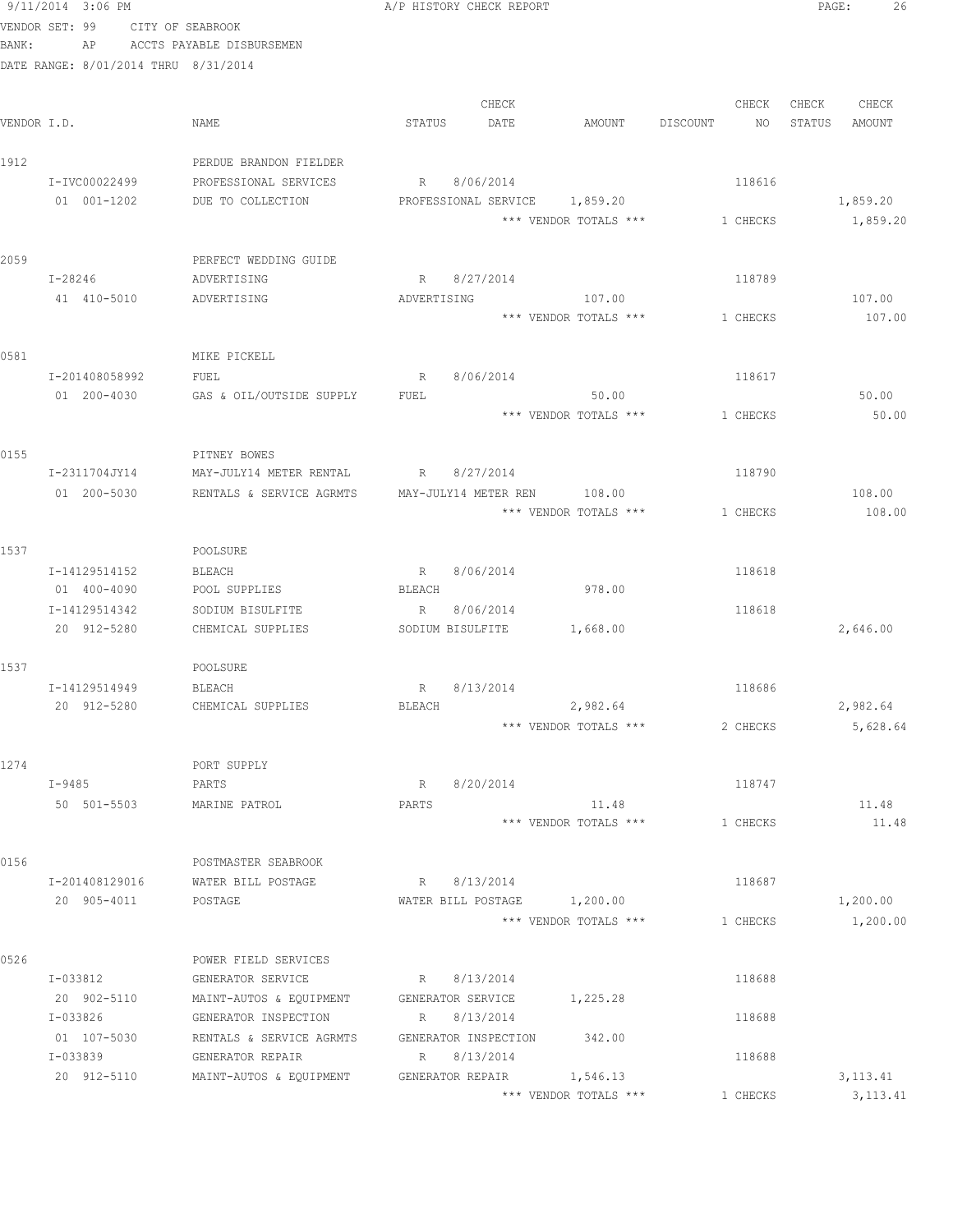| VENDOR SET: 99 |          |                               | CITY OF SEABROOK |                                                         |         |                      |                                |          |          |        |            |
|----------------|----------|-------------------------------|------------------|---------------------------------------------------------|---------|----------------------|--------------------------------|----------|----------|--------|------------|
| BANK:          |          | AP                            |                  | ACCTS PAYABLE DISBURSEMEN                               |         |                      |                                |          |          |        |            |
|                |          |                               |                  | DATE RANGE: 8/01/2014 THRU 8/31/2014                    |         |                      |                                |          |          |        |            |
|                |          |                               |                  |                                                         |         | CHECK                |                                |          | CHECK    | CHECK  | CHECK      |
| VENDOR I.D.    |          |                               |                  | NAME                                                    | STATUS  | DATE                 | AMOUNT                         | DISCOUNT | NO       | STATUS | AMOUNT     |
| 0536           |          |                               |                  | PRESTO BUSINESS CARDS INC                               |         |                      |                                |          |          |        |            |
|                | I-222096 |                               |                  | KONDEJEWSKI BUSINESS CARDS                              | R       | 8/20/2014            |                                |          | 118748   |        |            |
|                |          | 01 107-4010                   |                  | OFFICE SUPPLIES                                         |         | KONDEJEWSKI BUSINESS | 20.79                          |          |          |        |            |
|                | I-222353 |                               |                  | BUSINESS CARDS                                          |         | R 8/20/2014          |                                |          | 118748   |        |            |
|                |          | 01 107-4010                   |                  | OFFICE SUPPLIES                                         |         | BUSINESS CARDS       | 77.56                          |          |          |        | 98.35      |
|                |          |                               |                  |                                                         |         |                      | *** VENDOR TOTALS ***          |          | 1 CHECKS |        | 98.35      |
| 0159           |          |                               |                  | PROJECT SURVEILLANCE INC                                |         |                      |                                |          |          |        |            |
|                |          | $I - 12854$                   |                  | FIELD OBSERVATION SERVICE                               |         | R 8/20/2014          |                                |          | 118749   |        |            |
|                |          |                               |                  | 01  107-5211  PROF FEES - INSPECTIONS                   |         |                      | FIELD OBSERVATION SE 1,947.00  |          |          |        |            |
|                |          | I-12855                       |                  | FIELD OBSERVATION SERVICES                              | R       | 8/20/2014            |                                |          | 118749   |        |            |
|                |          | 01 107-5211                   |                  | PROF FEES - INSPECTIONS                                 |         |                      | FIELD OBSERVATION SE 2,478.00  |          |          |        | 4,425.00   |
|                |          |                               |                  |                                                         |         |                      | *** VENDOR TOTALS ***          |          | 1 CHECKS |        | 4,425.00   |
| 0749           |          |                               |                  | PURCHASE POWER                                          |         |                      |                                |          |          |        |            |
|                |          |                               |                  |                                                         |         |                      |                                |          |          |        |            |
|                |          | I-201408058993<br>01 200-4011 |                  | POSTAGE<br>POSTAGE                                      | POSTAGE | R 8/06/2014          | 34.34                          |          | 118619   |        | 34.34      |
|                |          |                               |                  |                                                         |         |                      |                                |          |          |        |            |
| 0749           |          |                               |                  | PURCHASE POWER                                          |         |                      |                                |          |          |        |            |
|                |          | I-201408269066                |                  | POSTAGE                                                 |         | R 8/27/2014          |                                |          | 118791   |        |            |
|                |          | 01 200-4011                   |                  | POSTAGE                                                 | POSTAGE |                      | 65.28                          |          |          |        | 65.28      |
|                |          |                               |                  |                                                         |         |                      | *** VENDOR TOTALS ***          |          | 2 CHECKS |        | 99.62      |
| 2419           |          |                               |                  | REGIONS BANK                                            |         |                      |                                |          |          |        |            |
|                |          | I-692504                      |                  | CONTRACT 001-0008583-001                                |         | R 8/27/2014          |                                |          | 118792   |        |            |
|                |          | 01 001-0509                   |                  | DUE FROM DEBT SERVICE                                   |         |                      | CONTRACT 001-0008583 76,735.00 |          |          |        |            |
|                |          | 20 020-0075                   |                  | Debt Service Reserve                                    |         | CONTRACT 001-0008583 | 20,927.50                      |          |          |        | 97,662.50  |
|                |          |                               |                  |                                                         |         |                      | *** VENDOR TOTALS ***          |          | 1 CHECKS |        | 97,662.50  |
| 1101           |          |                               |                  | ROSS BANKS MAY CRON & CAVIN                             |         |                      |                                |          |          |        |            |
|                |          | I-128503                      |                  | LEGAL SERVICES                                          |         | R 8/13/2014          |                                |          | 118689   |        |            |
|                |          |                               |                  | 01  200-5210  CIVIL SERVICE EXP  LEGAL SERVICES         |         |                      | 203.50                         |          |          |        |            |
|                | I-128504 |                               |                  | LEGAL SERVICES                                          |         | R 8/13/2014          |                                |          | 118689   |        |            |
|                |          |                               |                  | 01 200-5210 CIVIL SERVICE EXP LEGAL SERVICES            |         |                      | 2,170.86                       |          |          |        |            |
|                | I-128505 |                               |                  | LEGAL SERVICES                                          |         | R 8/13/2014          |                                |          | 118689   |        |            |
|                |          |                               | 01 200-5210      | CIVIL SERVICE EXP                                       |         | LEGAL SERVICES       | 1,500.00                       |          |          |        |            |
|                |          | I-128506                      |                  | LEGAL SERVICES                                          |         | R 8/13/2014          |                                |          | 118689   |        |            |
|                |          | 01 107-5220                   |                  | PROF FEES-LEGAL                                         |         | LEGAL SERVICES       | 10,369.25                      |          |          |        |            |
|                |          | 01 200-5210                   |                  | CIVIL SERVICE EXP                                       |         | LEGAL SERVICES       | 1,054.50                       |          |          |        |            |
|                |          | I-128507                      |                  | LEGAL SERVICES                                          |         | R 8/13/2014          |                                |          | 118689   |        |            |
|                |          | 01 107-5220                   |                  | PROF FEES-LEGAL                                         |         | LEGAL SERVICES       | 148.00                         |          |          |        |            |
|                |          | I-128508                      |                  | LEGAL SERVICES                                          |         | R 8/13/2014          |                                |          | 118689   |        |            |
|                |          |                               |                  | 01 107-5220 PROF FEES-LEGAL                             |         |                      | LEGAL SERVICES 1,125.46        |          |          |        |            |
|                |          |                               |                  | 01  200-5210  CIVIL SERVICE EXP  LEGAL SERVICES  640.25 |         |                      |                                |          |          |        | 17,211.82  |
|                |          |                               |                  |                                                         |         |                      | *** VENDOR TOTALS ***          |          | 1 CHECKS |        | 17, 211.82 |

9/11/2014 3:06 PM **A/P HISTORY CHECK REPORT PAGE:** 27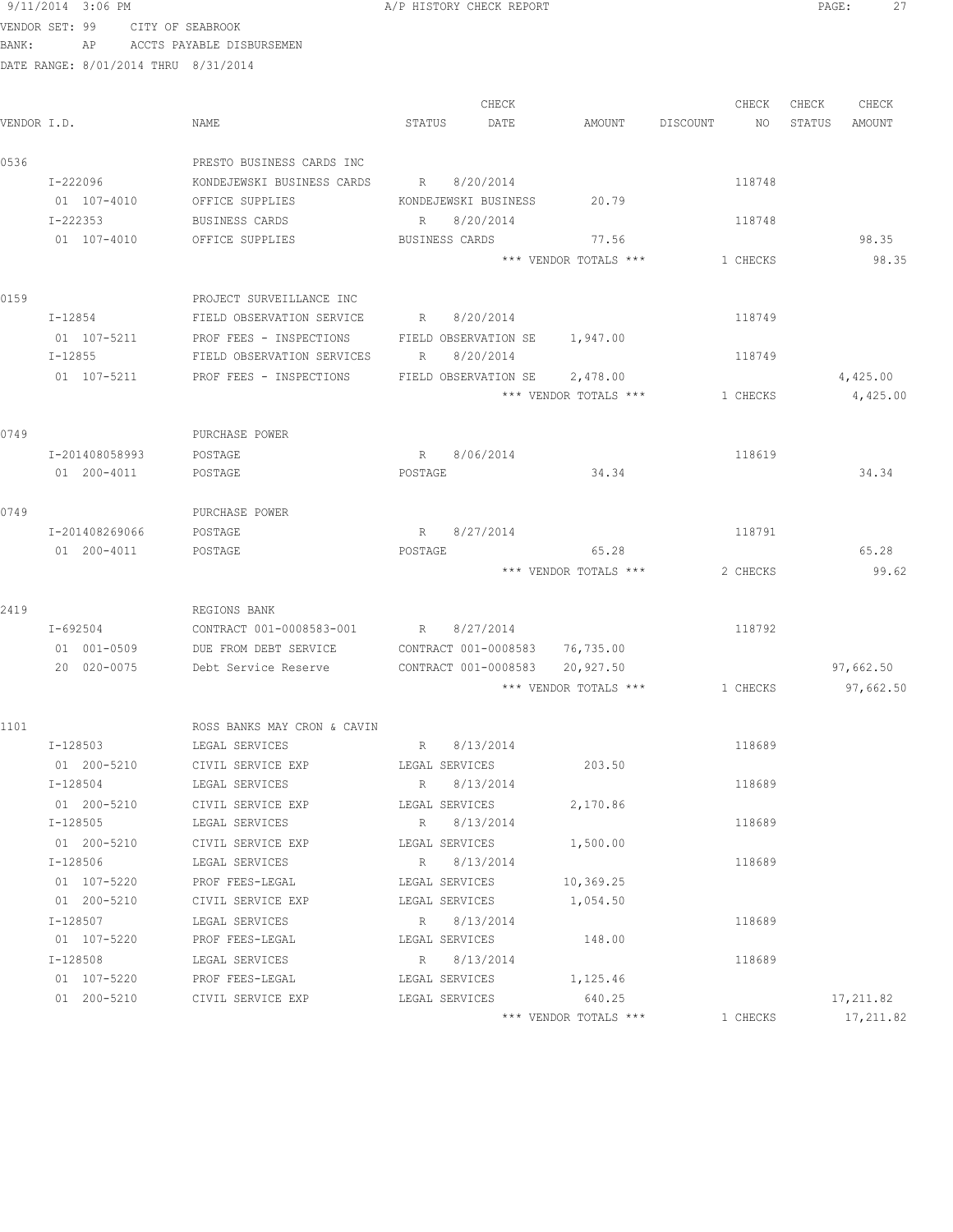9/11/2014 3:06 PM A/P HISTORY CHECK REPORT PAGE: 28 VENDOR SET: 99 CITY OF SEABROOK BANK: AP ACCTS PAYABLE DISBURSEMEN DATE RANGE: 8/01/2014 THRU 8/31/2014 CHECK CHECK CHECK CHECK CHECK CHECK CHECK CHECK CHECK CHECK CHECK CHECK CHECK CHECK CHECK CHECK CHECK CHECK CHECK CHECK CHECK CHECK CHECK CHECK CHECK CHECK CHECK CHECK CHECK CHECK CHECK CHECK CHECK CHECK CHECK CHECK CHECK VENDOR I.D. NAME STATUS DATE AMOUNT DISCOUNT NO STATUS AMOUNT 1857 STEPHEN M RUTHSTROM

 I-201408058980 08/01/14 FIRE INSPECTOR FEE E 8/06/2014 999999 01 600-3015 CONTRACT LABOR 08/01/14 FIRE INSPEC 280.00 280.00 1857 STEPHEN M RUTHSTROM I-201408128999 08/08/12 FIRE INSPECTOR FEE E 8/13/2014 999999 01 600-3015 CONTRACT LABOR 08/08/12 FIRE INSPEC 280.00 280.00 1857 STEPHEN M RUTHSTROM I-201408199029 08/15/14 FIRE INSPECTOR FEE E 8/20/2014 999999 01 600-3015 CONTRACT LABOR 08/15/14 FIRE INSPEC 280.00 280.00 1857 STEPHEN M RUTHSTROM I-201408269059 08/22/14 FIRE INSPECTOR FEE E 8/27/2014 999999 01 600-3015 CONTRACT LABOR 08/22/14 FIRE INSPEC 280.00 280.00 \*\*\* VENDOR TOTALS \*\*\* 4 CHECKS 1,120.00 0227 SAM'S CLUB/GECRB I-201408199049 JULY14 STATEMENT R 8/20/2014 118750 01 400-5180 MAINT-BLDGS & GROUNDS JULY14 STATEMENT 59.24 01 400-5464 EVENTS JULY14 STATEMENT 19.76 01 103-4150 SMALL TOOLS & EQUIPMENT JULY14 STATEMENT 78.88 01 400-5160 MAINT-POOL & GROUNDS JULY14 STATEMENT 47.70 50 501-5340 DETENTION SUPPLIES JULY14 STATEMENT 119.76 325.34 \*\*\* VENDOR TOTALS \*\*\* 1 CHECKS 325.34 1083 VICTOR O SCHINNERER & CO INC I-R110148264 M GIBBS R 8/13/2014 118691 01 107-5330 INSURANCE-MISC M GIBBS 200.00 I-R110148265 ELAINE SALLES R 8/13/2014 118691 01 107-5330 INSURANCE-MISC ELAINE SALLES 200.00 400.00 \*\*\* VENDOR TOTALS \*\*\* 1 CHECKS 400.00 0438 SEABROOK POLICE OFFICERS ASSOC I-SPA201408128997 EMPLOYEE DEDUCTIONS E 8/13/2014 999999 01 001-1032 OTHER PAYROLL DEDUCTIONS EMPLOYEE DEDUCTIONS 179.00 179.00 0438 SEABROOK POLICE OFFICERS ASSOC I-SPA201408269070 EMPLOYEE DEDUCTIONS E 8/27/2014 999999 01 001-1032 OTHER PAYROLL DEDUCTIONS EMPLOYEE DEDUCTIONS 170.00 170.00 170.00 \*\*\* VENDOR TOTALS \*\*\* 2 CHECKS 349.00 0180 SEABROOK VOL. FIRE DEPT I-201408058994 AUG14 CONTRACT FEE R 8/06/2014 118620 01 107-5235 CONTRACT-FIRE DEPT AUG14 CONTRACT FEE 69,222.58 01 100-8605 DISPATCH & ANIMAL CONTROL AUG14 CONTRACT FEE 833.33CR

01 107-5466 FIRE STATION EXPENSE AUG14 CONTRACT FEE  $1,672.44$ CR 24,782.31 <br> $***$  VENDOR TOTALS  $***$  24,782.3

\*\*\* VENDOR TOTALS \*\*\* 1 CHECKS 24,782.31

01 100-8606 LEASE OF FIRE STATION AUG14 CONTRACT FEE 41,934.50CR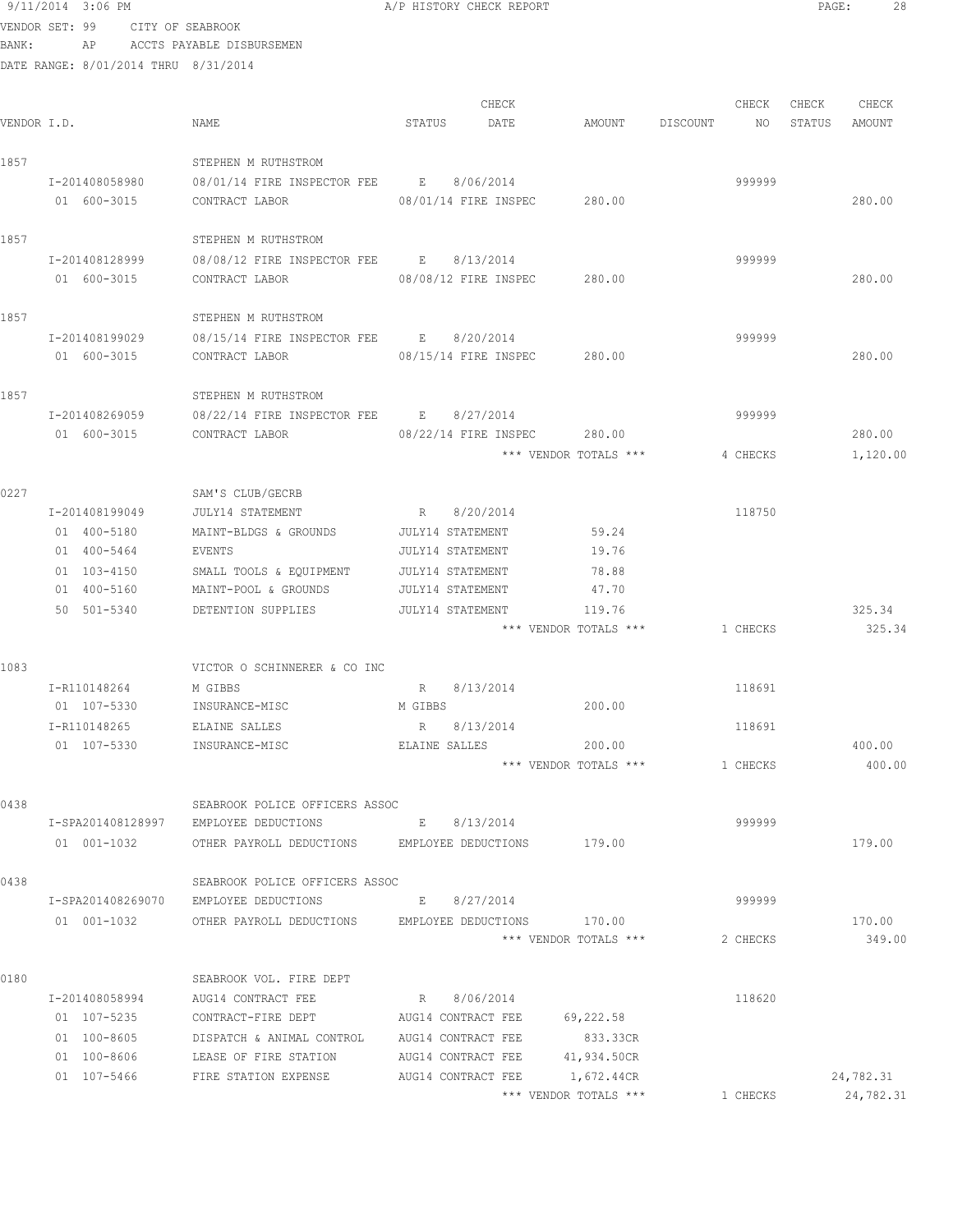|             | 9/11/2014 3:06 PM                    |                                              |           | A/P HISTORY CHECK REPORT        |                                |                 | PAGE:  | 29          |  |
|-------------|--------------------------------------|----------------------------------------------|-----------|---------------------------------|--------------------------------|-----------------|--------|-------------|--|
|             | VENDOR SET: 99 CITY OF SEABROOK      |                                              |           |                                 |                                |                 |        |             |  |
| BANK:       |                                      | AP ACCTS PAYABLE DISBURSEMEN                 |           |                                 |                                |                 |        |             |  |
|             | DATE RANGE: 8/01/2014 THRU 8/31/2014 |                                              |           |                                 |                                |                 |        |             |  |
|             |                                      |                                              |           |                                 |                                |                 |        |             |  |
|             |                                      |                                              |           | CHECK                           |                                | CHECK           |        | CHECK CHECK |  |
| VENDOR I.D. |                                      | NAME                                         | STATUS    | DATE                            | AMOUNT DISCOUNT                | NO <sub>N</sub> | STATUS | AMOUNT      |  |
| 0493        |                                      | SEASIDE GALLERY                              |           |                                 |                                |                 |        |             |  |
|             | I-5954                               | CERTIFICATE FRAMES                           |           | R 8/13/2014                     |                                | 118692          |        |             |  |
|             | 01 100-5465                          | MISC EXPENDITURES                            |           | CERTIFICATE FRAMES              | 539.94                         |                 |        | 539.94      |  |
|             |                                      |                                              |           |                                 | *** VENDOR TOTALS ***          | 1 CHECKS        |        | 539.94      |  |
|             |                                      |                                              |           |                                 |                                |                 |        |             |  |
| 0183        |                                      | SHERWIN WILLIAMS                             |           |                                 |                                |                 |        |             |  |
|             | I-73253                              | PAINT SUPPLIES                               |           | R 8/27/2014                     |                                | 118795          |        |             |  |
|             | 01 500-5140                          | MAINT STREETS                                |           | PAINT SUPPLIES                  | 86.50                          |                 |        | 86.50       |  |
|             |                                      |                                              |           |                                 | *** VENDOR TOTALS ***          | 1 CHECKS        |        | 86.50       |  |
|             |                                      |                                              |           |                                 |                                |                 |        |             |  |
| 1999        |                                      | SOLIDS RECOVERY SERVICES INC                 |           |                                 |                                |                 |        |             |  |
|             | I-211494                             | SLUDGE DISPOSAL                              |           | R 8/13/2014                     |                                | 118693          |        |             |  |
|             | 20 912-5455                          | SLUDGE DISPOSAL                              |           |                                 | SLUDGE DISPOSAL 6,601.54       |                 |        | 6,601.54    |  |
|             |                                      |                                              |           |                                 | *** VENDOR TOTALS *** 1 CHECKS |                 |        | 6,601.54    |  |
| 2409        |                                      | SOLUTIONS STORES                             |           |                                 |                                |                 |        |             |  |
|             | I-K012690                            | BUG SPRAY                                    |           | R 8/13/2014                     |                                | 118694          |        |             |  |
|             | 01 200-5465                          | MISC EXPENSE                                 | BUG SPRAY |                                 | 17.38                          |                 |        | 17.38       |  |
|             |                                      |                                              |           |                                 |                                |                 |        |             |  |
| 2409        |                                      | SOLUTIONS STORES                             |           |                                 |                                |                 |        |             |  |
|             | I-K012977                            | SODA ASH                                     |           | R 8/20/2014                     |                                | 118751          |        |             |  |
|             | 01 400-5160                          | MAINT-POOL & GROUNDS                         | SODA ASH  |                                 | 23.50                          |                 |        | 23.50       |  |
|             |                                      |                                              |           |                                 | *** VENDOR TOTALS ***          | 2 CHECKS        |        | 40.88       |  |
|             |                                      |                                              |           |                                 |                                |                 |        |             |  |
| 0743        |                                      | SPACE CITY ACE HARDWARE                      |           |                                 |                                |                 |        |             |  |
|             | I-201408129018<br>20 912-5120        | JULY14 STATEMENT<br>MAINT-SEWER SYSTEM MINOR |           | R 8/13/2014<br>JULY14 STATEMENT | 91.51                          | 118695          |        |             |  |
|             | 01 400-5180                          | MAINT-BLDGS & GROUNDS                        |           | JULY14 STATEMENT                | 38.35                          |                 |        |             |  |
|             | 01 400-5160                          | MAINT-POOL & GROUNDS                         |           | <b>JULY14 STATEMENT</b>         | 11.56                          |                 |        |             |  |
|             | 01 400-4400                          | MISC SUPPLIES                                |           | JULY14 STATEMENT                | 13.90                          |                 |        |             |  |
|             | 20 912-4400                          | MISC SUPPLIES                                |           | JULY14 STATEMENT                | 8.08                           |                 |        | 163.40      |  |
|             |                                      |                                              |           |                                 | *** VENDOR TOTALS ***          | 1 CHECKS        |        | 163.40      |  |
|             |                                      |                                              |           |                                 |                                |                 |        |             |  |
| 1681        |                                      | STAPLES ADVANTAGE                            |           |                                 |                                |                 |        |             |  |
|             | I-3238933214                         | OFFICE SUPPLIES                              |           | R 8/13/2014                     |                                | 118696          |        |             |  |
|             | 01 107-4010                          | OFFICE SUPPLIES                              |           | OFFICE SUPPLIES                 | 1,053.43                       |                 |        | 1,053.43    |  |
|             |                                      |                                              |           |                                 |                                |                 |        |             |  |
| 1681        | I-3239467646                         | STAPLES ADVANTAGE<br>OFFICE SUPPLIES         | R         | 8/27/2014                       |                                | 118797          |        |             |  |
|             | 01 107-4010                          | OFFICE SUPPLIES                              |           | OFFICE SUPPLIES                 | 253.26                         |                 |        |             |  |
|             | I-3239587456                         | OFFICE SUPPLIES                              | R         | 8/27/2014                       |                                | 118797          |        |             |  |
|             | 01 107-4010                          | OFFICE SUPPLIES                              |           | OFFICE SUPPLIES                 | 98.04                          |                 |        |             |  |
|             | I-3239587458                         | OFFICE SUPPLIES                              | R         | 8/27/2014                       |                                | 118797          |        |             |  |
|             | 01 107-4010                          | OFFICE SUPPLIES                              |           | OFFICE SUPPLIES                 | 3.79                           |                 |        | 355.09      |  |
|             |                                      |                                              |           |                                 | *** VENDOR TOTALS ***          | 2 CHECKS        |        | 1,408.52    |  |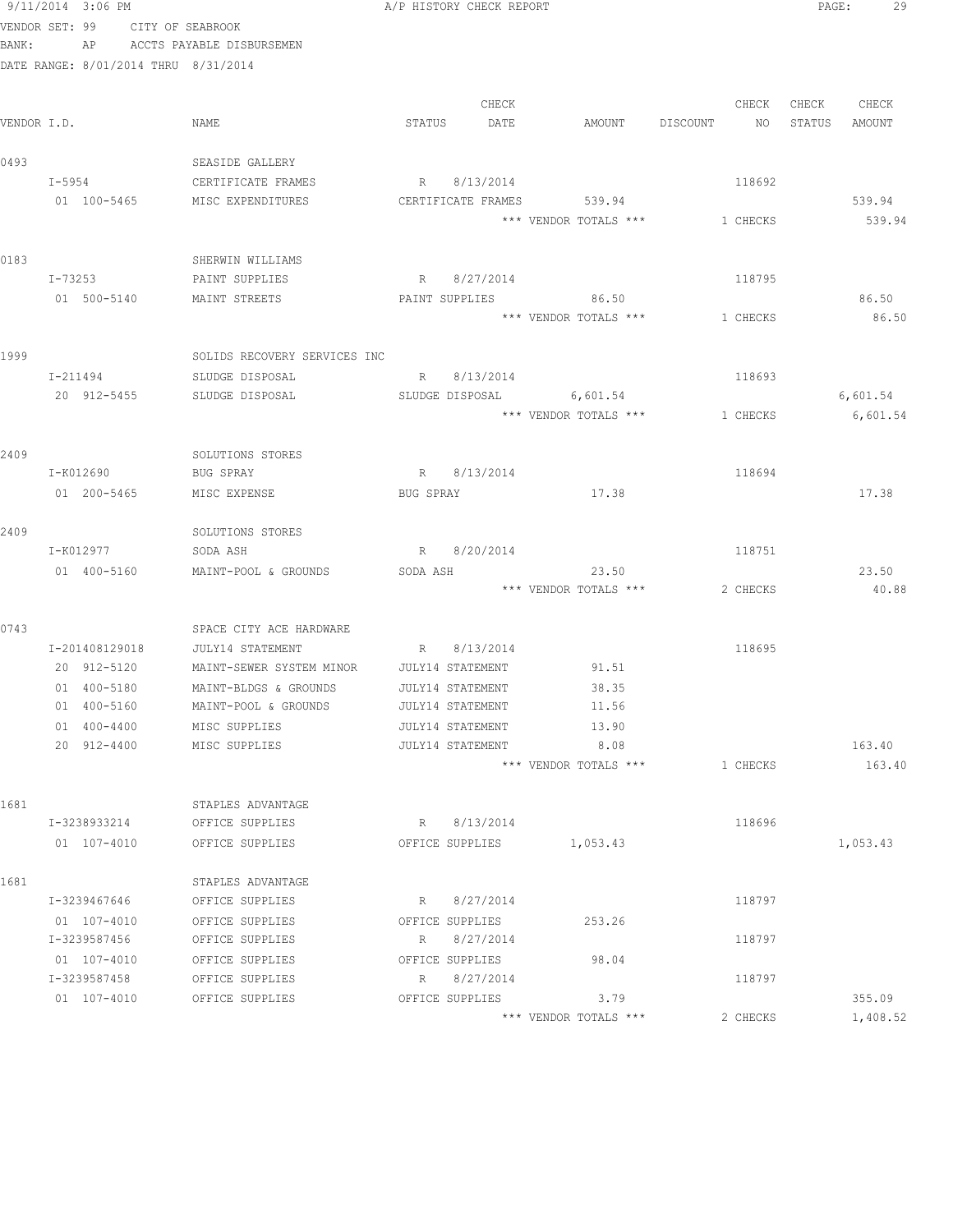|                | 9/11/2014 3:06 PM          |                                      |                              | A/P HISTORY CHECK REPORT |                                |             |          | PAGE:  | 30            |  |
|----------------|----------------------------|--------------------------------------|------------------------------|--------------------------|--------------------------------|-------------|----------|--------|---------------|--|
| VENDOR SET: 99 |                            | CITY OF SEABROOK                     |                              |                          |                                |             |          |        |               |  |
| <b>BANK:</b>   |                            | AP ACCTS PAYABLE DISBURSEMEN         |                              |                          |                                |             |          |        |               |  |
|                |                            | DATE RANGE: 8/01/2014 THRU 8/31/2014 |                              |                          |                                |             |          |        |               |  |
|                |                            |                                      |                              |                          |                                |             |          |        |               |  |
|                |                            |                                      |                              | CHECK                    |                                |             | CHECK    | CHECK  | CHECK         |  |
| VENDOR I.D.    |                            | NAME                                 | STATUS                       | <b>DATE</b>              | <b>AMOUNT</b>                  | DISCOUNT NO |          | STATUS | <b>AMOUNT</b> |  |
|                |                            |                                      |                              |                          |                                |             |          |        |               |  |
| 0854           |                            | STAR BUSINESS PRODUCTS               |                              |                          |                                |             |          |        |               |  |
|                | I-28393                    | FIRE MARSHALL INSP REPORT            |                              | R 8/06/2014              |                                |             | 118621   |        |               |  |
|                | 01 600-4010                | OFFICE SUPPLIES                      |                              |                          | FIRE MARSHALL INSP R 186.00    |             |          |        | 186.00        |  |
|                |                            |                                      |                              |                          | *** VENDOR TOTALS ***          | 1 CHECKS    |          |        | 186.00        |  |
|                |                            |                                      |                              |                          |                                |             |          |        |               |  |
| 0976           |                            | RANDALL B STRONG                     |                              |                          |                                |             |          |        |               |  |
|                | $I-11061$                  | PROSECUTOR SERVICES                  |                              | R 8/27/2014              |                                |             | 118798   |        |               |  |
|                | 01 700-3310                | MUNICIPAL JUDGES' FEES               |                              |                          | PROSECUTOR SERVICES 1,050.00   |             |          |        | 1,050.00      |  |
|                |                            |                                      |                              |                          | *** VENDOR TOTALS ***          |             | 1 CHECKS |        | 1,050.00      |  |
|                |                            |                                      |                              |                          |                                |             |          |        |               |  |
| 2015           |                            | SYSCO HOUSTON, INC.                  |                              |                          |                                |             |          |        |               |  |
|                | I-408110493                | SUPPLIES                             |                              | R 8/13/2014              |                                |             | 118697   |        |               |  |
|                | 01 400-4400                | MISC SUPPLIES                        | SUPPLIES                     |                          | 561.93                         |             |          |        | 561.93        |  |
|                |                            |                                      |                              |                          | *** VENDOR TOTALS ***          |             | 1 CHECKS |        | 561.93        |  |
|                |                            |                                      |                              |                          |                                |             |          |        |               |  |
| 0038           |                            | TERMINIX INTERNATIONAL               |                              |                          |                                |             |          |        |               |  |
|                | I-337163879                | PEST CONTROL                         |                              | R 8/06/2014              |                                |             | 118622   |        |               |  |
|                |                            | 01 400-5180 MAINT-BLDGS & GROUNDS    | PEST CONTROL                 |                          | 87.00                          |             |          |        |               |  |
|                | 01 210-5180                | MAINT-BLDGS & GROUNDS                | PEST CONTROL                 |                          | 56.00                          |             |          |        |               |  |
|                | 01 107-5180<br>01 200-5180 | MAINT-BLDGS & GROUNDS                | PEST CONTROL<br>PEST CONTROL |                          | 42.00<br>53.00                 |             |          |        | 238.00        |  |
|                |                            | MAINT-BLDGS & GROUNDS                |                              |                          | *** VENDOR TOTALS ***          |             |          |        | 238.00        |  |
|                |                            |                                      |                              |                          |                                |             | 1 CHECKS |        |               |  |
| 1463           |                            | TEXAS DEPT OF STATE HEALTH SVC       |                              |                          |                                |             |          |        |               |  |
|                | I-201408199050             | <b>LABORATORY FEES</b>               |                              | R 8/20/2014              |                                |             | 118752   |        |               |  |
|                | 20 902-5285                | <b>LABORATORY FEES</b>               |                              |                          | LABORATORY FEES 203.75         |             |          |        | 203.75        |  |
|                |                            |                                      |                              |                          | *** VENDOR TOTALS *** 1 CHECKS |             |          |        | 203.75        |  |
|                |                            |                                      |                              |                          |                                |             |          |        |               |  |
| 1974           |                            | TEXAS MUNICIPAL COURTS ASSN          |                              |                          |                                |             |          |        |               |  |
|                | I-201408129024             | <b>ANNUAL DUES</b>                   |                              | R 8/13/2014              |                                |             | 118699   |        |               |  |
|                | 01 700-5020                | DUES & SUBSCRIPTIONS                 | ANNUAL DUES                  |                          | 360.00                         |             |          |        | 360.00        |  |
|                |                            |                                      |                              |                          | *** VENDOR TOTALS ***          |             | 1 CHECKS |        | 360.00        |  |
|                |                            |                                      |                              |                          |                                |             |          |        |               |  |
| 2089           |                            |                                      |                              |                          |                                |             |          |        |               |  |
|                | I-201408129021             | SALES TAX REFUND                     |                              | R 8/13/2014              |                                |             | 118700   |        |               |  |
|                | 01 100-7100                | SALES TAX                            |                              | SALES TAX REFUND         |                                |             |          |        |               |  |
|                | 01 001-0507                | DUE FROM EDC                         | SALES TAX REFUND             |                          |                                |             |          |        |               |  |
|                |                            |                                      |                              |                          | *** VENDOR TOTALS ***          |             | 1 CHECKS |        |               |  |
|                |                            |                                      |                              |                          |                                |             |          |        |               |  |
| 2254           |                            | TRANSUNION RISK AND ALTERNATIV       |                              |                          |                                |             |          |        |               |  |
|                | I-201408129020             | <b>JULY14 STATEMENT</b>              |                              | R 8/13/2014              |                                |             | 118701   |        |               |  |
|                | 50 501-5497                | C.I.D.                               |                              | <b>JULY14 STATEMENT</b>  | 111.75                         |             |          |        | 111.75        |  |
|                |                            |                                      |                              |                          | *** VENDOR TOTALS ***          |             | 1 CHECKS |        | 111.75        |  |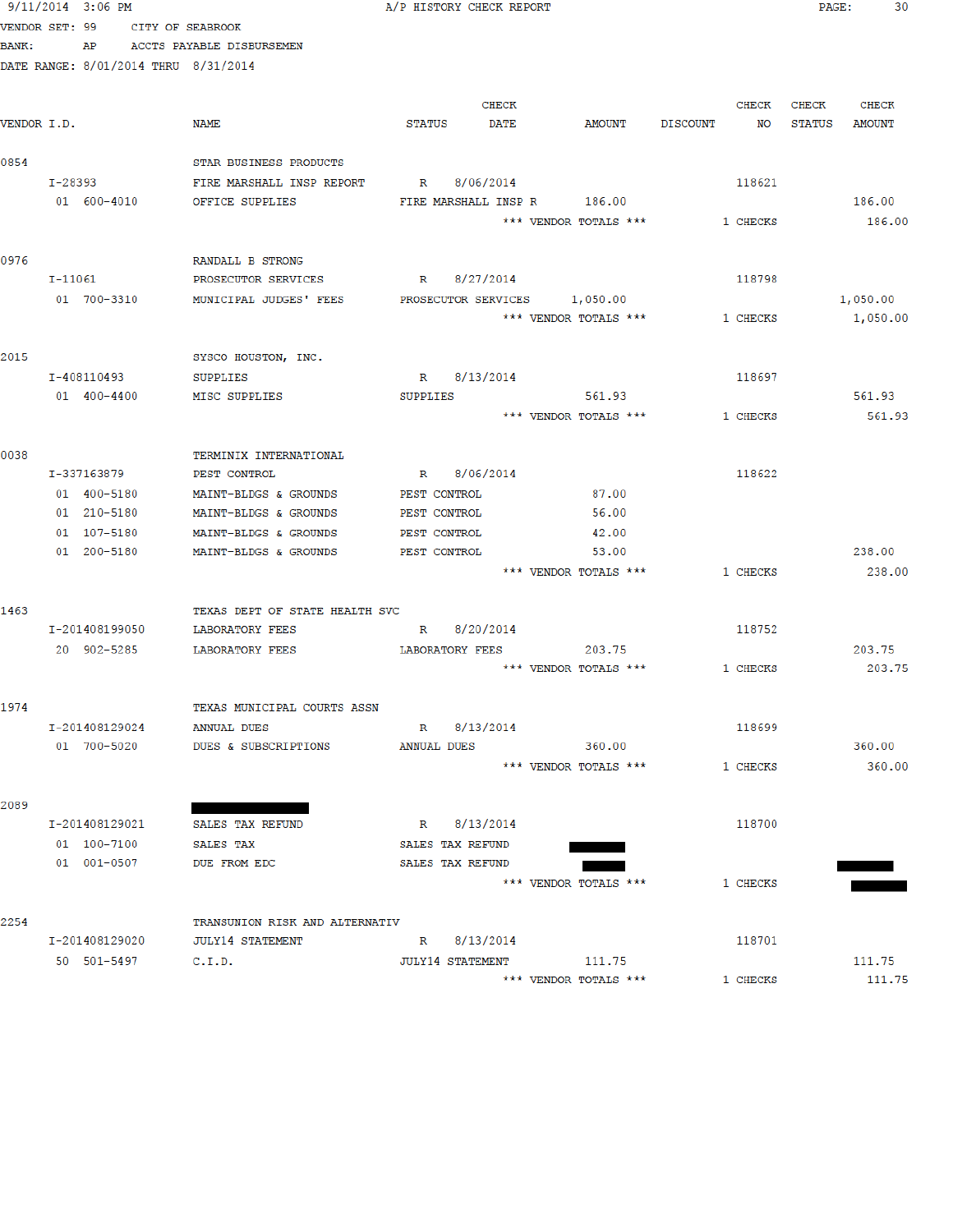|             | 9/11/2014 3:06 PM |                   |                                                     |        | A/P HISTORY CHECK REPORT |                       |          |        | PAGE:<br>31 |
|-------------|-------------------|-------------------|-----------------------------------------------------|--------|--------------------------|-----------------------|----------|--------|-------------|
|             | VENDOR SET: 99    | CITY OF SEABROOK  |                                                     |        |                          |                       |          |        |             |
| BANK:       | AP                |                   | ACCTS PAYABLE DISBURSEMEN                           |        |                          |                       |          |        |             |
|             |                   |                   | DATE RANGE: 8/01/2014 THRU 8/31/2014                |        |                          |                       |          |        |             |
|             |                   |                   |                                                     |        | CHECK                    |                       | CHECK    | CHECK  | CHECK       |
| VENDOR I.D. |                   |                   | NAME                                                | STATUS | DATE                     | AMOUNT DISCOUNT       | NO       | STATUS | AMOUNT      |
| 0748        |                   |                   | TX CHILD SUPPORT DISBURSE                           |        |                          |                       |          |        |             |
|             | I-CS5201408128997 |                   | CHILD SUPPORT                                       |        | D 8/12/2014              |                       | 000000   |        |             |
|             | 01 001-1032       |                   | OTHER PAYROLL DEDUCTIONS CHILD SUPPORT              |        |                          | 309.69                |          |        |             |
|             |                   |                   | I-CS6201408128997 CHILD SUPPORT                     | D      | 8/12/2014                |                       | 000000   |        |             |
|             | 01 001-1032       |                   | OTHER PAYROLL DEDUCTIONS CHILD SUPPORT              |        |                          | 166.15                |          |        | 475.84      |
| 0748        |                   |                   | TX CHILD SUPPORT DISBURSE                           |        |                          |                       |          |        |             |
|             |                   |                   | I-CS5201408269070 CHILD SUPPORT<br>$D \t 8/26/2014$ |        |                          |                       | 000000   |        |             |
|             | 01 001-1032       |                   | OTHER PAYROLL DEDUCTIONS CHILD SUPPORT              |        |                          | 309.69                |          |        |             |
|             |                   |                   | I-CS6201408269070 CHILD SUPPORT                     |        | D 8/26/2014              |                       | 000000   |        |             |
|             | 01 001-1032       |                   | OTHER PAYROLL DEDUCTIONS                            |        | CHILD SUPPORT            | 166.15                |          |        | 475.84      |
|             |                   |                   |                                                     |        |                          | *** VENDOR TOTALS *** | 2 CHECKS |        | 951.68      |
| 1628        |                   |                   | TX CHILD SUPPORT DISBURSEMENT                       |        |                          |                       |          |        |             |
|             | I-CS2201408128997 |                   | CHILD SUPPORT                                       |        | D 8/12/2014              |                       | 000000   |        |             |
|             | 01 001-1032       |                   | OTHER PAYROLL DEDUCTIONS CHILD SUPPORT              |        |                          | 293.06                |          |        | 293.06      |
| 1628        |                   |                   | TX CHILD SUPPORT DISBURSEMENT                       |        |                          |                       |          |        |             |
|             |                   |                   | I-CS2201408269070 CHILD SUPPORT                     |        | D 8/26/2014              |                       | 000000   |        |             |
|             | 01 001-1032       |                   | OTHER PAYROLL DEDUCTIONS CHILD SUPPORT              |        |                          | 293.06                |          |        | 293.06      |
|             |                   |                   |                                                     |        |                          | *** VENDOR TOTALS *** | 2 CHECKS |        | 586.12      |
| 0217        |                   |                   | TX MUNICIPAL POLICE ASSN                            |        |                          |                       |          |        |             |
|             | I-TPA201408128997 |                   | EMPLOYEE DEDUCTIONS                                 |        | R 8/13/2014              |                       | 118703   |        |             |
|             | 01 001-1032       |                   | OTHER PAYROLL DEDUCTIONS EMPLOYEE DEDUCTIONS 335.92 |        |                          |                       |          |        | 335.92      |
| 0217        |                   |                   | TX MUNICIPAL POLICE ASSN                            |        |                          |                       |          |        |             |
|             |                   | I-TPA201408269070 | EMPLOYEE DEDUCTIONS                                 | R      | 8/27/2014                |                       | 118799   |        |             |
|             |                   | 01  001-1032      | OTHER PAYROLL DEDUCTIONS                            |        | EMPLOYEE DEDUCTIONS      | 323.00                |          |        | 323.00      |
|             |                   |                   |                                                     |        |                          | *** VENDOR TOTALS *** | 2 CHECKS |        | 658.92      |
| 1426        |                   |                   | TYLER TECHNOLOGIES - INCODE DI                      |        |                          |                       |          |        |             |
|             | I-025103765       |                   | SEPT14 MAINTENANCE                                  |        | R 8/20/2014              |                       | 118753   |        |             |
|             | 20 905-5030       |                   | RENTALS & SERVICE AGRMTS                            |        | SEPT14 MAINTENANCE       | 190.00                |          |        |             |
|             | I-025103766       |                   | SEPT14 MAINTENANCE                                  |        | R 8/20/2014              |                       | 118753   |        |             |
|             | 01 700-5030       |                   | RENTALS & SERVICE AGRMTS SEPT14 MAINTENANCE         |        |                          | 150.00                |          |        | 340.00      |
| 1426        |                   |                   | TYLER TECHNOLOGIES - INCODE DI                      |        |                          |                       |          |        |             |

1426 TYLER TECHNOLOGIES - INCODE DI I-025103275 SOFTWARE LICENSES R 8/27/2014 118800 01 001-0710 PREPAID EXPENSE SOFTWARE LICENSES 47,891.08 47,891.08 47,891.08<br>
\*\*\* VENDOR TOTALS \*\*\* 2 CHECKS 48,231.08 2044 U S BANK EQUIPMENT FINANCE INC I-259744274 XEROX COPIER LEASE R 8/20/2014 R 118754 01 107-5030 RENTALS & SERVICE AGRMTS XEROX COPIER LEASE 677.84 677.84 \*\*\* VENDOR TOTALS \*\*\* 1 CHECKS 677.84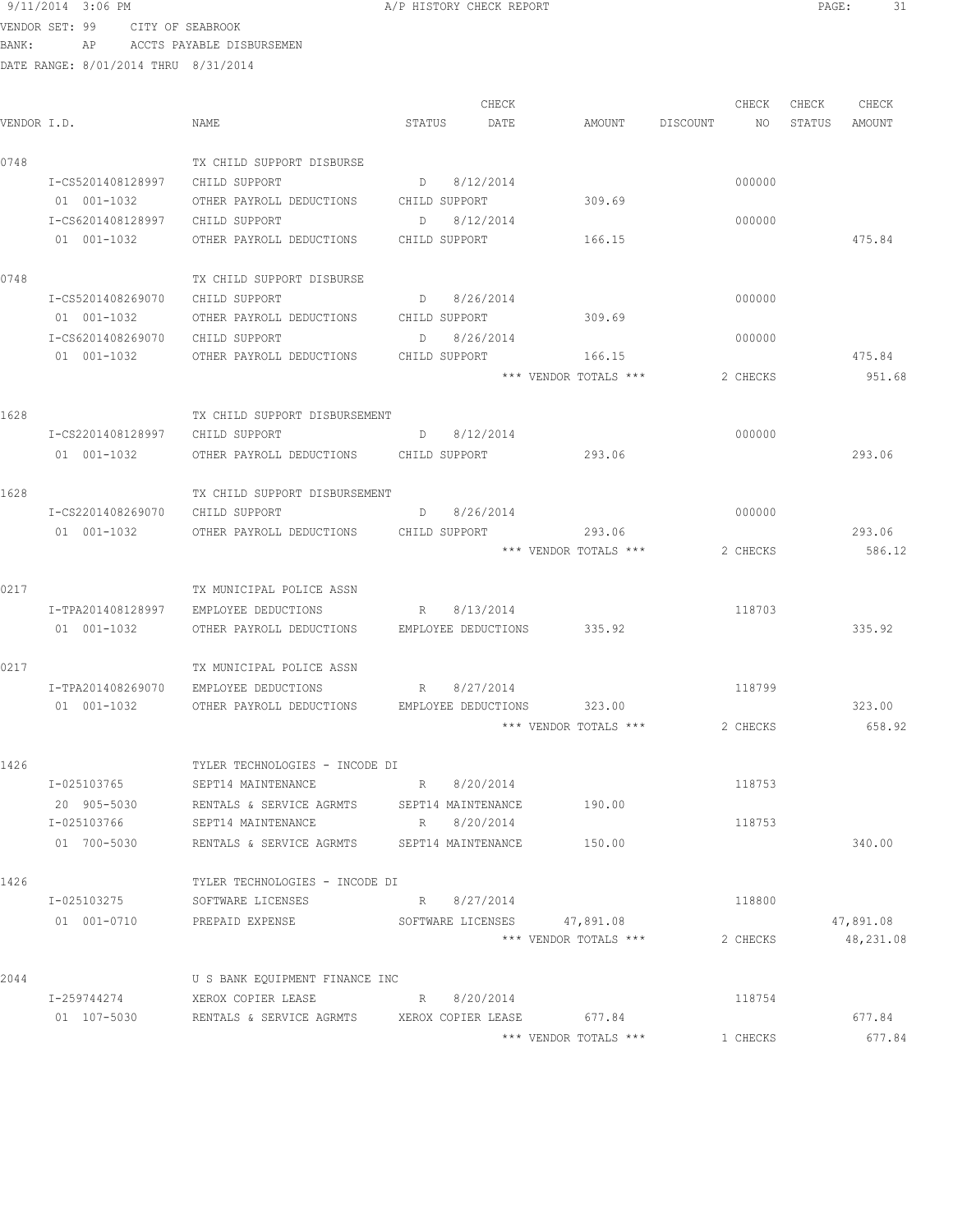|             | 9/11/2014 3:06 PM                    |                                         | A/P HISTORY CHECK REPORT |               |                       |          |          | PAGE:  | 32         |  |
|-------------|--------------------------------------|-----------------------------------------|--------------------------|---------------|-----------------------|----------|----------|--------|------------|--|
|             | VENDOR SET: 99                       | CITY OF SEABROOK                        |                          |               |                       |          |          |        |            |  |
| BANK:       | AP                                   | ACCTS PAYABLE DISBURSEMEN               |                          |               |                       |          |          |        |            |  |
|             | DATE RANGE: 8/01/2014 THRU 8/31/2014 |                                         |                          |               |                       |          |          |        |            |  |
|             |                                      |                                         |                          |               |                       |          |          |        |            |  |
|             |                                      |                                         |                          | CHECK         |                       |          | CHECK    | CHECK  | CHECK      |  |
| VENDOR I.D. |                                      | NAME                                    | STATUS                   | DATE          | AMOUNT                | DISCOUNT | NO       | STATUS | AMOUNT     |  |
|             |                                      |                                         |                          |               |                       |          |          |        |            |  |
| 1323        |                                      | UPS                                     |                          |               |                       |          |          |        |            |  |
|             | I-0000R83F42304                      | POSTAGE                                 |                          | R 8/13/2014   |                       |          | 118704   |        |            |  |
|             | 01 200-4011                          | POSTAGE                                 | POSTAGE                  |               | 14.55                 |          |          |        | 14.55      |  |
|             |                                      |                                         |                          |               | *** VENDOR TOTALS *** |          | 1 CHECKS |        | 14.55      |  |
| 0919        |                                      | VERIZON WIRELESS                        |                          |               |                       |          |          |        |            |  |
|             | I-9728825518                         | TELEPHONE                               |                          | R 8/06/2014   |                       |          | 118624   |        |            |  |
|             | 01 200-5400                          | TELEPHONE                               | TELEPHONE                |               | 467.40                |          |          |        | 467.40     |  |
|             |                                      |                                         |                          |               |                       |          |          |        |            |  |
| 0919        |                                      | VERIZON WIRELESS                        |                          |               |                       |          |          |        |            |  |
|             | I-9729203195                         | TELEPHONE                               | R                        | 8/13/2014     |                       |          | 118705   |        |            |  |
|             | 01 200-5400                          | TELEPHONE                               | TELEPHONE                |               | 799.86                |          |          |        | 799.86     |  |
|             |                                      |                                         |                          |               |                       |          |          |        |            |  |
| 0919        |                                      | VERIZON WIRELESS                        |                          |               |                       |          |          |        |            |  |
|             | I-9729532718                         | TELEPHONE                               | R                        | 8/20/2014     |                       |          | 118755   |        |            |  |
|             | 01 106-5405                          | PHONE NETWORK NOTIFICATION SYSTELEPHONE |                          |               | 20.75                 |          |          |        | 20.75      |  |
|             |                                      |                                         |                          |               |                       |          |          |        |            |  |
| 0919        |                                      | VERIZON WIRELESS                        |                          |               |                       |          |          |        |            |  |
|             | I-9729598940                         | TELEPHONE                               | R                        | 8/20/2014     |                       |          | 118756   |        |            |  |
|             | 01 106-5405                          | PHONE NETWORK NOTIFICATION SYSTELEPHONE |                          |               | 37.99                 |          |          |        | 37.99      |  |
|             |                                      |                                         |                          |               | *** VENDOR TOTALS *** |          | 4 CHECKS |        | 1,326.00   |  |
|             |                                      |                                         |                          |               |                       |          |          |        |            |  |
| 0035        |                                      | WASTE MANAGEMENT OF TEXAS INC           |                          |               |                       |          |          |        |            |  |
|             | I-201408129022                       | DUMPSTERS                               |                          | R 8/13/2014   |                       |          | 118706   |        |            |  |
|             | 20 922-5479                          | COMMERCIAL SANIT SERVICE                | DUMPSTERS                |               | 57,055.70             |          |          |        |            |  |
|             | 20 922-7210                          | FRANCHISE FEES                          | DUMPSTERS                |               | 19,408.64CR           |          |          |        |            |  |
|             | 20 922-9535                          | SANITATION BILLING FEES                 | DUMPSTERS                |               | 10,351.28CR           |          |          |        |            |  |
|             | 20 922-5469                          | RESIDENTIAL SANIT SERVICE               | DUMPSTERS                |               | 72,335.24             |          |          |        |            |  |
|             | 20 922-5467                          | RECYCLING CHARGES                       | DUMPSTERS                |               | 6,418.17              |          |          |        | 106,049.19 |  |
|             |                                      |                                         |                          |               | *** VENDOR TOTALS *** |          | 1 CHECKS |        | 106,049.19 |  |
| 2416        |                                      | WATER ENVIRONMENT                       |                          |               |                       |          |          |        |            |  |
|             | I-12784970                           | MEMBERSHIP                              |                          | R 8/13/2014   |                       |          | 118707   |        |            |  |
|             | 20 902-5020                          | DUES & SUBSCRIPTIONS                    | MEMBERSHIP               |               | 50.00                 |          |          |        | 50.00      |  |
|             |                                      |                                         |                          |               |                       |          |          |        |            |  |
| 2416        |                                      | WATER ENVIRONMENT                       |                          |               |                       |          |          |        |            |  |
|             | I-12785350                           | RENEWAL                                 |                          | R 8/20/2014   |                       |          | 118757   |        |            |  |
|             | 20 902-5300                          | TRAINING & CONFERENCE                   | RENEWAL                  |               | 50.00                 |          |          |        | 50.00      |  |
|             |                                      |                                         |                          |               | *** VENDOR TOTALS *** |          | 2 CHECKS |        | 100.00     |  |
|             |                                      |                                         |                          |               |                       |          |          |        |            |  |
| 0031        |                                      | WELLS FARGO                             |                          |               |                       |          |          |        |            |  |
|             | I-T3 201408128997                    | FICA TAXES                              |                          | $D$ 8/12/2014 |                       |          | 000000   |        |            |  |
|             | 01 001-1025                          | FICA TAX PAYABLE                        | FICA TAXES               |               | 12,904.78             |          |          |        |            |  |
|             | 01 100-3100                          | FICA TAXES                              | FICA TAXES               |               | 339.23                |          |          |        |            |  |
|             | 01 102-3100                          | FICA TAXES                              | FICA TAXES               |               | 1,181.45              |          |          |        |            |  |
|             | 01 103-3100                          | FICA TAXES                              | FICA TAXES               |               | 330.73                |          |          |        |            |  |
|             | 01 106-3100                          | FICA TAXES                              | FICA TAXES               |               | 146.99                |          |          |        |            |  |
|             | 01 200-3100                          | FICA TAXES                              | FICA TAXES               |               | 4,765.40              |          |          |        |            |  |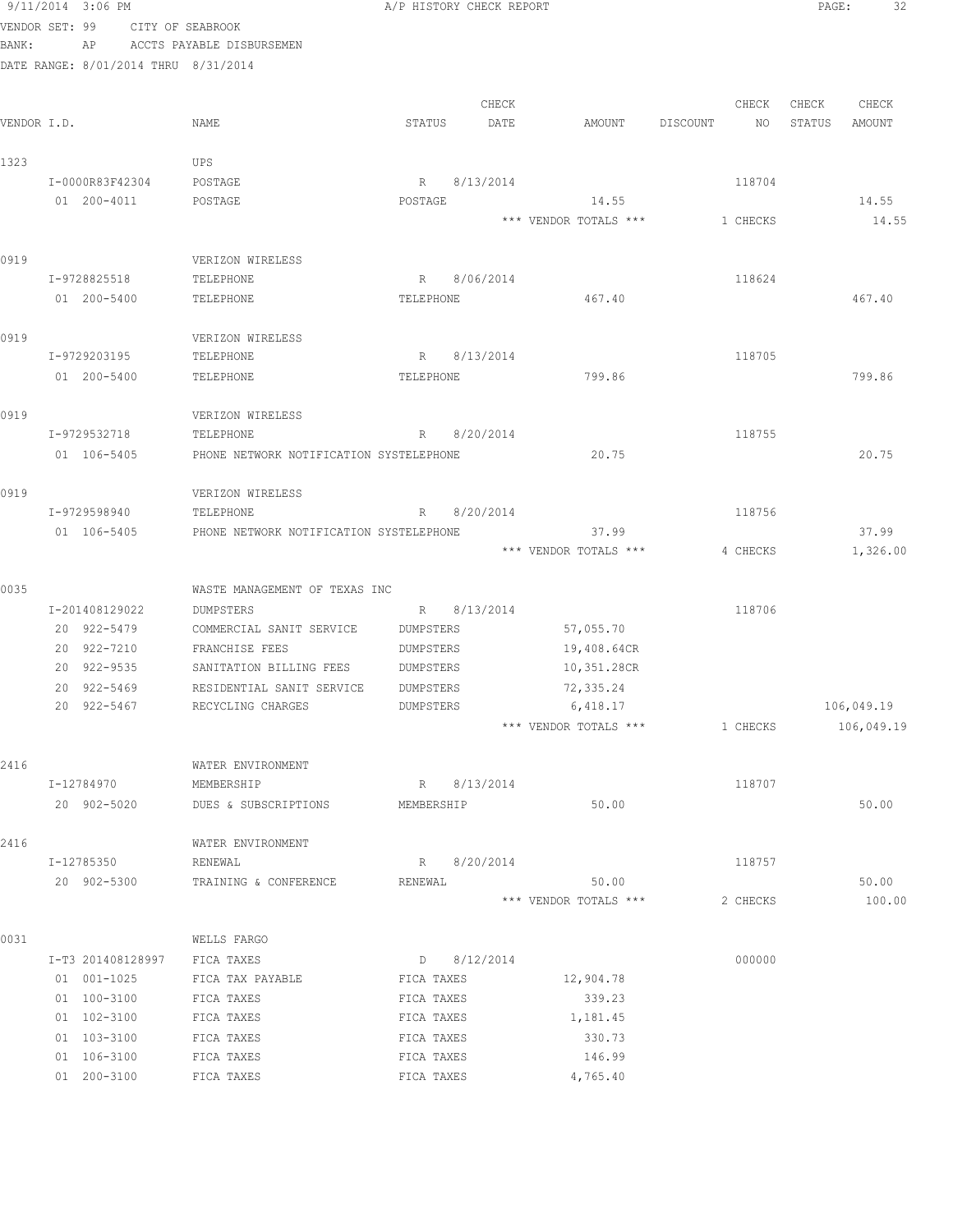9/11/2014 3:06 PM **PAGE:** 33 VENDOR SET: 99 CITY OF SEABROOK

BANK: AP ACCTS PAYABLE DISBURSEMEN

|             |    |                   |                  |      |             | CHECK       |           |          | CHECK  | CHECK  | CHECK     |
|-------------|----|-------------------|------------------|------|-------------|-------------|-----------|----------|--------|--------|-----------|
| VENDOR I.D. |    |                   | NAME             |      | STATUS      | DATE        | AMOUNT    | DISCOUNT | NO     | STATUS | AMOUNT    |
| 0031        |    |                   | WELLS FARGO      | CONT |             |             |           |          |        |        |           |
|             |    | I-T3 201408128997 | FICA TAXES       |      | D           | 8/12/2014   |           |          | 000000 |        |           |
|             |    | 01 210-3100       | PAYROLL TAX      |      | FICA TAXES  |             | 100.63    |          |        |        |           |
|             |    | 01 400-3100       | FICA TAXES       |      | FICA TAXES  |             | 1,078.11  |          |        |        |           |
|             |    | 01 500-3100       | PAYROLL TAX      |      | FICA TAXES  |             | 934.20    |          |        |        |           |
|             | 01 | 600-3100          | PAYROLL TAX      |      | FICA TAXES  |             | 564.07    |          |        |        |           |
|             | 01 | 700-3100          | FICA TAXES       |      | FICA TAXES  |             | 586.47    |          |        |        |           |
|             |    | 09 901-3100       | FICA             |      | FICA TAXES  |             | 62.11     |          |        |        |           |
|             |    | 15 150-3100       | FICA             |      | FICA TAXES  |             | 123.89    |          |        |        |           |
|             |    | 20 902-3100       | FICA TAXES       |      | FICA TAXES  |             | 742.75    |          |        |        |           |
|             |    | 20 905-3100       | FICA TAXES       |      | FICA TAXES  |             | 279.27    |          |        |        |           |
|             |    | 20 912-3100       | FICA TAXES       |      | FICA TAXES  |             | 699.15    |          |        |        |           |
|             |    | 50 501-3100       | FICA TAXES       |      | FICA TAXES  |             | 970.33    |          |        |        |           |
|             |    | I-T4 201408128997 | MEDICARE WH      |      | D           | 8/12/2014   |           |          | 000000 |        |           |
|             |    | 01 001-1025       | FICA TAX PAYABLE |      | MEDICARE WH |             | 3,018.08  |          |        |        |           |
|             |    | 01 100-3100       | FICA TAXES       |      | MEDICARE WH |             | 79.33     |          |        |        |           |
|             |    | 01 102-3100       | FICA TAXES       |      | MEDICARE WH |             | 276.31    |          |        |        |           |
|             |    | 01 103-3100       | FICA TAXES       |      | MEDICARE WH |             | 77.35     |          |        |        |           |
|             |    | 01 106-3100       | FICA TAXES       |      | MEDICARE WH |             | 34.38     |          |        |        |           |
|             |    | 01 200-3100       | FICA TAXES       |      | MEDICARE WH |             | 1,114.49  |          |        |        |           |
|             |    | 01 210-3100       | PAYROLL TAX      |      | MEDICARE WH |             | 23.53     |          |        |        |           |
|             |    | 01 400-3100       | FICA TAXES       |      | MEDICARE WH |             | 252.15    |          |        |        |           |
|             |    | 01 500-3100       | PAYROLL TAX      |      | MEDICARE WH |             | 218.46    |          |        |        |           |
|             | 01 | 600-3100          | PAYROLL TAX      |      | MEDICARE WH |             | 131.91    |          |        |        |           |
|             |    | 01 700-3100       | FICA TAXES       |      | MEDICARE WH |             | 137.17    |          |        |        |           |
|             | 09 | 901-3100          | FICA             |      | MEDICARE WH |             | 14.53     |          |        |        |           |
|             |    | 15 150-3100       | FICA             |      | MEDICARE WH |             | 28.98     |          |        |        |           |
|             | 20 | 902-3100          | FICA TAXES       |      | MEDICARE WH |             | 173.71    |          |        |        |           |
|             | 20 | 905-3100          | FICA TAXES       |      | MEDICARE WH |             | 65.32     |          |        |        |           |
|             | 20 | 912-3100          | FICA TAXES       |      | MEDICARE WH |             | 163.52    |          |        |        |           |
|             |    | 50 501-3100       | FICA TAXES       |      | MEDICARE WH |             | 226.94    |          |        |        | 31,845.72 |
| 0031        |    |                   | WELLS FARGO      |      |             |             |           |          |        |        |           |
|             |    | I-T3 201408269070 | FICA TAXES       |      |             | D 8/26/2014 |           |          | 000000 |        |           |
|             |    | 01 001-1025       | FICA TAX PAYABLE |      | FICA TAXES  |             | 11,932.03 |          |        |        |           |
|             |    | 01 100-3100       | FICA TAXES       |      | FICA TAXES  |             | 342.15    |          |        |        |           |
|             |    | 01 102-3100       | FICA TAXES       |      | FICA TAXES  |             | 1,181.45  |          |        |        |           |
|             |    | 01 103-3100       | FICA TAXES       |      | FICA TAXES  |             | 330.35    |          |        |        |           |
|             |    | 01 106-3100       | FICA TAXES       |      | FICA TAXES  |             | 146.99    |          |        |        |           |
|             |    | 01 200-3100       | FICA TAXES       |      | FICA TAXES  |             | 3,780.50  |          |        |        |           |
|             |    | 01 210-3100       | PAYROLL TAX      |      | FICA TAXES  |             | 97.58     |          |        |        |           |
|             |    | 01 400-3100       | FICA TAXES       |      | FICA TAXES  |             | 1,118.91  |          |        |        |           |
|             |    | 01 500-3100       | PAYROLL TAX      |      | FICA TAXES  |             | 921.69    |          |        |        |           |
|             |    | 01 600-3100       | PAYROLL TAX      |      | FICA TAXES  |             | 525.75    |          |        |        |           |
|             |    | 01 700-3100       | FICA TAXES       |      | FICA TAXES  |             | 660.78    |          |        |        |           |
|             |    | 09 901-3100       | FICA             |      | FICA TAXES  |             | 42.98     |          |        |        |           |
|             |    | 15 150-3100       | FICA             |      | FICA TAXES  |             | 119.52    |          |        |        |           |
|             |    | 20 902-3100       | FICA TAXES       |      | FICA TAXES  |             | 755.90    |          |        |        |           |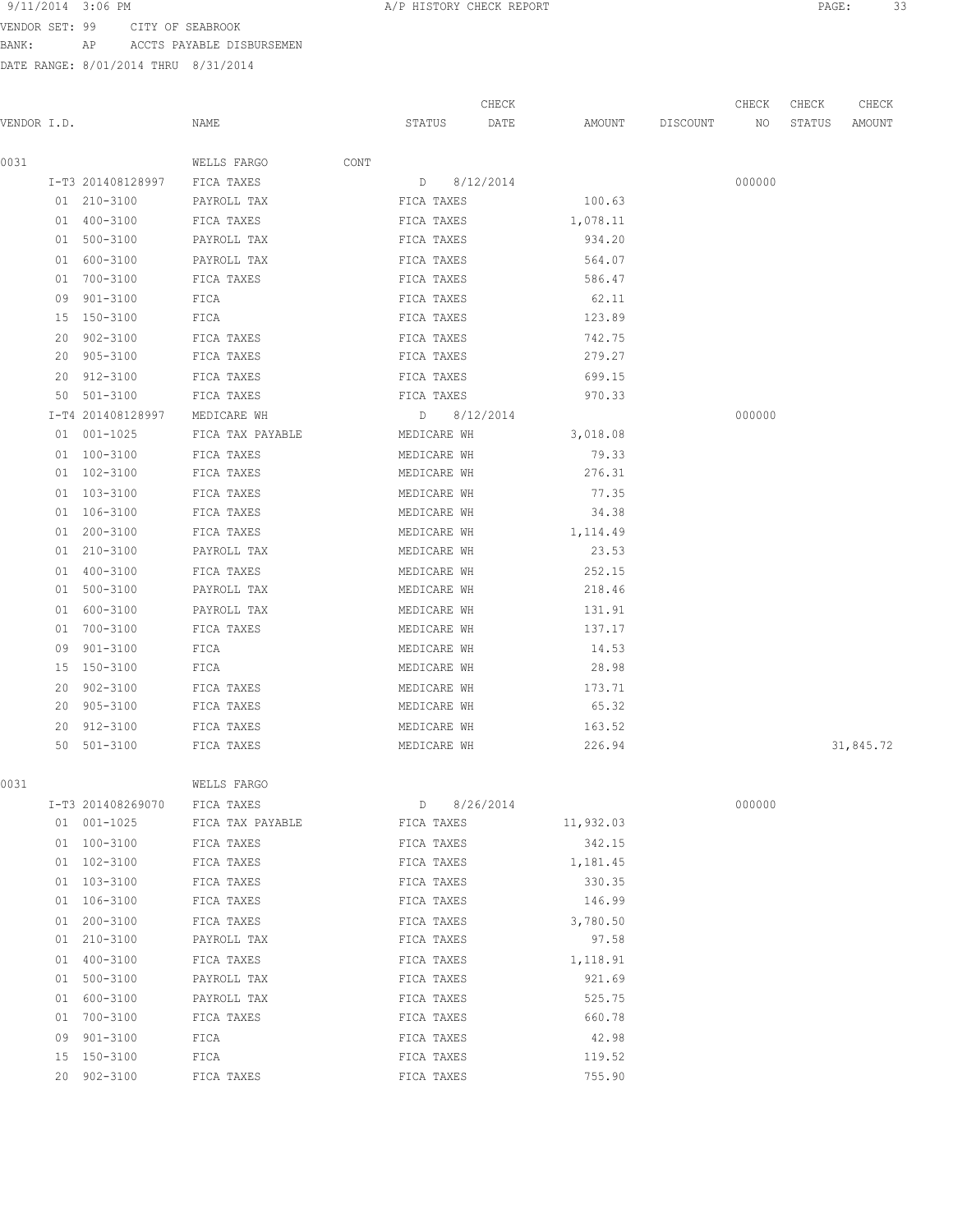# 9/11/2014 3:06 PM **PAGE:** 34

VENDOR SET: 99 CITY OF SEABROOK BANK: AP ACCTS PAYABLE DISBURSEMEN

|             |                   |                                         |                      | CHECK     |                       |          | CHECK    | CHECK  | CHECK      |
|-------------|-------------------|-----------------------------------------|----------------------|-----------|-----------------------|----------|----------|--------|------------|
| VENDOR I.D. |                   | NAME                                    | STATUS               | DATE      | AMOUNT                | DISCOUNT | NO       | STATUS | AMOUNT     |
| 0031        |                   | WELLS FARGO<br>CONT                     |                      |           |                       |          |          |        |            |
|             | I-T3 201408269070 | FICA TAXES                              | $D \qquad \qquad$    | 8/26/2014 |                       |          | 000000   |        |            |
|             | 20 905-3100       | FICA TAXES                              | FICA TAXES           |           | 278.86                |          |          |        |            |
|             | 20 912-3100       | FICA TAXES                              | FICA TAXES           |           | 659.21                |          |          |        |            |
|             | 50 501-3100       | FICA TAXES                              | FICA TAXES           |           | 969.41                |          |          |        |            |
|             | I-T4 201408269070 | MEDICARE WH                             | D 8/26/2014          |           |                       |          | 000000   |        |            |
|             | 01 001-1025       | FICA TAX PAYABLE                        | MEDICARE WH          |           | 2,790.62              |          |          |        |            |
|             | 01 100-3100       | FICA TAXES                              | MEDICARE WH          |           | 80.02                 |          |          |        |            |
|             | 01 102-3100       | FICA TAXES                              | MEDICARE WH          |           | 276.31                |          |          |        |            |
|             | 01 103-3100       | FICA TAXES                              | MEDICARE WH          |           | 77.26                 |          |          |        |            |
|             | 01 106-3100       | FICA TAXES                              | MEDICARE WH          |           | 34.38                 |          |          |        |            |
|             | 01 200-3100       | FICA TAXES                              | MEDICARE WH          |           | 884.16                |          |          |        |            |
|             | 01 210-3100       | PAYROLL TAX                             | MEDICARE WH          |           | 22.82                 |          |          |        |            |
|             | 400-3100<br>01    | FICA TAXES                              | MEDICARE WH          |           | 261.72                |          |          |        |            |
|             | 01 500-3100       | PAYROLL TAX                             | MEDICARE WH          |           | 215.54                |          |          |        |            |
|             | 600-3100<br>01    | PAYROLL TAX                             | MEDICARE WH          |           | 122.96                |          |          |        |            |
|             | 01 700-3100       | FICA TAXES                              | MEDICARE WH          |           | 154.53                |          |          |        |            |
|             | 09 901-3100       | FICA                                    | MEDICARE WH          |           | 10.06                 |          |          |        |            |
|             | 15 150-3100       | FICA                                    | MEDICARE WH          |           | 27.95                 |          |          |        |            |
|             | 902-3100<br>20    | FICA TAXES                              | MEDICARE WH          |           | 176.78                |          |          |        |            |
|             | 905-3100<br>20    | FICA TAXES                              | MEDICARE WH          |           | 65.22                 |          |          |        |            |
|             | 912-3100<br>20    | FICA TAXES                              | MEDICARE WH          |           | 154.18                |          |          |        |            |
|             | 50 501-3100       | FICA TAXES                              | MEDICARE WH          |           | 226.73                |          |          |        | 29,445.30  |
|             |                   |                                         |                      |           | *** VENDOR TOTALS *** |          | 2 CHECKS |        | 61, 291.02 |
| 0032        |                   | WELLS FARGO                             |                      |           |                       |          |          |        |            |
|             | I-T1 201408128997 | WITHHOLDING TAXES                       | $D \qquad \qquad$    | 8/12/2014 |                       |          | 000000   |        |            |
|             | 01 001-1020       | WITHHOLDING PAYABLE                     | WITHHOLDING TAXES    |           | 26,280.77             |          |          |        | 26,280.77  |
| 0032        |                   | WELLS FARGO                             |                      |           |                       |          |          |        |            |
|             | I-T1 201408269070 | WITHHOLDING TAXES                       | $D \qquad \qquad$    | 8/26/2014 |                       |          | 000000   |        |            |
|             | 01 001-1020       | WITHHOLDING PAYABLE                     | WITHHOLDING TAXES    |           | 22,390.01             |          |          |        | 22,390.01  |
|             |                   |                                         |                      |           | *** VENDOR TOTALS *** |          | 2 CHECKS |        | 48,670.78  |
| 2131        |                   | WILLIAM HEITKAMP                        |                      |           |                       |          |          |        |            |
|             | I-BKR201408128997 | JAMES HERNANDEZ - #14-33040 R 8/13/2014 |                      |           |                       |          | 118708   |        |            |
|             | 01 001-1032       | OTHER PAYROLL DEDUCTIONS                | JAMES HERNANDEZ - #1 |           | 630.00                |          |          |        | 630.00     |
| 2131        |                   | WILLIAM HEITKAMP                        |                      |           |                       |          |          |        |            |
|             | I-BKR201408269070 | JAMES HERNANDEZ - #14-33040             | R 8/27/2014          |           |                       |          | 118801   |        |            |
|             | 01 001-1032       | OTHER PAYROLL DEDUCTIONS                | JAMES HERNANDEZ - #1 |           | 630.00                |          |          |        | 630.00     |
|             |                   |                                         |                      |           | *** VENDOR TOTALS *** |          | 2 CHECKS |        | 1,260.00   |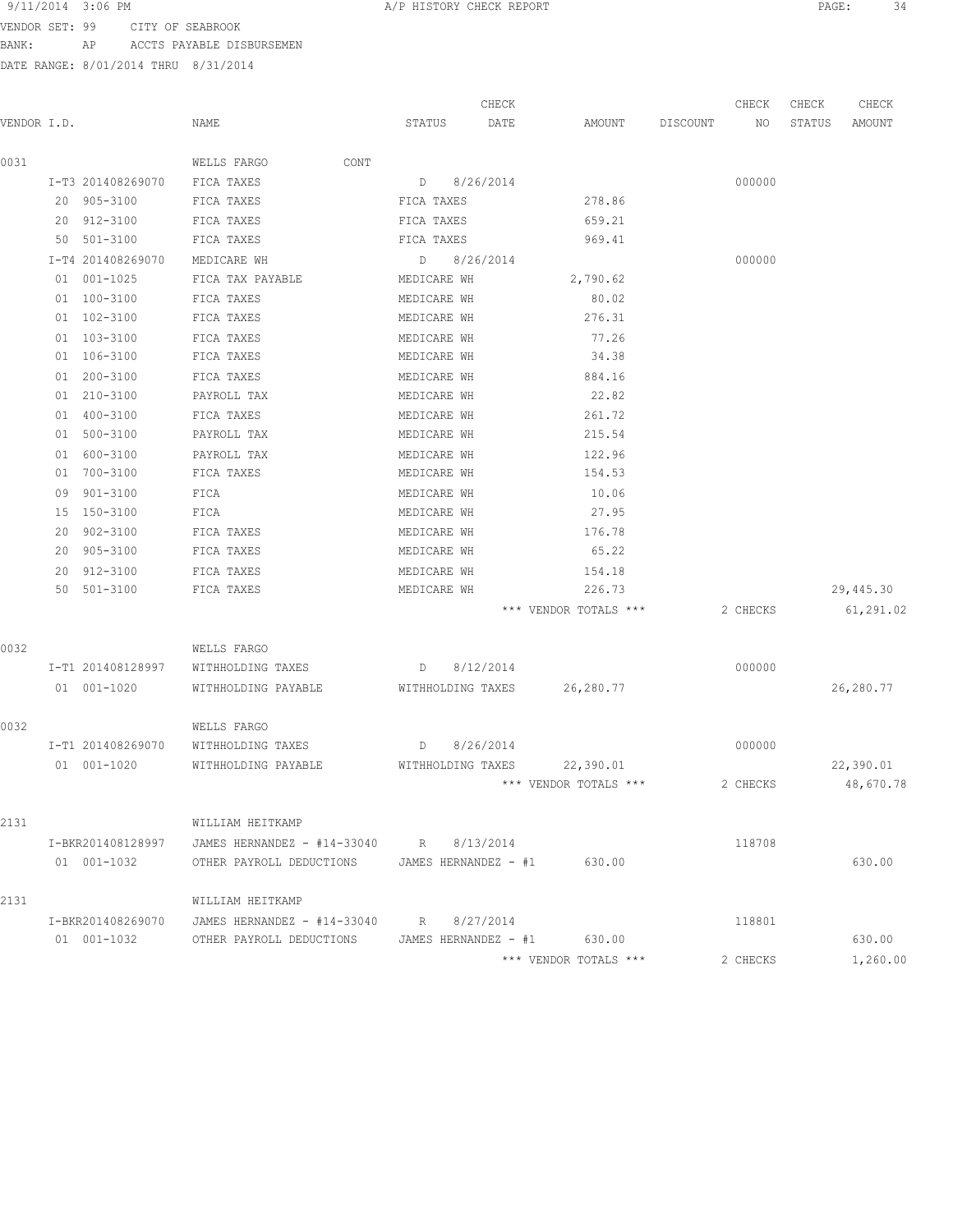| 9/11/2014 3:06 PM |                            |                           |              | A/P HISTORY CHECK REPORT |                       |           |          | PAGE:  | 35           |
|-------------------|----------------------------|---------------------------|--------------|--------------------------|-----------------------|-----------|----------|--------|--------------|
| VENDOR SET: 99    |                            | CITY OF SEABROOK          |              |                          |                       |           |          |        |              |
| <b>BANK:</b>      | ΑP                         | ACCTS PAYABLE DISBURSEMEN |              |                          |                       |           |          |        |              |
|                   | DATE RANGE: 8/01/2014 THRU | 8/31/2014                 |              |                          |                       |           |          |        |              |
|                   |                            |                           |              | CHECK                    |                       |           | CHECK    | CHECK  | CHECK        |
| VENDOR I.D.       |                            | NAME                      | STATUS       | DATE                     | AMOUNT                | DISCOUNT  | NO       | STATUS | AMOUNT       |
| 0210              |                            | XEROX FINANCIAL SERVICES  |              |                          |                       |           |          |        |              |
| I-189440          |                            | COPIER LEASE              | R            | 8/06/2014                |                       |           | 118625   |        |              |
|                   | 01 200-5030                | RENTALS & SERVICE AGRMTS  | COPIER LEASE |                          | 330.60                |           |          |        | 330.60       |
|                   |                            |                           |              |                          | *** VENDOR TOTALS *** |           | 1 CHECKS |        | 330.60       |
|                   |                            |                           |              |                          |                       |           |          |        |              |
|                   | $*$ * TOTALS * *           | NO.                       |              |                          | INVOICE AMOUNT        | DISCOUNTS |          |        | CHECK AMOUNT |
| REGULAR CHECKS:   |                            | 189                       |              |                          | 586,811.58            |           | 0.00     |        | 586,811.58   |
|                   | HAND CHECKS:               | $\overline{0}$            |              |                          | 0.00                  |           | 0.00     |        | 0.00         |
|                   | DRAFTS:                    | 12                        |              |                          | 112,838.06            |           | 0.00     |        | 112,838.06   |
|                   | EFT:                       | 23                        |              |                          | 19,949.23             |           | 0.00     |        | 19,949.23    |
|                   | NON CHECKS:                | $\circ$                   |              |                          | 0.00                  |           | 0.00     |        | 0.00         |

| VOID CHECKS: | 0 VOID DEBITS | 0.00 |      |      |
|--------------|---------------|------|------|------|
|              | VOID CREDITS  | 0.00 | 0.00 | 0.00 |

|    | G/L ACCOUNT NAME          |                                       | AMOUNT      |
|----|---------------------------|---------------------------------------|-------------|
|    |                           |                                       |             |
|    | 01 001-0507 DUE FROM EDC  |                                       | 794.38      |
|    |                           | 01 001-0509 DUE FROM DEBT SERVICE     | 76,735.00   |
|    |                           | 01 001-0710 PREPAID EXPENSE           | 53,126.08   |
| 01 |                           | 001-1011 BAIL BONDS PAYABLE           | 1,682.30    |
|    |                           | 01 001-1014 FINE REFUNDS PAYABLE      | 10.00       |
|    |                           | 01  001-1020    WITHHOLDING PAYABLE   | 48,670.78   |
|    |                           | 01 001-1025 FICA TAX PAYABLE          | 30,645.51   |
|    |                           | 01 001-1031 ICMA INSURANCE DEDUCTS    | 5,067.44    |
|    |                           | 01 001-1032 OTHER PAYROLL DEDUCTIONS  | 5,144.18    |
|    |                           | 01 001-1202 DUE TO COLLECTION         | 1,859.20    |
|    |                           | 01 001-1525 COMMUNITY HOUSE DEPOSITS  | 450.00      |
|    | 01 100-3100 FICA TAXES    |                                       | 840.73      |
|    |                           | 01 100-3300 MAYOR & COUNCIL FEES      | 25.00       |
| 01 |                           | 100-5195 ELECTION EXPENSE             | 114.00      |
|    |                           | 01 100-5300 TRAINING & CONFERENCE     | 273.30      |
|    |                           | 01 100-5465 MISC EXPENDITURES         | 539.94      |
|    | 01 100-7100 SALES TAX     |                                       | 1,449.88    |
|    |                           | 01 100-8605 DISPATCH & ANIMAL CONTROL | 833.33CR    |
|    |                           | 01 100-8606 LEASE OF FIRE STATION     | 41,934.50CR |
|    |                           | 01 100-8640 LICENSES & PERMITS        | 31,480.56   |
|    | 01 100-9520 OTHER REVENUE |                                       | 150.00      |
| 01 |                           | 102-3015 CONTRACT LABOR               | 3,622.20    |
|    | 01 102-3100 FICA TAXES    |                                       | 2,915.52    |
|    |                           | 01  102-5200   PROF FEES- ACCTG       | 13,458.00   |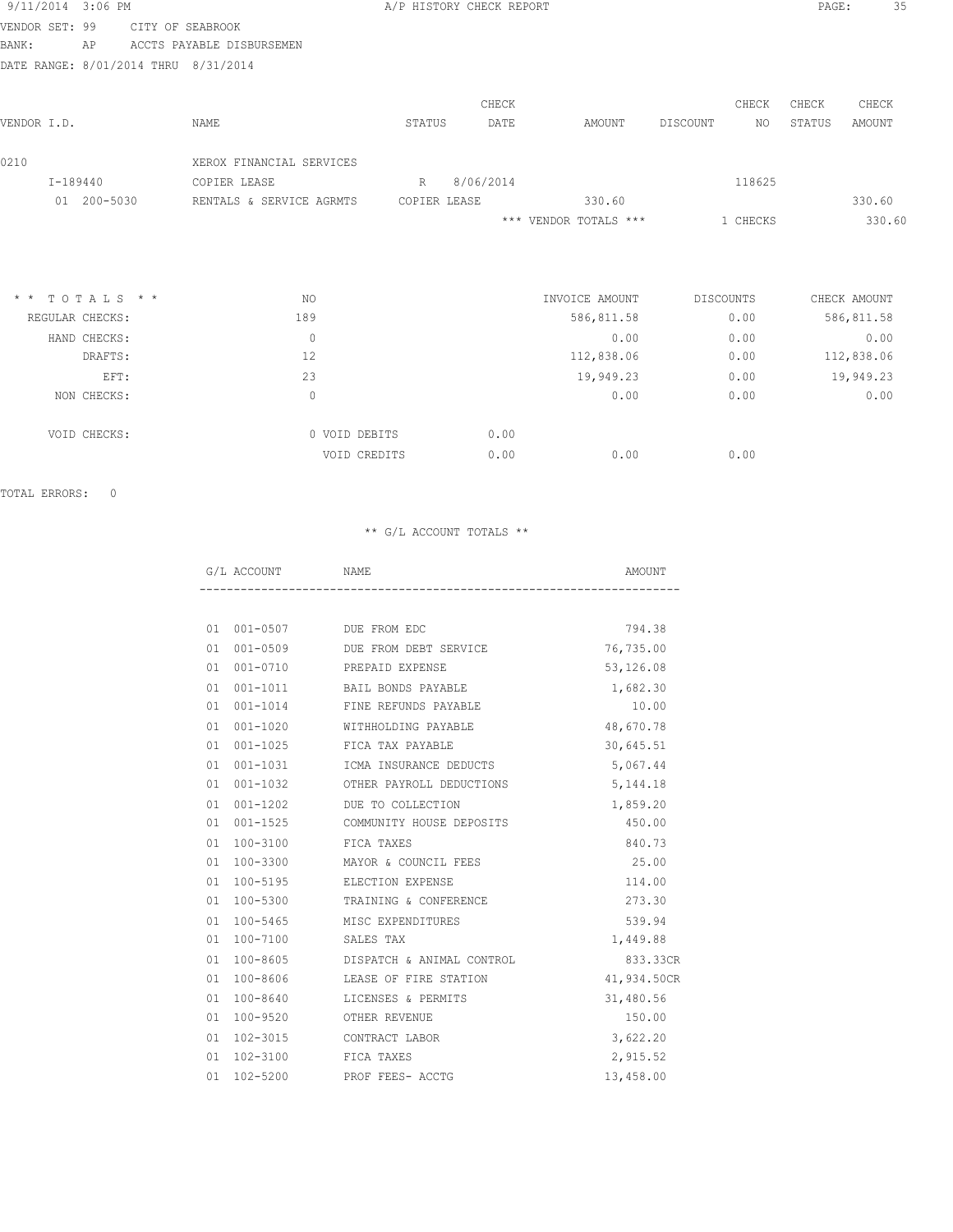DATE RANGE: 8/01/2014 THRU 8/31/2014

|  | G/L ACCOUNT | NAME                               | AMOUNT     |
|--|-------------|------------------------------------|------------|
|  |             |                                    |            |
|  |             | 01 102-5300 TRAINING & CONFERENCE  | 50.00      |
|  |             | 01 103-3100 FICA TAXES             | 815.69     |
|  | 01 103-4150 | SMALL TOOLS & EQUIPMENT            | 1,516.81   |
|  |             | 01 106-3100 FICA TAXES             | 362.74     |
|  |             | 01 106-5170 MAINTENANCE - RADIOS   | 306.00     |
|  | 01 106-5400 | TELEPHONE                          | 728.90     |
|  | 01 106-5405 | PHONE NETWORK NOTIFICATION SYS     | 58.74      |
|  | 01 107-3145 | DRUG TESTING                       | 192.50     |
|  | 01 107-3900 | MERIT AWARDS                       | 700.00     |
|  | 01 107-4010 | OFFICE SUPPLIES                    | 1,860.87   |
|  | 01 107-4011 | POSTAGE                            | 1,000.00   |
|  | 01 107-4050 | BULK PETROLEUM PURCHASES           | 12,316.01  |
|  | 01 107-4150 | SMALL EQUIPMENT                    | 299.59     |
|  | 01 107-5010 | ADVERTISING                        | 1,578.50   |
|  | 01 107-5030 | RENTALS & SERVICE AGRMTS           | 3,056.60   |
|  |             | 01 107-5175 JANITORIAL SERVICES    | 1,052.40   |
|  |             | 01 107-5180 MAINT-BLDGS & GROUNDS  | 357.79     |
|  | 01 107-5211 | PROF FEES - INSPECTIONS            | 4,425.00   |
|  | 01 107-5215 | PROF FEES-ENGINEERING              | 11,820.75  |
|  | 01 107-5220 | PROF FEES-LEGAL                    | 11,642.71  |
|  | 01 107-5235 | CONTRACT-FIRE DEPT                 | 69,222.58  |
|  | 01 107-5330 | INSURANCE-MISC                     | 400.00     |
|  | 01 107-5400 | TELEPHONE                          | 673.03     |
|  | 01 107-5410 | UTILITIES                          | 367.54     |
|  | 01 107-5445 | CENTRAL APPRAISAL FEE              | 10,710.00  |
|  | 01 107-5465 | MISC EXPENSE                       | 75.07      |
|  | 01 107-5466 | FIRE STATION EXPENSE               | 1,672.44CR |
|  |             | 01 200-3100 FICA TAXES             | 10,544.55  |
|  |             | 01 200-3140 PSYCHOLOGICAL SERVICES | 200.00     |
|  | 01 200-4005 | SUPPLIES-POLICE OPERATION          | 74.76      |
|  | 01 200-4010 | OFFICE SUPPLIES                    | 486.80     |
|  | 01 200-4011 | POSTAGE                            | 114.17     |
|  | 01 200-4030 | GAS & OIL/OUTSIDE SUPPLY           | 139.64     |
|  | 01 200-4150 | SMALL TOOLS & EQUIP                | 428.32     |
|  | 01 200-5030 | RENTALS & SERVICE AGRMTS           | 831.77     |
|  | 01 200-5110 | MAINT-AUTOS & EQUIPMENT            | 1,257.52   |
|  | 01 200-5175 | JANITORIAL SERVICES                | 875.00     |
|  | 01 200-5180 | MAINT-BLDGS & GROUNDS              | 153.00     |
|  | 01 200-5210 | CIVIL SERVICE EXP                  | 5,644.11   |
|  | 01 200-5300 | TRAINING & CONFERENCE              | 201.64     |
|  | 01 200-5400 | TELEPHONE                          | 1,268.23   |
|  | 01 200-5465 | MISC EXPENSE                       | 95.66      |
|  | 01 210-3100 | PAYROLL TAX                        | 244.56     |
|  | 01 210-5110 | MAINT- AUTOS & EQUIP               | 39.75      |
|  | 01 210-5180 | MAINT-BLDGS & GROUNDS              | 56.00      |
|  | 01 210-5400 | TELEPHONE                          | 54.38      |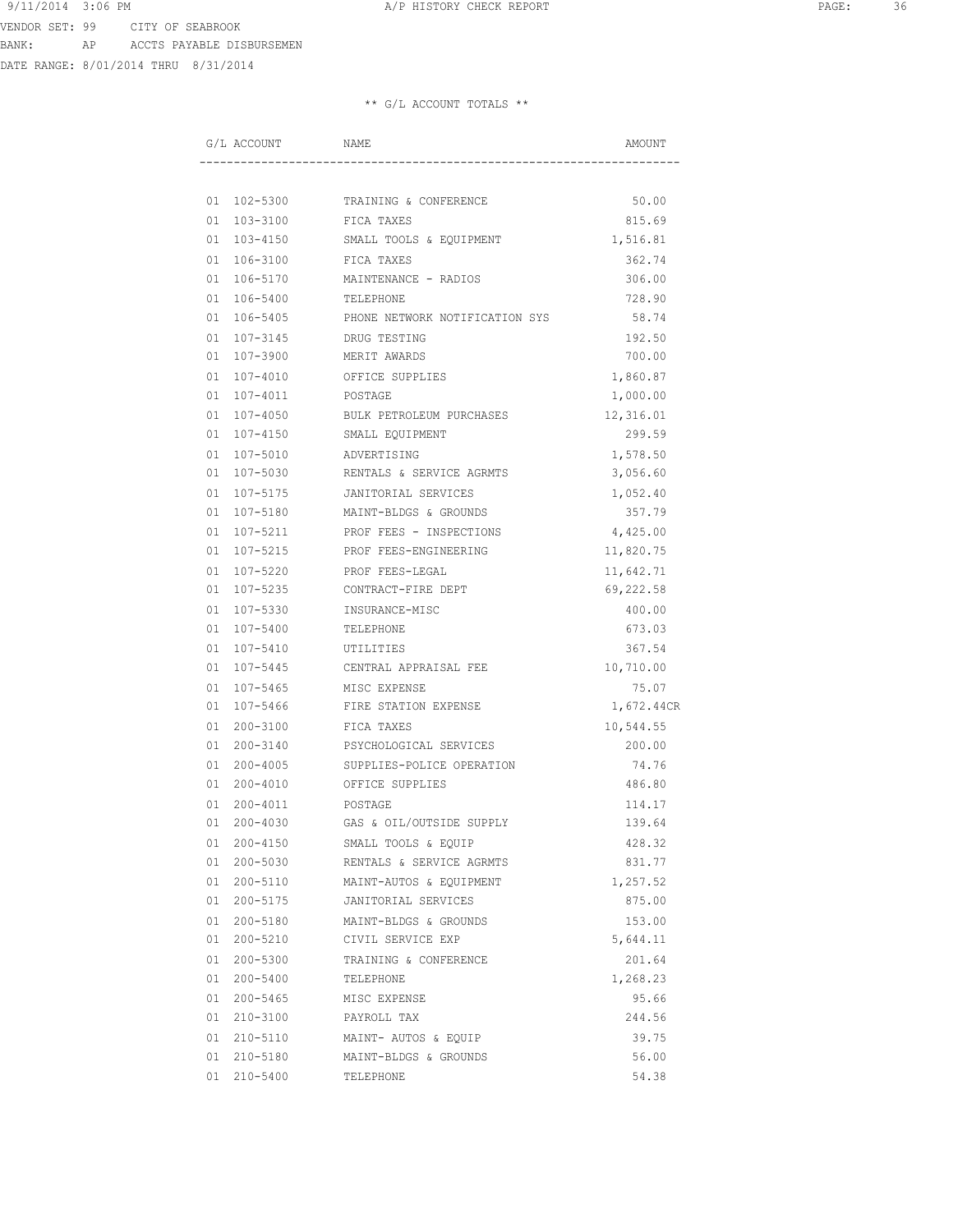DATE RANGE: 8/01/2014 THRU 8/31/2014

|  | G/L ACCOUNT NAME |                                      | AMOUNT     |
|--|------------------|--------------------------------------|------------|
|  |                  |                                      |            |
|  |                  | 01 400-3015 CONTRACT LABOR           | 100.00     |
|  | 01 400-3100      | FICA TAXES                           | 2,710.89   |
|  | 01 400-4090      | POOL SUPPLIES                        | 1,287.80   |
|  | 01 400-4400      | MISC SUPPLIES                        | 786.44     |
|  | 01 400-5030      | RENTALS & SERVICE AGRMTS             | 135.40     |
|  | 01 400-5110      | MAINT-AUTOS & EQUIPMENT              | 341.23     |
|  |                  | 01 400-5160 MAINT-POOL & GROUNDS     | 155.21     |
|  |                  | 01 400-5165 MAINT-RECREATION EQUIP   | 39.51      |
|  |                  | 01 400-5180 MAINT-BLDGS & GROUNDS    | 972.34     |
|  |                  | 01 400-5310 UNIFORMS & LAUNDRY       | 223.30     |
|  |                  | 01  400-5400  TELEPHONE              | 336.35     |
|  |                  | 01 400-5410 UTILITIES                | 1,285.45   |
|  | 01 400-5464      | <b>EVENTS</b>                        | 251.80     |
|  | 01 500-3100      | PAYROLL TAX                          | 2,289.89   |
|  | 01 500-4400      | MISC SUPPLIES                        | 57.45      |
|  | 01 500-5030      | RENTALS & SERVICE AGRMTS             | 25.13      |
|  | 01 500-5110      | MAINT-AUTOS & EQUIP                  | 25.12      |
|  | 01 500-5140      | MAINT STREETS                        | 876.29     |
|  |                  | 01 500-5215 PROF FEES - ENGR         | 3,717.50   |
|  |                  | 01 500-5310 UNIFORMS & LAUNDRY       | 230.13     |
|  |                  | 01 500-5400 TELEPHONE                | 95.58      |
|  |                  | 01 500-5410 UTILITIES                | 51.27      |
|  |                  | 01 600-3015 CONTRACT LABOR           | 3,438.16   |
|  |                  | 01 600-3100 PAYROLL TAX              |            |
|  | 01 600-4010      | OFFICE SUPPLIES                      | 1,344.69   |
|  |                  |                                      | 186.00     |
|  | 01 600-5030      | RENTALS & SERVICE AGRMTS             | 240.28     |
|  | 01 600-5240      | CONTRACT SVCS-MOWING/DEMOLITIO       | 915.00     |
|  | 01 700-3100      | FICA TAXES                           | 1,538.95   |
|  | 01 700-3310      | MUNICIPAL JUDGES' FEES               | 1,050.00   |
|  | 01 700-5020      | DUES & SUBSCRIPTIONS                 | 414.00     |
|  |                  | 01 700-5030 RENTALS & SERVICE AGRMTS | 474.15     |
|  |                  | 01 700-5431 WARRANT INFORMATION SERV | 5.20       |
|  |                  | *** FUND TOTAL ***                   | 418,513.92 |
|  | 09 901-3100      | FICA                                 | 129.68     |
|  | 09 901-5030      | RENTAL & SERVICE AGRMTS              | 675.00     |
|  |                  | *** FUND TOTAL ***                   | 804.68     |
|  | 15 150-3100      |                                      | 300.34     |
|  |                  | FICA                                 |            |
|  | 15 150-4150      | SMALL EQUIPMENT                      | 242.95     |
|  | 15 150-5010      | ADVERTISING                          | 3,969.44   |
|  |                  | *** FUND TOTAL ***                   | 4,512.73   |
|  | 19 929-5215      | PROF FEES-ENGINEERING                | 1,495.00   |
|  |                  | *** FUND TOTAL ***                   | 1,495.00   |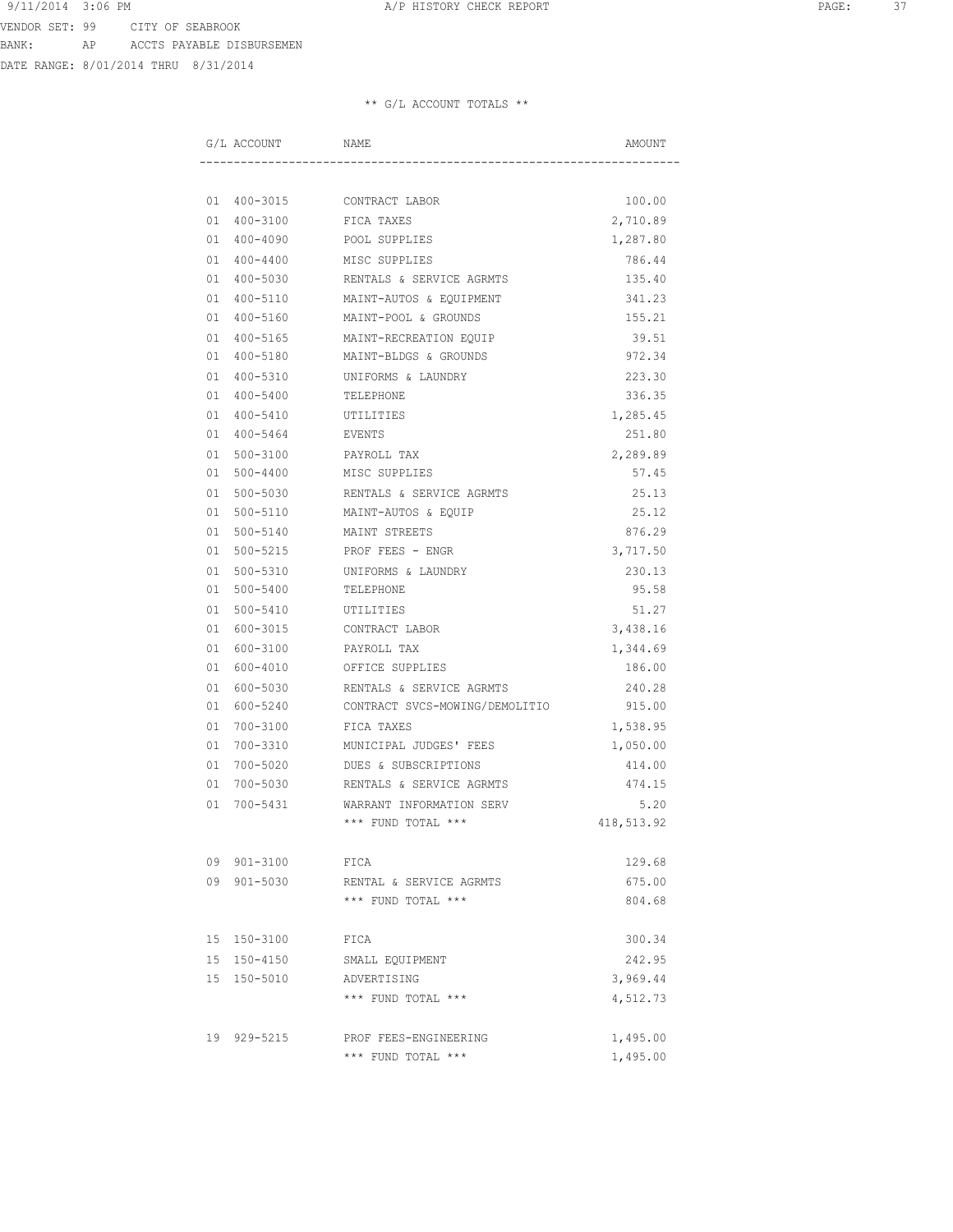DATE RANGE: 8/01/2014 THRU 8/31/2014

|    | G/L ACCOUNT | NAME                                  | AMOUNT      |
|----|-------------|---------------------------------------|-------------|
|    |             |                                       |             |
|    |             | 20 020-0075 Debt Service Reserve      | 20,927.50   |
|    |             | 20 902-3100 FICA TAXES                | 1,849.14    |
|    |             | 20 902-4150 SMALL EQUIPMENT OR TOOLS  | 1.97        |
|    |             | 20 902-5020 DUES & SUBSCRIPTIONS      | 50.00       |
|    | 20 902-5030 | RENTALS & SERVICE AGRMTS              | 73.14       |
|    | 20 902-5110 | MAINT-AUTOS & EQUIPMENT               | 1,478.71    |
|    | 20 902-5130 | MAINT-WATER SYSTEM MINOR              | 5,646.86    |
|    | 20 902-5280 | CHEMICAL SUPPLIES                     | 998.40      |
|    | 20 902-5285 | LABORATORY FEES                       | 385.25      |
|    | 20 902-5300 | TRAINING & CONFERENCE                 | 50.00       |
|    | 20 902-5310 | UNIFORMS & LAUNDRY                    | 230.14      |
|    | 20 902-5400 | TELEPHONE                             | 118.65      |
|    | 20 902-5410 | UTILITIES                             | 154.59      |
|    |             | 20 902-5451 PASADENA WATER SUPPLY     | 44,588.32   |
|    |             | 20 902-6021 METER REPLACEMENT PROGRAM | 1,418.34    |
|    | 20 902-6090 | WATER SYSTEM/MAJOR                    | 5,634.67    |
|    | 20 905-3100 | FICA TAXES                            | 688.67      |
|    | 20 905-4011 | POSTAGE                               | 1,200.00    |
|    | 20 905-5030 | RENTALS & SERVICE AGRMTS              | 190.00      |
|    | 20 912-3100 | FICA TAXES                            | 1,676.06    |
|    | 20 912-4400 | MISC SUPPLIES                         | 8.08        |
|    | 20 912-5030 | RENTALS & SERVICE AGRMTS              | 105.51      |
|    | 20 912-5110 | MAINT-AUTOS & EQUIPMENT               | 1,853.24    |
|    | 20 912-5120 | MAINT-SEWER SYSTEM MINOR              | 852.90      |
|    | 20 912-5180 | MAINT-BLDGS & GROUNDS                 | 8.94        |
|    | 20 912-5275 | ELECTRICAL SERVICES                   | 100.00      |
|    |             | 20 912-5280 CHEMICAL SUPPLIES         | 5,649.04    |
| 20 | 912-5285    | LABORATORY FEES                       | 1,208.50    |
|    | 20 912-5310 | UNIFORMS & LAUNDRY                    | 230.14      |
|    | 20 912-5400 | TELEPHONE                             | 164.81      |
|    | 20 912-5410 | UTILITIES                             | 157.71      |
|    | 20 912-5455 | SLUDGE DISPOSAL                       | 6,601.54    |
|    | 20 912-6101 | SEWER PLANT SCREEN & ENGR             | 7,290.00    |
|    | 20 922-5467 | RECYCLING CHARGES                     | 6,418.17    |
|    | 20 922-5469 | RESIDENTIAL SANIT SERVICE             | 72,335.24   |
|    | 20 922-5479 | COMMERCIAL SANIT SERVICE              | 57,055.70   |
|    | 20 922-7210 | FRANCHISE FEES                        | 19,408.64CR |
|    | 20 922-9535 | SANITATION BILLING FEES               | 10,351.28CR |
|    |             | *** FUND TOTAL ***                    | 217,640.01  |
|    | 33 330-6020 | EQUIPMENT                             | 69,690.28   |
|    |             | *** FUND TOTAL ***                    | 69,690.28   |
|    |             |                                       |             |
|    | 41 041-1525 | DEPOSITS - CAROTHER'S                 | 1,000.00    |
|    | 41 410-4150 | SMALL TOOLS & EQUIP                   | 559.84      |
|    | 41 410-5010 | ADVERTISING                           | 107.00      |
|    |             |                                       |             |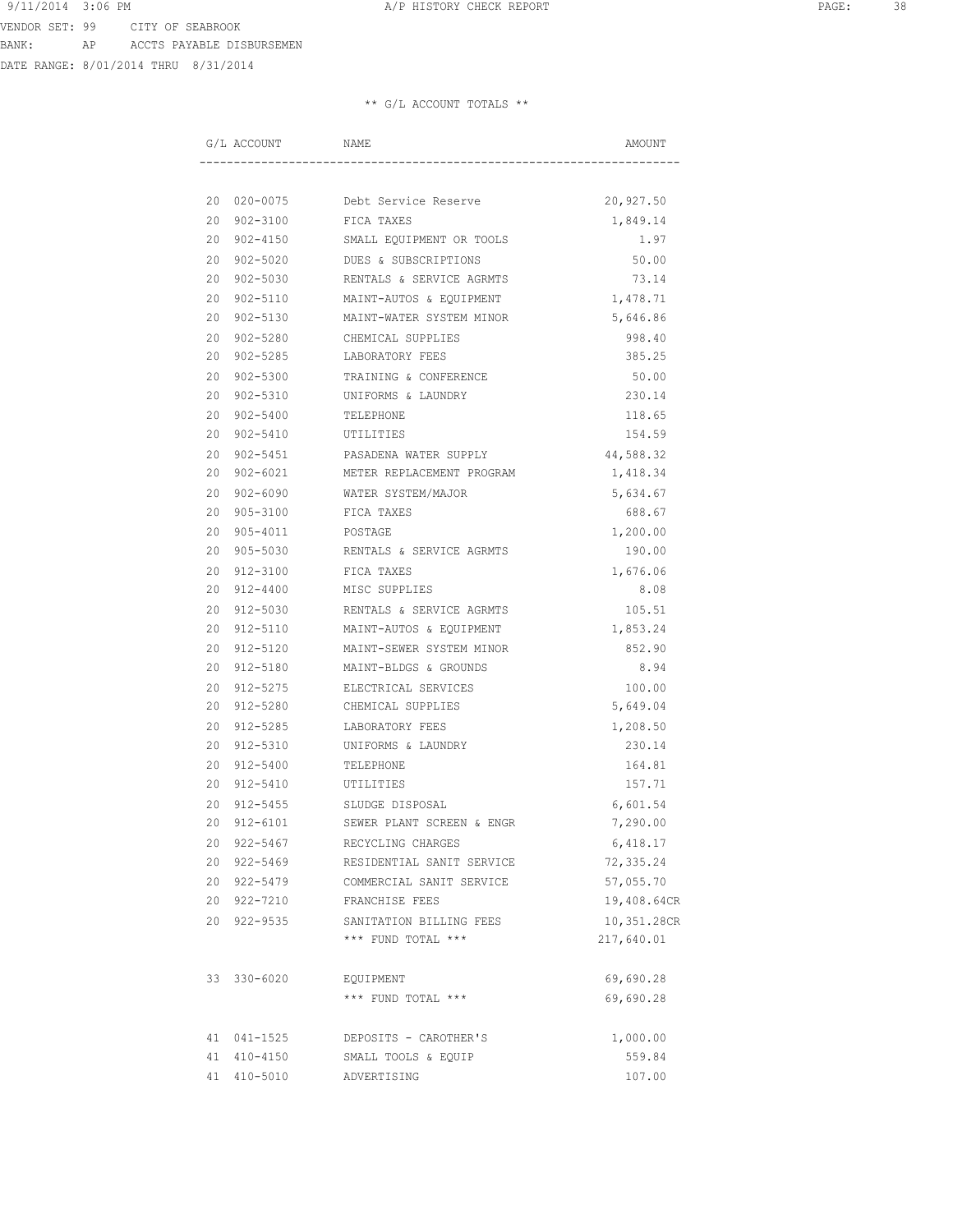DATE RANGE: 8/01/2014 THRU 8/31/2014

|                                 | G/L ACCOUNT |     | NAME                                     | AMOUNT         |           |              |
|---------------------------------|-------------|-----|------------------------------------------|----------------|-----------|--------------|
|                                 |             |     |                                          |                |           |              |
|                                 |             |     | 41 410-5030 RENTALS & SERVICE AGREEMENTS | 437.14         |           |              |
|                                 | 41 410-5175 |     | JANITORIAL                               | 920.00         |           |              |
|                                 | 41 410-5180 |     | MAINT-BLDG AND GROUNDS                   | 300.00         |           |              |
|                                 | 41 410-5400 |     | TELEPHONE                                | 57.90          |           |              |
|                                 |             |     | *** FUND TOTAL ***                       | 3,381.88       |           |              |
|                                 |             |     |                                          |                |           |              |
|                                 | 50 501-3100 |     | FICA TAXES                               | 2,393.41       |           |              |
|                                 | 50 501-5340 |     | DETENTION SUPPLIES                       | 749.94         |           |              |
|                                 | 50 501-5465 |     | MISC EXPENDITURES                        | 38.27          |           |              |
|                                 | 50 501-5497 |     | C.I.D.                                   | 111.75         |           |              |
|                                 | 50 501-5503 |     | MARINE PATROL                            | 11.48          |           |              |
|                                 |             |     | *** FUND TOTAL ***                       | 3,304.85       |           |              |
|                                 |             |     |                                          |                |           |              |
|                                 |             |     | 83 830-4150 SMALL TOOLS & EQUIP          | 255.52         |           |              |
|                                 |             |     | *** FUND TOTAL ***                       | 255.52         |           |              |
|                                 |             | NO. |                                          | INVOICE AMOUNT | DISCOUNTS | CHECK AMOUNT |
|                                 |             |     |                                          |                |           |              |
| VENDOR SET: 99 BANK: AP TOTALS: |             | 224 |                                          | 719,598.87     | 0.00      | 719,598.87   |
| TOTALS:<br>BANK: AP             |             | 224 |                                          | 719,598.87     | 0.00      | 719,598.87   |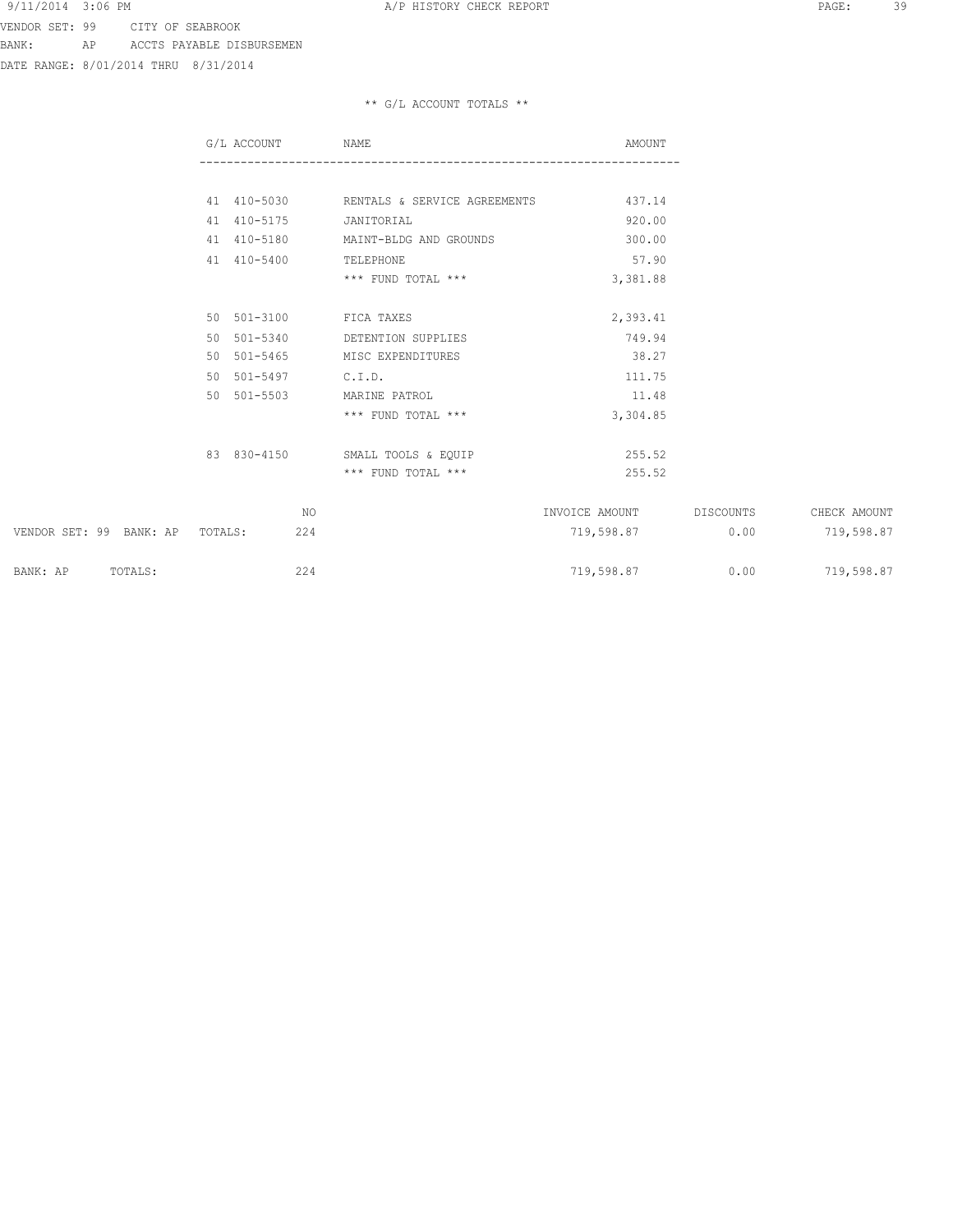9/11/2014 3:06 PM PAGE: 40 ב-11/2014 3:06 PM A/P HISTORY CHECK REPORT<br>VENDOR SFT: 01 היסטומבקס הייזור היידי האיזיר היידור היידור היידור היידור היידור היידור היידור היידור היידור הי

VENDOR SET: 01 CITY OF SEABROOK BANK: IP INSURANCE-EMPLOYEE TRUST

DATE RANGE: 8/01/2014 THRU 8/31/2014

|             |                   |                                |                      | CHECK                |                       |          | CHECK     | CHECK  | CHECK        |
|-------------|-------------------|--------------------------------|----------------------|----------------------|-----------------------|----------|-----------|--------|--------------|
| VENDOR I.D. |                   | NAME                           | STATUS               | DATE                 | AMOUNT                | DISCOUNT | NO.       | STATUS | AMOUNT       |
| 0000        |                   | AETNA                          |                      |                      |                       |          |           |        |              |
|             | I-G4850564        | AUG14 DENTAL PREMIUM           | R                    | 8/06/2014            |                       |          | 100315    |        |              |
|             | 01 001-1036       | DENTAL INSURANCE PAYABLE       |                      | AUG14 DENTAL PREMIUM | 1,882.50              |          |           |        |              |
|             | 01 001-1036       | DENTAL INSURANCE PAYABLE       |                      | AUG14 DENTAL PREMIUM | 34.34                 |          |           |        |              |
|             | 01 001-1036       | DENTAL INSURANCE PAYABLE       |                      | AUG14 DENTAL PREMIUM | 34.34CR               |          |           |        |              |
|             | 01 001-1036       | DENTAL INSURANCE PAYABLE       |                      | AUG14 DENTAL PREMIUM | 610.43CR              |          |           |        |              |
|             | 01 001-1036       | DENTAL INSURANCE PAYABLE       |                      | AUG14 DENTAL PREMIUM | 564.34CR              |          |           |        |              |
|             | 01 001-1036       | DENTAL INSURANCE PAYABLE       |                      | AUG14 DENTAL PREMIUM | 775.34CR              |          |           |        |              |
|             | 01 001-1036       | DENTAL INSURANCE PAYABLE       |                      | AUG14 DENTAL PREMIUM | 564.34CR              |          |           |        |              |
|             | 01 102-3120       | HOSPITALIZATION                |                      | AUG14 DENTAL PREMIUM | 68.66                 |          |           |        |              |
|             | 01 102-3120       | HOSPITALIZATION                |                      | AUG14 DENTAL PREMIUM | 214.52                |          |           |        |              |
|             | 01 106-3120       | HOSPITALIZATION                |                      | AUG14 DENTAL PREMIUM | 34.34                 |          |           |        |              |
|             | 01 103-3120       | HOSPITALIZATION                |                      | AUG14 DENTAL PREMIUM | 68.66                 |          |           |        |              |
|             | 01 200-3120       | HOSPITALIZATION                |                      | AUG14 DENTAL PREMIUM | 978.39                |          |           |        |              |
|             | 01 001-0501       | DUE FROM CRIME DISTRICT        |                      | AUG14 DENTAL PREMIUM | 188.84                |          |           |        |              |
|             | 01 210-3120       | HOSPITALIZATION                |                      | AUG14 DENTAL PREMIUM | 34.34                 |          |           |        |              |
|             | 01 400-3120       | HOSPITALIZATION                |                      | AUG14 DENTAL PREMIUM | 257.50                |          |           |        |              |
|             | 01 500-3120       | HOSPITALIZATION                |                      | AUG14 DENTAL PREMIUM | 246.05                |          |           |        |              |
|             | 01 600-3120       | HOSPITALIZATION                |                      | AUG14 DENTAL PREMIUM | 183.43                |          |           |        |              |
|             | 01 700-3120       | HOSPITALIZATION                |                      | AUG14 DENTAL PREMIUM | 137.32                |          |           |        |              |
|             | 15 150-3120       | INSURANCE                      |                      | AUG14 DENTAL PREMIUM | 17.15                 |          |           |        |              |
|             | 01 001-0500       | DUE FROM ENTERPRISE FUND       | AUG14 DENTAL PREMIUM |                      | 198.99                |          |           |        |              |
|             | 01 001-0500       | DUE FROM ENTERPRISE FUND       | AUG14 DENTAL PREMIUM |                      | 68.68                 |          |           |        |              |
|             | 01 001-0500       | DUE FROM ENTERPRISE FUND       | AUG14 DENTAL PREMIUM |                      | 129.96                |          |           |        | 2,194.88     |
|             |                   |                                |                      |                      | *** VENDOR TOTALS *** |          | 1 CHECKS  |        | 2,194.88     |
| 0015        |                   | OPTUMHEALTH BANK               |                      |                      |                       |          |           |        |              |
|             | I-HS201408128997A | OPTUMHEALTH BANK               | R                    | 8/13/2014            |                       |          | 100320    |        |              |
|             | 01 001-1023       | HSA PAYABLE                    | OPTUMHEALTH BANK     |                      | 274.41                |          |           |        | 274.41       |
|             |                   |                                |                      |                      | *** VENDOR TOTALS *** |          | 1 CHECKS  |        | 274.41       |
| 0014        |                   | UNITED HEALTHCARE INSURANCE CO |                      |                      |                       |          |           |        |              |
|             | I-0035439029      | BINDER ADJUSTMENT              | R                    | 8/13/2014            |                       |          | 100319    |        |              |
|             | 01 001-1029       | MEDICAL INSURANCE PAYABLE      | BINDER ADJUSTMENT    |                      | 422.08                |          |           |        | 422.08       |
|             |                   |                                |                      |                      | *** VENDOR TOTALS *** |          | 1 CHECKS  |        | 422.08       |
|             | $*$ TOTALS $*$ *  | NO.                            |                      |                      | INVOICE AMOUNT        |          | DISCOUNTS |        | CHECK AMOUNT |
|             | REGULAR CHECKS:   | 3                              |                      |                      | 2,891.37              |          | 0.00      |        | 2,891.37     |
|             | HAND CHECKS:      | $\circ$                        |                      |                      | 0.00                  |          | 0.00      |        | 0.00         |
|             | DRAFTS:           | 0                              |                      |                      | 0.00                  |          | 0.00      |        | 0.00         |
|             | EFT:              | $\circ$                        |                      |                      | 0.00                  |          | 0.00      |        | 0.00         |
|             | NON CHECKS:       | 0                              |                      |                      | 0.00                  |          | 0.00      |        | 0.00         |
|             | VOID CHECKS:      | 0 VOID DEBITS                  |                      | 0.00                 |                       |          |           |        |              |
|             |                   | VOID CREDITS                   |                      | 0.00                 | 0.00                  |          | 0.00      |        |              |

TOTAL ERRORS: 0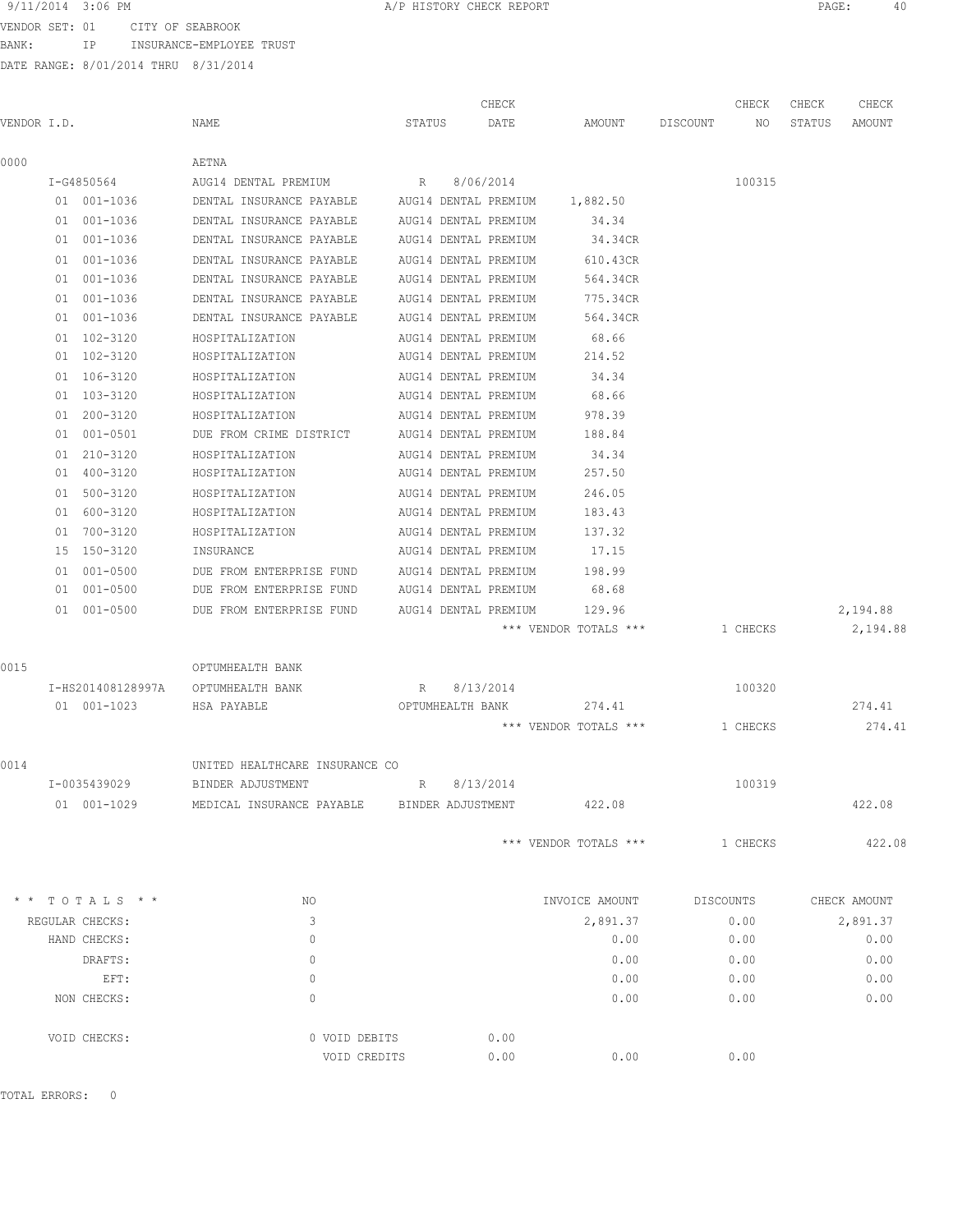VENDOR SET: 01 CITY OF SEABROOK BANK: IP INSURANCE-EMPLOYEE TRUST

DATE RANGE: 8/01/2014 THRU 8/31/2014

|                         | G/L ACCOUNT |    | NAME                                 | AMOUNT                   |      |              |
|-------------------------|-------------|----|--------------------------------------|--------------------------|------|--------------|
|                         |             |    |                                      |                          |      |              |
|                         |             |    | 01 001-0500 DUE FROM ENTERPRISE FUND | 397.63                   |      |              |
|                         | 01 001-0501 |    | DUE FROM CRIME DISTRICT              | 188.84                   |      |              |
|                         | 01 001-1023 |    | HSA PAYABLE                          | 274.41                   |      |              |
|                         | 01 001-1029 |    | MEDICAL INSURANCE PAYABLE            | 422.08                   |      |              |
|                         | 01 001-1036 |    | DENTAL INSURANCE PAYABLE             | 631.95CR                 |      |              |
|                         | 01 102-3120 |    | HOSPITALIZATION                      | 283.18                   |      |              |
|                         | 01 103-3120 |    | HOSPITALIZATION                      | 68.66                    |      |              |
|                         | 01 106-3120 |    | HOSPITALIZATION                      | 34.34                    |      |              |
|                         | 01 200-3120 |    | HOSPITALIZATION                      | 978.39                   |      |              |
|                         | 01 210-3120 |    | HOSPITALIZATION                      | 34.34                    |      |              |
|                         | 01 400-3120 |    | HOSPITALIZATION                      | 257.50                   |      |              |
|                         | 01 500-3120 |    | HOSPITALIZATION                      | 246.05                   |      |              |
|                         | 01 600-3120 |    | HOSPITALIZATION                      | 183.43                   |      |              |
|                         | 01 700-3120 |    | HOSPITALIZATION                      | 137.32                   |      |              |
|                         |             |    | *** FUND TOTAL ***                   | 2,874.22                 |      |              |
|                         | 15 150-3120 |    | INSURANCE                            | 17.15                    |      |              |
|                         |             |    | *** FUND TOTAL ***                   | 17.15                    |      |              |
|                         |             |    | $***$ FUND TOTAL $***$               | 0.00                     |      |              |
|                         |             | NO |                                      | INVOICE AMOUNT DISCOUNTS |      | CHECK AMOUNT |
| VENDOR SET: 01 BANK: IP | TOTALS:     | 3  |                                      | 2,891.37                 | 0.00 | 2,891.37     |

| VENDOR SET: 01<br>BANK: IP | TOTALS: | 2,891.37     | 0.00 | 2,891.37     |
|----------------------------|---------|--------------|------|--------------|
| BANK: IP<br>TOTALS:        |         | 2,891.37     | 0.00 | 2,891.37     |
| REPORT TOTALS:             | 239     | 1,194,777.90 | 0.00 | 1,195,052.31 |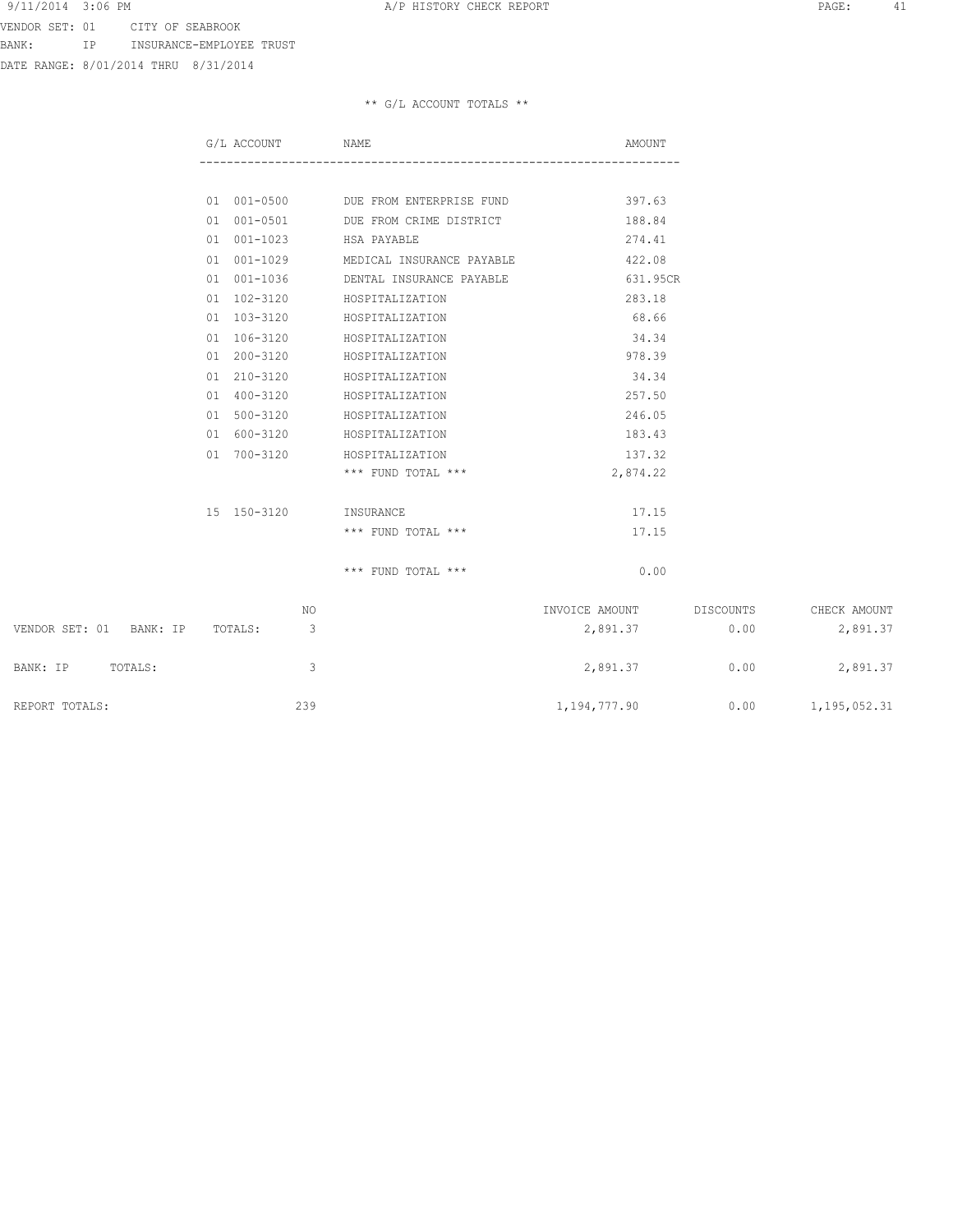**TRANSFERS AUGUST 2014**

| TRANSACTION NO:<br>01 001-0001 | B21203 PACKET NO: 02792<br>8/04/14 8/06 E.F.T. | JE NO: 013046<br>202212 ETS POS MONTHLY FEES |              | 1,356.05  |
|--------------------------------|------------------------------------------------|----------------------------------------------|--------------|-----------|
| 01 001-0001                    | 8/04/14 8/06 E.F.T.                            | 202212 ETS POS MONTHLY FEES                  | 1,779.64CR   |           |
| 01 600-5025                    | 8/04/14 8/06 E.F.T.                            | 202212 ETS POS MONTHLY FEES                  |              | 157.04    |
| 01 700-5025                    | 8/04/14 8/06 E.F.T.                            | 202212 ETS POS MONTHLY FEES                  |              | 266.55    |
| TRANSACTION NO:                | B21204 PACKET NO: 02792                        | JE NO: 013047                                |              |           |
| 01 001-0001                    | 8/04/14 8/06                                   | ETS ECOM MONTHLY FEES                        |              | 3,343.08  |
| 01 001-0001                    | 8/04/14 8/06                                   | ETS ECOM MONTHLY FEES                        | 3,546.76CR   |           |
| 01 700-5025                    | 8/04/14 8/06                                   | ETS ECOM MONTHLY FEES                        |              | 203.68    |
| TRANSACTION NO:                | B21205 PACKET NO: 02792                        | JE NO: 013048                                |              |           |
| 20 020-0040                    | 8/01/14 8/06                                   | MONTHLY O& M TRANSFER                        | 112,603.67CR |           |
| 20 902-6250                    | 8/01/14 8/06                                   | <b>MONTHLY O&amp; M TRANSFER</b>             |              | 52,934.50 |
| 20 912-6250                    | 8/01/14 8/06                                   | <b>MONTHLY O&amp; M TRANSFER</b>             |              | 57,345.75 |
| 20 922-6250                    | 8/01/14 8/06                                   | MONTHLY O& M TRANSFER                        |              | 2,323.42  |
| <b>TRANSACTION NO:</b>         | B21207 PACKET NO: 02792                        | JE NO: 013050                                |              |           |
| 20 020-0075                    | 8/01/14 8/06                                   | MONTHLY DS TRANSFER                          | 35,113.50CR  |           |
| 20 902-6325                    | 8/01/14 8/06                                   | <b>MONTHLY DS TRANSFER</b>                   |              | 10,625.00 |
| 20 902-6350                    | 8/01/14 8/06                                   | <b>MONTHLY DS TRANSFER</b>                   |              | 6,931.75  |
| 20 912-6325                    | 8/01/14 8/06                                   | MONTHLY DS TRANSFER                          |              | 10,625.00 |
| 20 912-6350                    | 8/01/14 8/06                                   | <b>MONTHLY DS TRANSFER</b>                   |              | 6,931.75  |
| TRANSACTION NO:                | B21208 PACKET NO: 02792                        | JE NO: 013051                                |              |           |
| 70 070-0040                    | 8/01/14 8/06                                   | MONTHLY EDC ADMIN TRANSFER                   | 10,416.67CR  |           |
| 70 707-6250                    | 8/01/14 8/06                                   | MONTHLY EDC ADMIN TRANSFER                   |              | 10,416.67 |
| TRANSACTION NO:                | B21210 PACKET NO: 02792                        | JE NO: 013053                                |              |           |
| 20 020-0040                    | 8/01/14 8/06                                   | <b>MONTHLY STREET MAINT TRANS</b>            | 18,375.00CR  |           |
| 20 922-6251                    | 8/01/14 8/06                                   | MONTHLY STREET MAINT TRANS                   |              | 18,375.00 |
| TRANSACTION NO:                | B21212 PACKET NO: 02792                        | JE NO: 013055                                |              |           |
| 01 001-0001                    | 8/01/14 8/06 Misc                              | 201643 OS CARDS                              |              | 1,013.00  |
| 01 001-0510                    | 8/01/14 8/06 Misc                              | 201643 OS CARDS                              | 1,013.00CR   |           |
| 20 020-0001                    | 8/01/14 8/06 Misc                              | 201643 OS CARDS                              |              | 1,290.34  |
| 20 020-0510                    | 8/01/14 8/06 Misc                              | 201643 OS CARDS                              | 1,290.34CR   |           |
| <b>TRANSACTION NO:</b>         | B21238 PACKET NO: 02797                        | JE NO: 013079                                |              |           |
| 01 001-0001                    | 8/07/14 8/07 E.F.T.                            | 202216 EBT CASH TRANSFER                     | 4,000.00CR   |           |
| 01 001-0016                    | 8/07/14 8/07 E.F.T.                            | 202216 EBT CASH TRANSFER                     |              | 4,000.00  |
| TRANSACTION NO:                | B21240 PACKET NO: 02797                        | JE NO: 013081                                |              |           |
| 20 020-0040                    | 8/05/14 8/07                                   | <b>AETNA DENTAL</b>                          | 397.63CR     |           |
| 20 902-3120                    | 8/05/14 8/07                                   | <b>AETNA DENTAL</b>                          |              | 198.99    |
| 20 905-3120                    | 8/05/14 8/07                                   | <b>AETNA DENTAL</b>                          |              | 68.68     |
| 20 912-3120                    | 8/05/14 8/07                                   | <b>AETNA DENTAL</b>                          |              | 129.96    |
| TRANSACTION NO:                |                                                | JE NO: 013082                                |              |           |
| 50 050-0040                    | 8/05/14 8/07                                   | <b>AETNA DENTAL</b>                          | 188.84CR     |           |
| 50 501-3120                    | 8/05/14 8/07                                   | <b>AETNA DENTAL</b>                          |              | 188.84    |